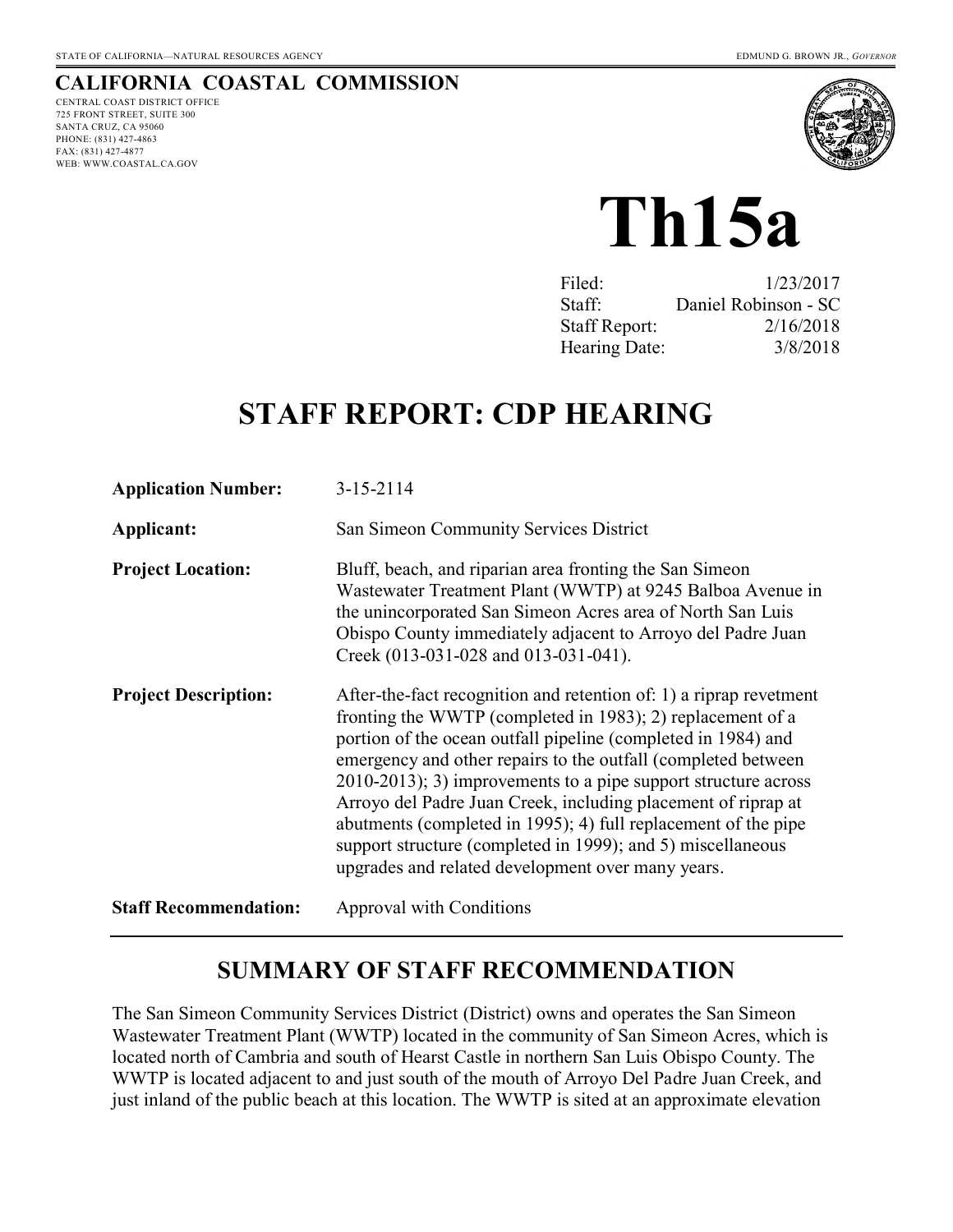#### 3-15-2114 (San Simeon CSD ATF WWTP Shoreline Protection & Other Improvements)

of 13 to 15 feet above mean sea level on a low-lying property that slopes toward the creek, partly facing the Pacific Ocean to the west and partly facing the creek channel to the north. In 1983, and due to severe winter storms, the District placed over 650 cubic yards of rock riprap to form an approximately 200-foot-long by 12-foot-high by 15-foot-deep revetment along the bluffs fronting both the beach and the creek, to protect the WWTP. Soon after, in 1984, and again as a result of winter storms, the District replaced a 600-foot-long portion of the original 840-foot-long by eight-inch-diameter outfall pipe that extends from the WWTP site into the Pacific Ocean. More recently, the outfall line failed, prompting emergency repairs in 2010 and further repairs and maintenance to the outfall in the following years.<sup>1</sup> In addition, as a result of winter storms in 1995, the District repaired its pipe support structure (containing associated sewer and water pipelines) that crosses over Arroyo del Padre Juan Creek just inland of the WWTP site. As part of this action, the District removed riparian vegetation, graded the streambank, and placed up to 450 cubic yards of additional riprap<sup>2</sup> along both sides of the creek near the support structure's abutments. In 1999, the District fully replaced the pipe support structure with a new pipe support structure. And finally, the District undertook a series of upgrades to and expansions of key WWTP components over the years (e.g., pumps, tanks, buildings, etc.). All of the development activities identified above were undertaken without the benefit of a coastal development permit (CDP) and thus constitute violations of the Coastal Act and the San Luis Obispo County Local Coastal Program (LCP). Some of the above development (e.g., near the pipe support structure and internal to the plant itself) is located within San Luis Obispo County's CDP jurisdiction, and the remainder is located in the Commission's retained CDP jurisdiction. This application is thus being heard as a consolidated after-the-fact (ATF) CDP application, with the Coastal Act as the standard of review. Approval of this application pursuant to the staff recommendation, issuance of the CDP, and the Applicant's subsequent compliance with all terms and conditions of it will result in resolution of the above-described violations.

Commission staff and the District have engaged in ongoing conversations and mutual efforts to resolve the violations at this site for some time, beginning in 2001 when staff was first made aware of the unpermitted placement of riprap at this location. Ultimately, following an enforcement investigation (that identified even more unpermitted development as identified above), the District submitted an ATF CDP application, which was then scheduled for hearing in 2009, but the District withdrew the application at that time in order to further discuss staff's recommended conditions, including the requirement to remove the revetment and to construct a low-profile vertical seawall. Additional conversations followed the District's withdrawal, including staff providing the Applicant with a list of application materials that would need to be updated prior to any submittal of a new application. Ultimately, following additional violation noticing, the Applicant applied for the current project, which is seeking recognition and retention of the work previously done on the site without benefit of a CDP. This staff report and hearing

<sup>&</sup>lt;sup>1</sup> A 100-foot section of the outfall pipe was replaced, following emergency repairs in 2010. Charlie Grace, the District's General Manager, indicated to Commission staff that the project consisted of six joints of eight-inchdiameter pipe shielded with HDPE that covered approximately 100 feet of ocean substrate. As part of that project, the diffusers at the ocean end of the pipe were removed to flush sand out of the line and then re-installed with new bolts.

<sup>&</sup>lt;sup>2</sup> The District's plans for the project identify differing amounts and the District does not know whether the amount placed was 260 or 450 cubic yards or some quantity in between, and visual inspection has proven inconclusive on this point.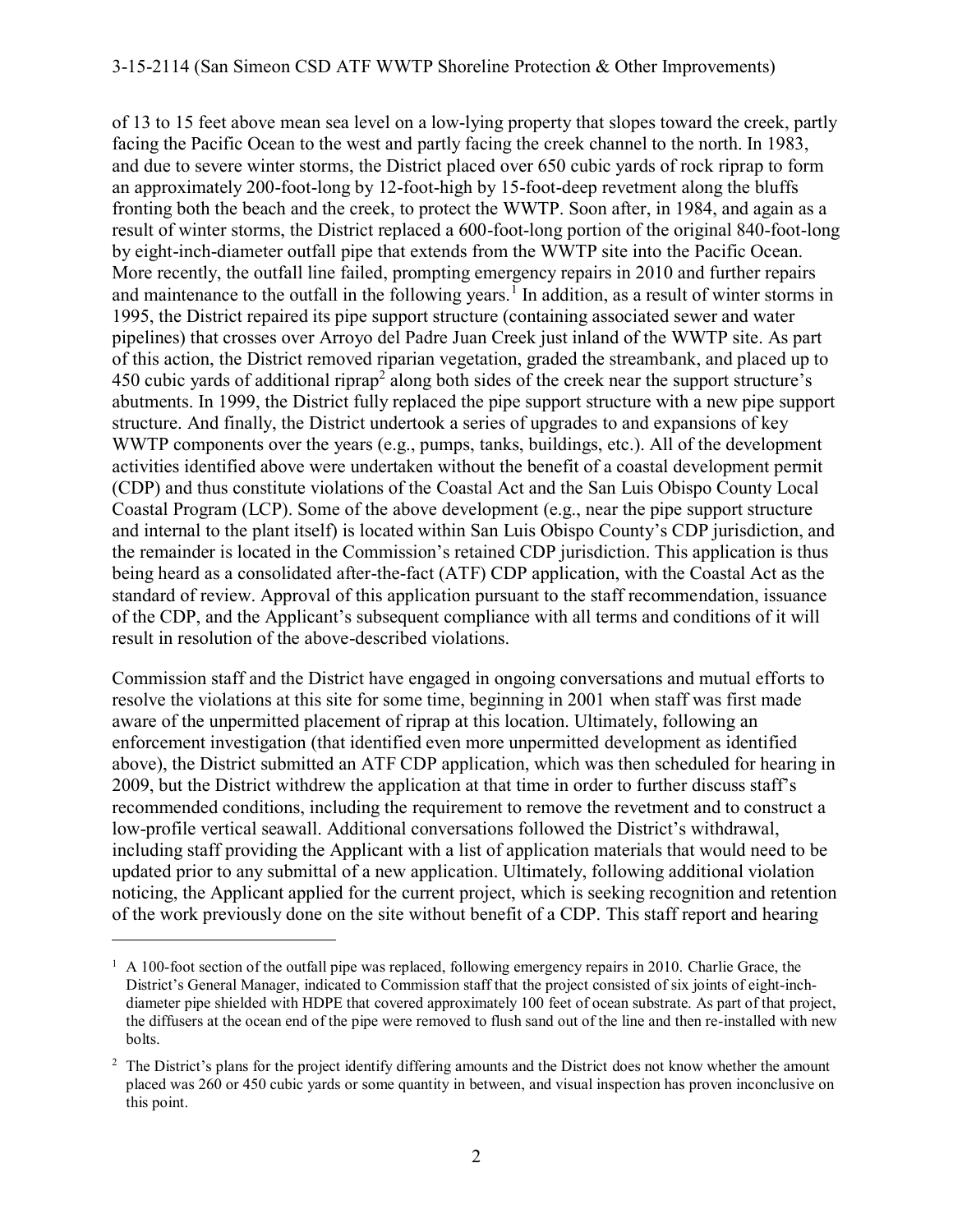are the culmination of those efforts.

 $\overline{a}$ 

The main Coastal Act concern is that the WWTP is located in a very low-lying area that is barely above beach level (let alone ocean level), and is also located just above and adjacent to Arroyo Del Padre Juan Creek. This area is subject to significant coastal hazards related to ocean and creek flooding, which will be exacerbated as sea level rises. As such, there are significant questions about whether the aging WWTP (which at this point does not constitute an "existing structure" under the Coastal Act due to its significant history of redevelopment and changes to most of its internal structural components over the years) can be allowed to remain at this location over the longer term, consistent with the Coastal Act, as it addresses both the need for further upgrades and ongoing upkeep. The Commission's adopted 2015 Sea Level Rise Guidance provides a statewide framework for analyzing coastal development in an era of climate change, which will result in more frequent, more severe, and more unpredictable coastal weather events. One of the key findings of the Guidance is the need to ensure that critical infrastructure is located out of harm's way as a means of providing continued function and viability of such essential services in a manner that does not lead to significant adverse coastal resource impacts (e.g., on shoreline resources when armoring and other hazard responses are considered), and to ensure that public dollars are invested wisely in an era of sea level rise. In contrast, the District's WWTP represents critical public infrastructure that is located in an area heavily at risk from coastal flooding and other related hazards (especially due to its adjacency to both a coastal stream and the open ocean), all of which are exacerbated by sea level rise, and in some ways it is representative of the coastal hazards and sea-level rise challenges facing critical infrastructure located along the dynamic shoreline area. This is an issue that is not confined to this project but rather one that is being played out throughout coastal California, given that such infrastructure was historically placed in low-lying areas near the coast in many cases and such facilities are being forced to address coastal hazard realities head-on as decisions are being made about major remodels, redevelopments, upgrades, expansions/augmentations and replacement of critical public facilities, as well as the need for protection from coastal hazards.<sup>3</sup>

These coastal hazard concerns are borne out by the fact that the District installed the aforementioned revetment in 1983 to protect the WWTP. Such armoring, if allowable under the Coastal Act, must mitigate impacts to coastal resources to a less-than-significant level. However, while the facility's walls and foundation pre-date CDP requirements, almost all of the structural and functional components (pumps, tanks, buildings, etc.) of the WWTP, essentially the structures that constitute a WWTP, have been upgraded and/or replaced since permitting requirements were applicable.<sup>4</sup> Based on the Applicant's consultant's life expectancy analysis and other analysis undertaken, staff does not consider the WWTP to be a pre-Coastal Act existing structure; rather the WWTP *was* a pre-Coastal Act existing structure that has since been

<sup>&</sup>lt;sup>3</sup> And the Commission has played an active role in several such projects, including related to wastewater treatment facilities (see, for example, the Commission's temporary CDP (3-16-0233) for South San Luis Obispo County CSD's WWTP in May 2017 that identified a long-term path forward for moving the WWTP out of the way of coastal hazard risks, and the Commission's denial of a WWTP in Morro Bay in January 2013, instead directing the City to pursue WWTP facilities inland (which is underway now)).

<sup>&</sup>lt;sup>4</sup> Per Table 1 of Phoenix Civil Engineering, Inc.'s "Estimated WWTP Life Expectancy Analysis," the only two components that have not been replaced are the Parshall Flume Meter and the Lab Building. All other components have been upgraded or replaced without CDPs since CDPs were first required at this site.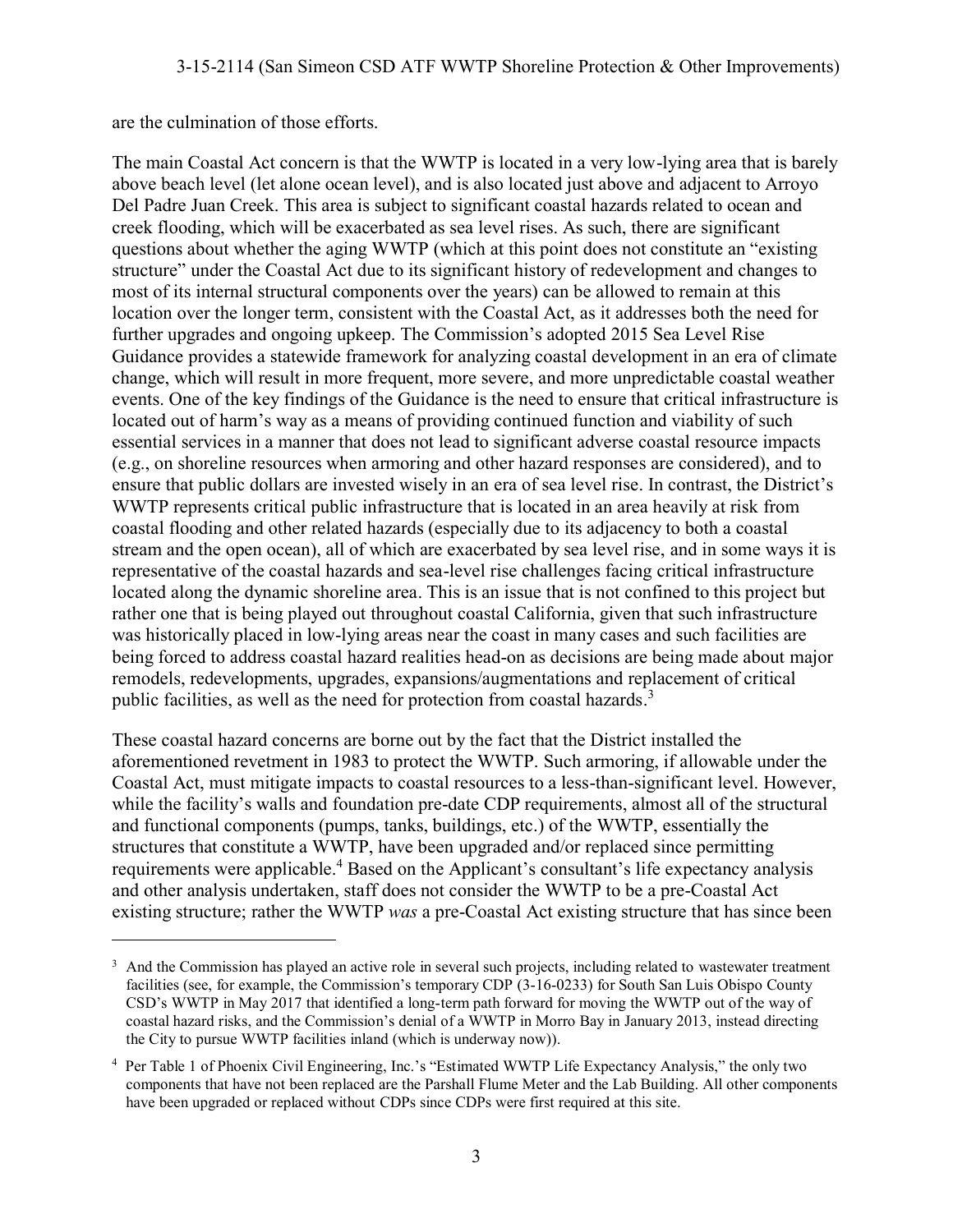substantially redeveloped over time. As a result, the WWTP does not qualify for shoreline armoring under Coastal Act Section 30235 tests, and for this and other reasons (e.g., due to coastal resource impacts from the armoring), the Coastal Act directs denial of this component of the project.

At the same time, Coastal Act Section 30253 requires new development (which the redeveloped WWTP qualifies as in this ATF application) to minimize risks to life and property in areas of high flood hazard and to assure stability and structural integrity, and neither create nor contribute significantly to erosion, geologic instability, or destruction of the site or surrounding area or in any way require the construction of protective devices that would substantially alter natural landforms along bluffs and cliffs. In this case, Commission staff, including the Commission's Senior Coastal Engineer, Dr. Lesley Ewing, and its Sea Level Rise Team, have evaluated the relevant materials, engaged with the District's consultants, and concluded that the WWTP was in danger from erosion at the time of the placement of riprap in 1983 and continues to be in danger today. In 1983, as now, the erosion danger was/is primarily due to flooding associated with storm and wave attack and inundation, but also due to scour and flooding from the adjacent Arroyo del Padre Juan Creek, and the combination of ocean and creek effects. Thus, the WWTP represents critical public infrastructure that is currently at risk, requiring an evaluation of options to address that risk in order to achieve consistency with Section 30253 and other Coastal Act policies.

Even if the revetment met Section 30235 and 30253 tests, the proposed (and existing) revetment is currently not providing protection to protect against a 10-to-20-year storm event (including storm waves, erosion, flooding, etc.) because during a storm of that magnitude there is a potential for some 2.4 feet of overtopping of the revetment and the WWTP itself (according to the District's consultant's analyses). Thus, the proposed revetment does not even provide the level of protection typically required for critical coastal public infrastructure such as this facility, particularly for larger storms (e.g., suitable to protect against a 100-year storm event and provide for 100 years of safety and stability), including as the effects of such storms may be exacerbated by expected sea level rise.

In addition, and again if the revetment met Section 30235 and 30253 tests, the Coastal Act requires that such a project eliminate or mitigate impacts to local shoreline sand supply, and that it avoid and/or mitigate (if unavoidable) other coastal resource impacts (related to public access, views, etc.). In this case, the current revetment does not avoid and limit coastal resource impacts and it has not mitigated for its unavoidable impacts to coastal resources over its lifetime. Specifically, the revetment's footprint results in a direct loss of usable public beach area (with portions of the riprap also occupying a previously dedicated public access area<sup>5</sup>), and the revetment has not been sited and designed to minimize visual impacts. Moreover, the project fails to mitigate for long-term sand supply loss and related beach recreational access impacts (such as those due to fixing the back beach on an eroding shoreline) at this popular beach area. Therefore, the revetment also cannot be found consistent with Section 30253 or other Coastal Act resource protection requirements, which also warrants denial.

<sup>&</sup>lt;sup>5</sup> Required by the Commission on March 9, 1979 pursuant to CDP 199-09, which allowed for the construction of a 100,000 gallon flow balancing tank at the WWTP.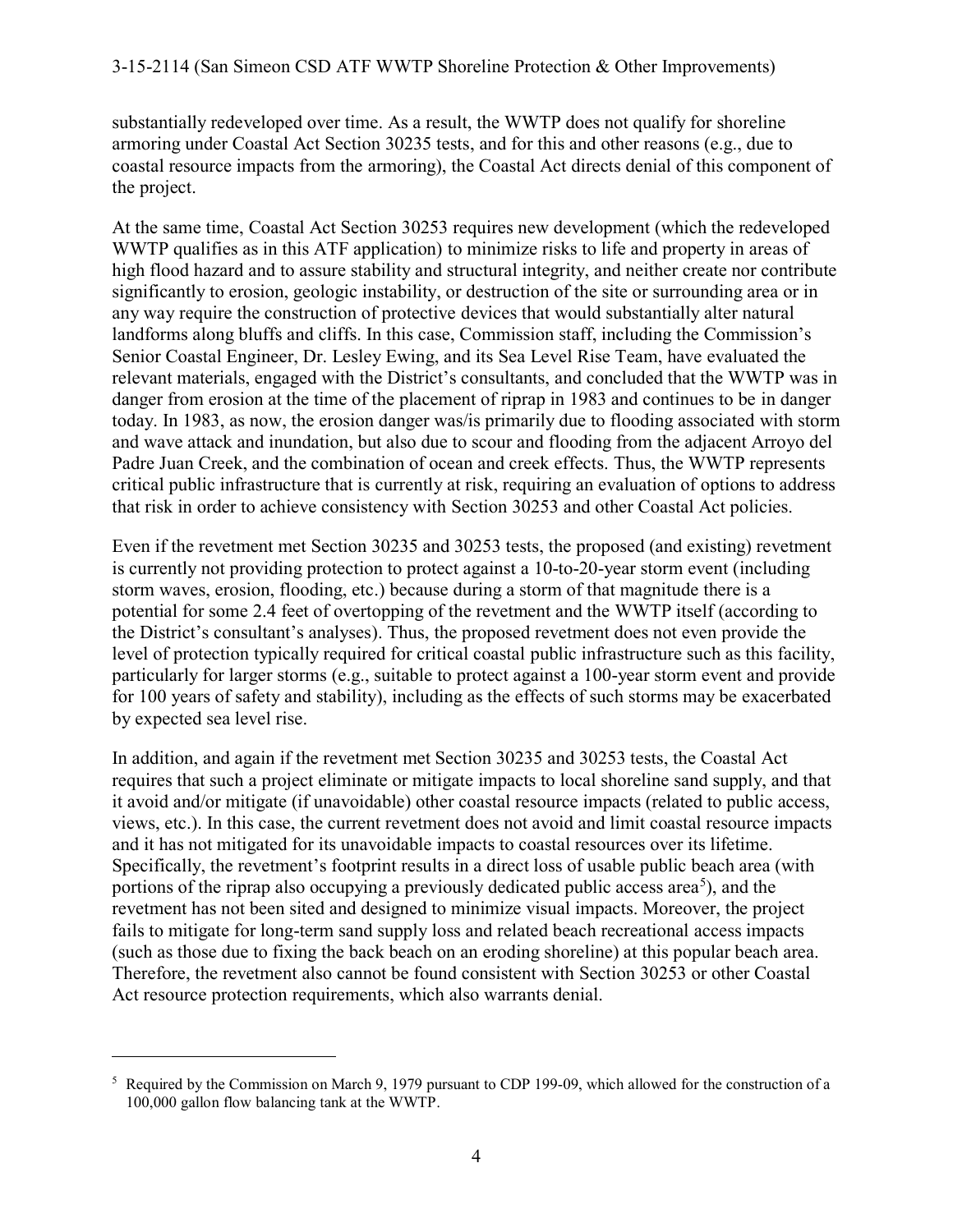In addition, portions of the revetment and the riprap placed at the pipe support structure's abutments occupy resource areas that are ESHA associated with Arroyo del Padre Juan Creek. These ESHA areas were graded over and covered with rock without CDPs and are also part of the ATF application here. Section 30240 only allows resource-dependent use and development in ESHA, and riprap and revetments do not constitute such an allowable use in ESHA. As a result, Section 30240 directs denial of these elements of the proposed project independently as well.

Thus, the Coastal Act directs denial of the revetment as well as the other riprap in the Creek area. However, the WWTP represents important public infrastructure that if removed, damaged, or otherwise is impacted by erosion and other coastal hazards, could result in sewage effluent discharges which would negatively impact water quality, wildlife, and human health and safety. For this reason, Sections 30230, 30231, and 30240 separately compel approval of both the ATF components that allow the WWTP to operate, as well the revetment/riprap that protects the WWTP. Thus, Coastal Act policies related to coastal hazards (in particular Section 30253) and coastal resource protection (and particularly related to Section 30240 requirements for ESHA) direct denial of the revetment, but at the same time denial would conflict with other Coastal Act policies for which an operational WWTP are key (i.e., Sections 30230, 30231, and 30240). In these scenarios where the Commission identifies a conflict between policies of the Coastal Act, the Commission is empowered to resolve the conflict in a manner which is on balance the most protective of significant coastal resources (pursuant to Section 30007.5 and 30200).

One alternative to resolving the policy conflict in this case (coastal hazards and ESHA policies on the one hand, and marine resource, water quality, and ESHA/biological resource policies on the other hand) is to encourage/facilitate the District to relocate the entire facility to a more inland and safer location, and to remove the existing revetment and related development for which the Coastal Act directs denial and which is resulting in ongoing coastal resource impacts. The District has submitted an analysis of alternative locations within San Simeon Acres suitable for such relocation. However, immediate relocation is made difficult by the fact that while it is possible to physically relocate and reconstruct a new WWTP in a different location, implementation would require time to purchase property, to develop relocation plans, to construct a new WWTP, to decommission the existing WWTP and restore the site for public benefit, and to address related issues (e.g., if a San Luis Obispo County LCP amendment would be necessary to allow a WWTP on an inland property). All of this also necessarily requires a significant expenditure of public funds. In addition, the District has not undertaken analysis of other alternatives to the current situation, such as replacing the existing WWTP with a smaller package plant (or a series of smaller package plants) in a different location (and perhaps in conjunction with State Parks installing its own package plant or developing an alternative means of sewage disposal related to Hearst Castle operations), or potentially directing effluent to Cambria's WWTP, thus avoiding the need for a full-scale WWTP in San Simeon Acres altogether. Regardless, any relocation alternative would be a significant undertaking, and thus staff has concluded that a wholesale relocation or other similar such alternative does not appear to be a feasible alternative in the short term to reconcile the conflict between the coastal hazards and ESHA policies with the marine resource, water quality, and ESHA/biological resource policies.

Absent relocation or another similar alternative that moves wastewater treatment functions away from the identified coastal hazards, the most appropriate protection would be a low-profile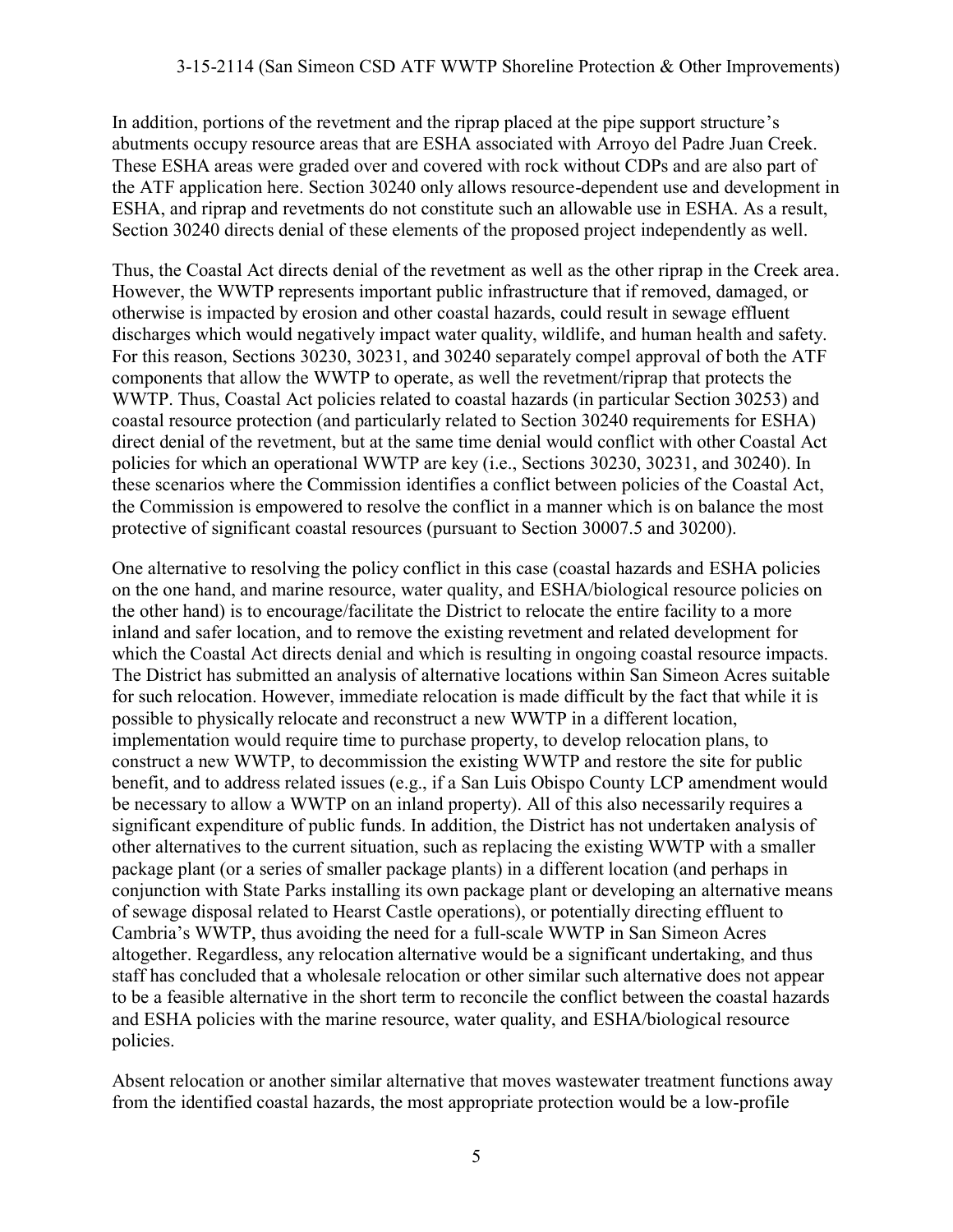vertical seawall that could protect the endangered WWTP while minimizing encroachment onto the beach. Removal of the revetment (in conjunction with construction of such a vertical wall) would also open up public beach space that is currently covered by this revetment. However, in this case, staff is recommending that the revetment stay in place in the short term, and that the existing revetment be slightly augmented at its top nearest the WWTP in the interim while the District develops plans to relocate the WWTP and its functions in the near future. Staff believes that such an approval helps to apply scarce District resources towards longer-term relocation efforts (to better address *long-term* consistency with coastal resource policies than a replacement seawall would achieve), while still providing for crucial WWTP water quality functions in the interim (thus ensuring short-term consistency with marine resources and water quality protection), and making minor revetment modifications to slightly increase protections (and in a manner so that no additional beach is covered).

Thus, staff is recommending a limited 20-year temporary authorization to both address shortterm water quality, biological resource, and flood-proofing issues, but also to require a thorough evaluation of long-term wastewater service options (including those listed above) to ensure minimized risk in conformance with Coastal Act Section 30253. During the life of the 20-year authorization, the District would be required to submit a Coastal Hazards Response Plan within three years to expand on prior work done by the District to study alternative site locations, as well as alternative options to reconstruction as discussed above, and feasibility issues, funding options, and costs related to same. To ensure that the District makes adequate progress towards meeting the terms and conditions of this approval, including with respect to the aforementioned plans and analyses, the Executive Director is tasked with verifying that significant and diligent progress has been made on meeting the terms and conditions of this approval, with a formal evaluation after every five years (three times in total). If the Executive Director is satisfied with the progress made towards such compliance at these intervals, then the authorization will continue. If the Executive Director is not satisfied with the progress, then the matter will be brought to the Commission for consideration and potential action, which may include, but not be limited to, changes to the CDP authorization duration.

In any case, recognition and retention of the revetment for 20 more years, however, requires compensatory mitigation for the impacts to sand supply and public recreational access, natural landforms, and public views due to the presence of the revetment in past years and into the future (i.e., for the 35 years the revetment has been in place, and for the 20 additional years of placement authorized by this CDP). In terms of sand supply and shoreline/beach use loss, staff has used the Commission's typical methodology to quantify the degree of impact of the revetment, and has worked with the District on a compensatory mitigation package, including one that enables the District's previously planned public access pedestrian/bicycle bridge across Arroyo del Padre Juan Creek, which would effectively connect north and south San Simeon Acres as well as fill a long-standing gap in the California Coastal Trail. These mitigation improvements appropriately offset project access impacts over the temporary approval horizon.

Mitigation is also required for past and future impacts to coastal resources within Arroyo del Padre Juan Creek itself. Rock riprap placed within and along both banks of the creek in 1995 has resulted in direct impacts to stream and riparian ESHA. Such has been the case for the 23 years since the identified rock riprap was placed around the pipe support structure's abutments, and these impacts will continue for the 20 years associated with this temporary approval (for a total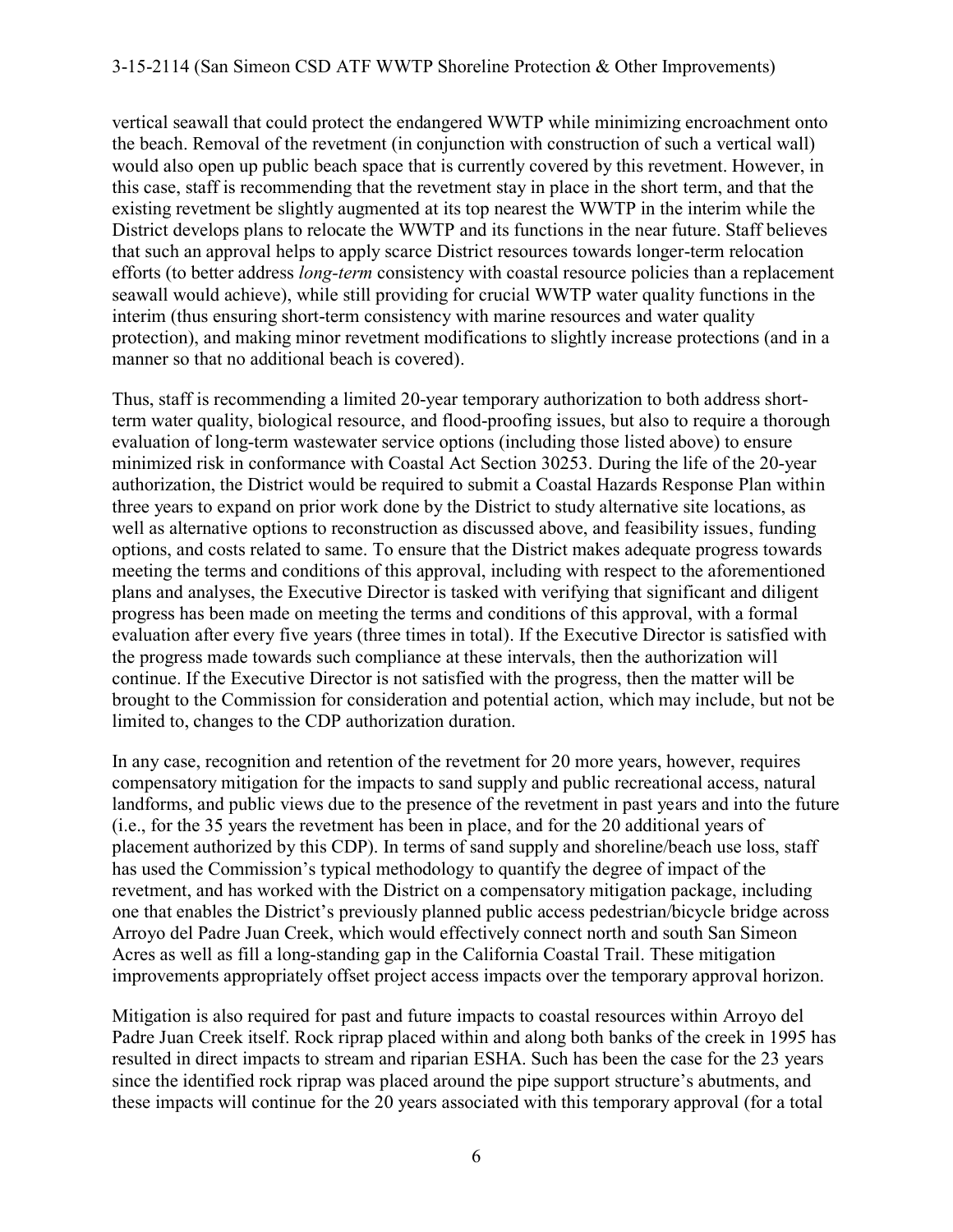#### 3-15-2114 (San Simeon CSD ATF WWTP Shoreline Protection & Other Improvements)

of 43 years of impacts). Even though the riprap has settled and been overgrown by a mix of native and non-native vegetation, as indicated above, riprap is not an allowed use in ESHA and thus approval of the rock riprap in this location in the long-term would also warrant denial. However, Staff believes this riprap is still serving its purpose to help protect the pipe support structure from erosion, and removal of the riprap at this time could lead to potential damage to that structure, including the potential for service disruption and/or sewage leaks. Staff, including Commission Ecologist Dr. Laurie Koteen, additionally believes that removal of this riprap at this time could create additional significant adverse impacts to stream and riparian habitat, and thus denial of this rock riprap would result in short-term inconsistencies with marine resource, water quality, and ESHA policies, specifically Coastal Act Sections, 30230, 30231, and 30240. Such impacts would likely be acceptable (but mitigated for) in the context of a full removal and relocation option (as ultimately removal, as mitigated, would ensure consistency with marine resource, water quality, and ESHA policies in the long term), as is expected to be the case in the future after the 20-year term of this temporary authorization, but is not an acceptable impact justifying immediate removal of the riprap in the creek area now (because full mitigation of impacts to marine resources, water quality, and ESHA would not be feasible considering the risk of related impacts to those resources associated with immediate removal of the revetment). Thus, in this case and at this time, to mitigate present marine resource and ESHA impacts associated with continued placement of the rock riprap under the temporary 20-year approval, staff is recommending that the District carry out a limited but focused restoration aimed at removing pockets of *Myoporum*, iceplant and other non-native and invasive vegetation in the general vicinity of the pipe support structure (i.e., within and adjacent to the creek) and planting appropriate native vegetation, where such a focused approach can achieve near-term restoration objectives short of requiring removal of the revetment at this time on the basis of impacts to biological resources and ESHA.

Finally, in terms of the ATF outfall work, the District replaced a 600-foot-long section of original outfall pipeline in 1984 and undertook emergency and follow-up repairs to a portion of the pipeline beginning in 2010. Currently, the outfall is located partly on top of or under soft substrate, such as sand, which generally does not result in significant adverse impacts due to the relative abundance of similar offshore habitat that typically lacks sensitive species. However, available baseline habitat mapping and survey data that have been collected as part of Marine Protected Area monitoring efforts, as well as aerial photography from Google Earth and oblique imagery from the California Coastal Records Project, indicate that the seaward one-third of the outfall very likely passes through an area of rocky outcrops/reefs and kelp beds.<sup>6</sup> As such, there is a strong possibility that at the time the 600-foot-long replacement portion was installed (1984), it was placed within and through an area of sensitive marine habitat and therefore resulted in some level of adverse impacts to that habitat.<sup>7</sup> To resolve this portion of the violation, the District would be required to provide mitigation for the impacts that it has caused and will continue to cause at its current location, until relocation of the WWTP warrants the outfall

<sup>&</sup>lt;sup>6</sup> While more recent information (including the District's 2016 and 2017 diver survey reports from Marine Diving Solutions) indicate that the majority of the replaced outfall portion is partially or fully buried, this may be the result of recent trends in sand movement and does not appear to be a consistent pattern.

<sup>&</sup>lt;sup>7</sup> Those impacts likely persisted until burial occurred and would likely occur again when the line and reef are exposed in the future.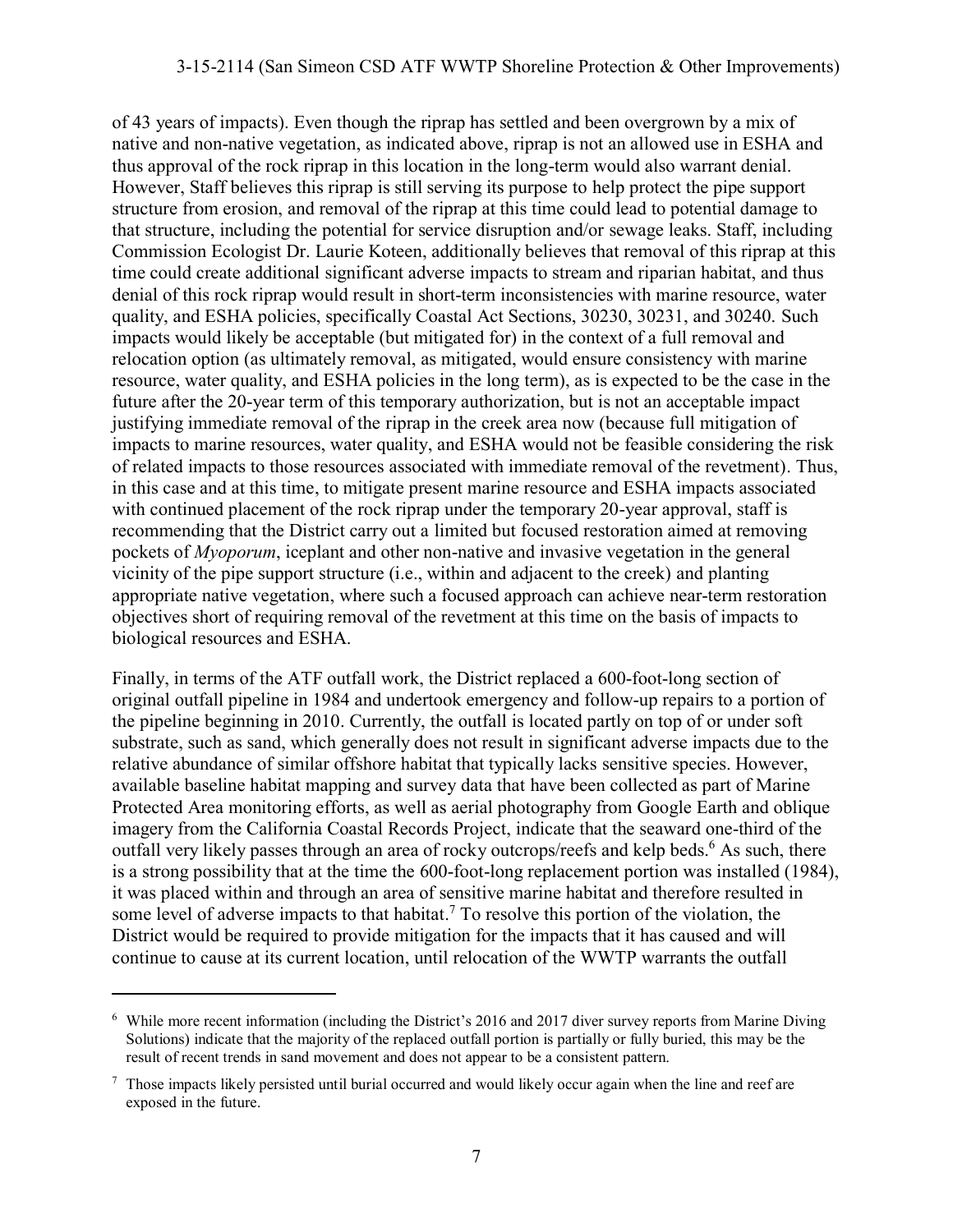obsolete or following expiration of the 20-year limited authorization. In several past projects, the Commission has found that the removal of derelict fishing gear and other marine debris has provided important enhancements to the marine environment that adequately mitigate for impacts to hard substrate.<sup>8</sup> Thus, this project is conditioned to require such mitigation. In addition, more recent emergency repairs to the outfall indicate that as recently as 2010, the outfall had failed and apparently released treated sewage onto the beach and surf zone. While tests were performed to assess the integrity of the outfall, the tests were not capable of detecting smaller leaks or areas of the line that are in imminent threat of failing. In addition, the outfall is located within two different Marine Protected Areas (the Cambria State Marine Conservation Area and the Monterey Bay National Marine Sanctuary) requiring special protection under the Coastal Act. Thus, staff is recommending an integrity assessment of the outfall to be completed by the District to ensure that the outfall is not leaking or in danger of failure close to shore. If the assessment shows the line is leaking, that the outfall's diffusers are not functioning as designed, or that portions of the line are at risk of failing, the approval is conditioned to require the District to submit a complete permit amendment application within 30 days to address the compromised condition of the line.

In short, to address Coastal Act policy conflicts in a manner that is most protective of coastal resources, staff recommends that the Commission approve the project on a temporary basis in a manner designed to allow the District reasonable time to secure funding, plan for, and carry out an ultimate alternative that would relocate and redevelop its wastewater treatment functions to an inland location safe from coastal hazards and where such a facility will have fewer coastal resource impacts overall. Such approval recognizes the need for the WWTP in the current location in the short term, while also providing a path forward to relocation and other alternatives that are appropriate for such critical public infrastructure in light of coastal hazards and sea-level rise in the longer term.

In other words, on the basis of conflict resolution, a 20-year limited authorization for the revetment and a requirement to remove the revetment after 20 years (and plan for relocation of the WWTP during the interim given that it will not have the benefit of shoreline protection after expiration of the 20-year limited authorization) resolves the conflict between Chapter 3 policies that warrant denial presently of the proposed ATF revetment (specifically, coastal hazards and ESHA policies) with Chapter 3 policies that warrant approval presently of the proposed ATF revetment and riprap (specifically, marine resource, water quality, and ESHA policies). This is appropriate because the 20-year limited authorization for the revetment and riprap ensures immediate and short-term protection for marine resources, water quality, and ESHA which would be threatened if the revetment and riprap were removed now, but after 20 years ensures minimization of coastal hazards and ESHA impacts in the long -term by providing the District adequate time to plan for relocation of the WWTP in a location more consistent with coastal resource policies overall. This approval recommendation resolves the conflict between Coastal Act policies in a manner that on balance is the most protective of significant coastal resources by balancing coastal resource protection in both the short-term and the long-term. As conditioned, the project can be found consistent with the Coastal Act, and staff recommends approval of the CDP. The motion is found on page 10 below.

<sup>8</sup> See, for example, E-08-021, E-11-017, and 9-16-0160.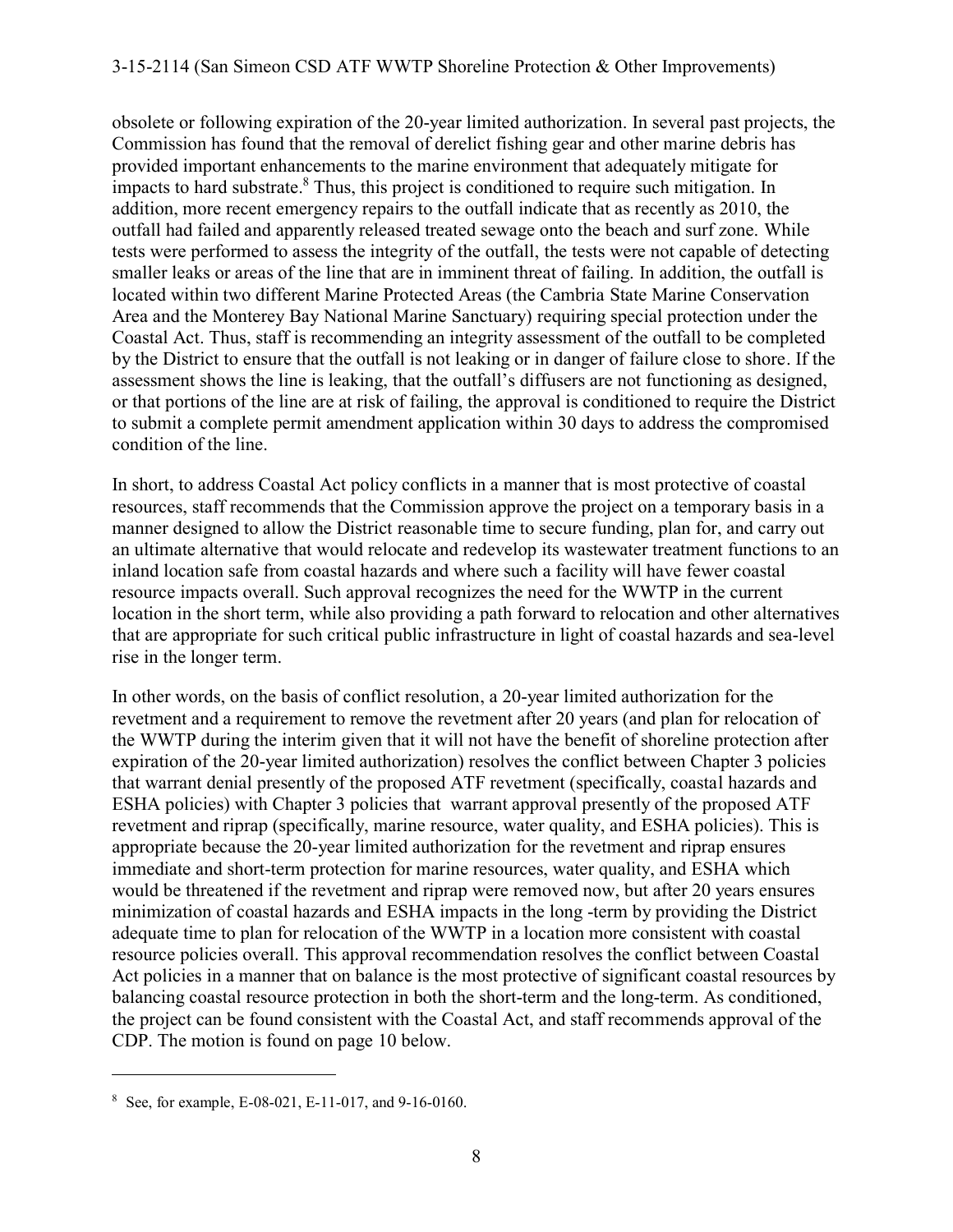## **TABLE OF CONTENTS**

| $\mathbf{G}$ |  |
|--------------|--|
|              |  |
|              |  |
|              |  |
|              |  |

## **APPENDICES**

Appendix A: Substantive File Documents

Appendix B: Staff Contact with Agencies and Groups

## **EXHIBITS**

- Exhibit 1: Project Location Maps
- Exhibit 2: Historical Site Photos, from 1972 to 2013
- Exhibit 3: Project Site Photos
- Exhibit 4: Project Plans Showing ATF Revetment and Outfall Development
- Exhibit 5: San Luis Obispo County LCP Flood Hazard Map for San Simeon Acres
- Exhibit 6: Deed Restriction for Lateral Access as Required by CDP 199-09
- Exhibit 7: San Simeon Public Access Dedications Map
- Exhibit 8: Applicant's Habitat Map
- Exhibit 9: Applicant's Potential Revegetation Areas Map
- Exhibit 10: Aerial Imagery Showing Outfall Location
- Exhibit 11: Applicant's Conceptual Public Access Bridge Designs
- Exhibit 12: Adjacent Landowner's (Cavalier Acres, Inc.) Support for Bridge
- [Exhibit 13: Adjacent Landowner's Authorization for Retention of Riprap \(9231 Balboa Avenue\)](https://documents.coastal.ca.gov/reports/2018/3/Th15a/Th15a-3-2018-exhibits.pdf)
- Exhibit 14: Applicant's Alternative Site Map (within San Simeon Acres only)
- Exhibit 15: WWTP Life Expectancy Analysis and WWTP Component Upgrade Dates
- Exhibit 16: Draft Memorandum of Agreement for Outfall Substrate Mitigation
- Exhibit 17: Applicant's Letter dated February 1, 2018

## **[CORRESPONDENCE](https://documents.coastal.ca.gov/reports/2018/3/Th15a/Th15a-3-2018-corresp.pdf)**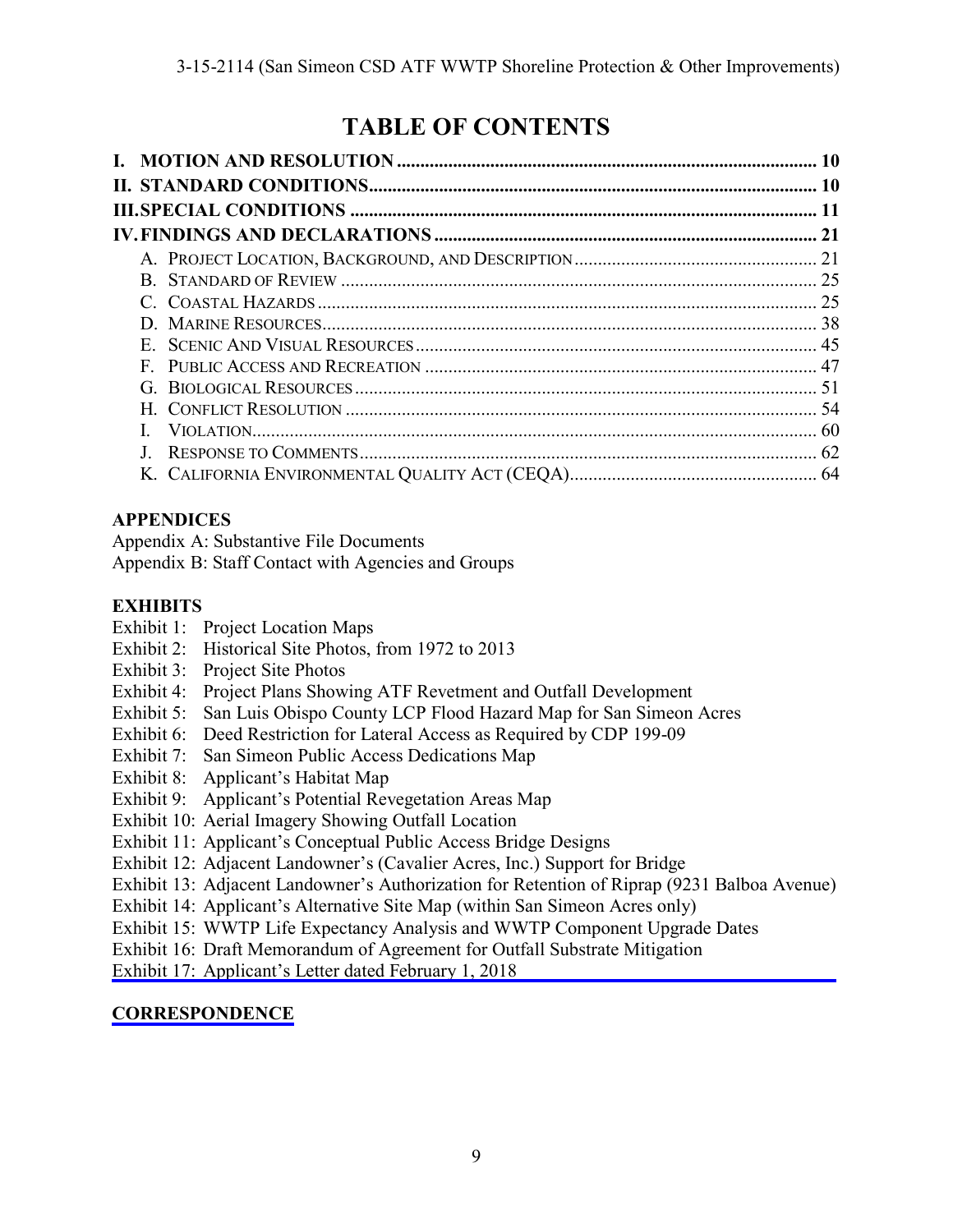## **I. MOTION AND RESOLUTION**

Staff recommends that the Commission, after public hearing, **approve** a coastal development permit for the proposed development. To implement this recommendation, staff recommends a **YES** vote on the following motion. Passage of this motion will result in approval of the CDP as conditioned and adoption of the following resolution and findings. The motion passes only by affirmative vote of a majority of the Commissioners present.

*Motion: I move that the Commission approve Coastal Development Permit Number 3- 15-2114 pursuant to the staff recommendation, and I recommend a yes vote.* 

*Resolution to Approve CDP: The Commission hereby approves Coastal Development Permit Number 3-15-2114 and adopts the findings set forth below on grounds that the development as conditioned will be in conformity with the policies of Chapter 3 of the Coastal Act. Approval of the permit complies with the California Environmental Quality Act because either 1) feasible mitigation measures and/or alternatives have been incorporated to substantially lessen any significant adverse effects of the development on the environment, or 2) there are no further feasible mitigation measures or alternatives that would substantially lessen any significant adverse impacts of the development on the environment.* 

## **II. STANDARD CONDITIONS**

This permit is granted subject to the following standard conditions:

- **1. Notice of Receipt and Acknowledgment**. The permit is not valid and development shall not commence until a copy of the permit, signed by the Permittee or authorized agent, acknowledging receipt of the permit and acceptance of the terms and conditions, is returned to the Commission office.
- **2. Expiration.** If development has not commenced, the permit will expire two years from the date on which the Commission voted on the application. Development shall be pursued in a diligent manner and completed in a reasonable period of time. Application for extension of the permit must be made prior to the expiration date.
- **3. Interpretation.** Any questions of intent of interpretation of any condition will be resolved by the Executive Director or the Commission.
- **4. Assignment.** The permit may be assigned to any qualified person, provided assignee files with the Commission an affidavit accepting all terms and conditions of the permit.
- **5. Terms and Conditions Run with the Land.** These terms and conditions shall be perpetual, and it is the intention of the Commission and the Permittee to bind all future owners and possessors of the subject property to the terms and conditions.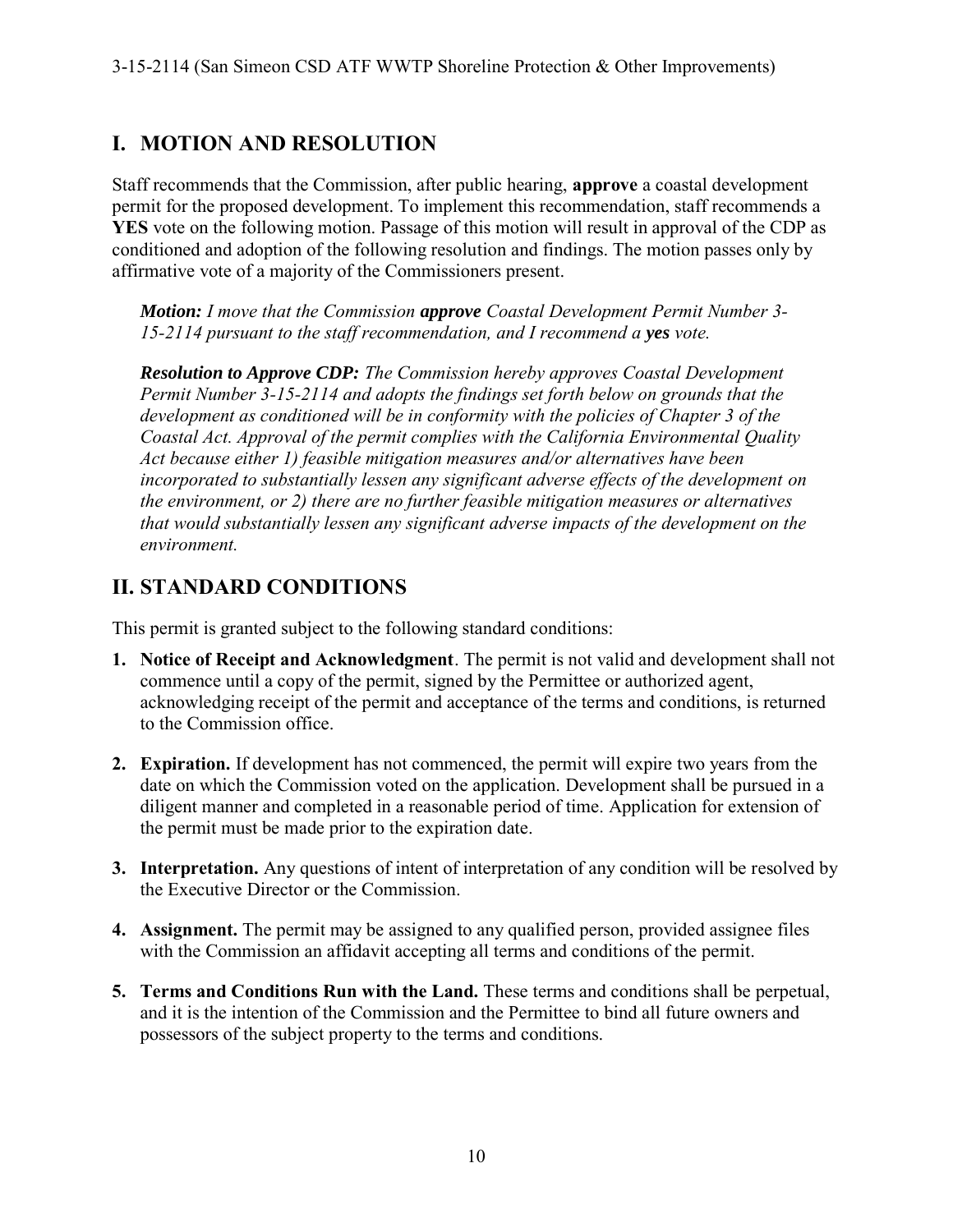## **III. SPECIAL CONDITIONS**

This permit is granted subject to the following special conditions:

#### **1. Approved Project.**

- **a. ATF Development.** This CDP authorizes after-the-fact development consisting of: 1) the placement of an approximately 666-cubic-yard riprap revetment on the beach and fronting the bluffs immediately adjacent to the San Simeon Community Services District's (District's) wastewater treatment plant (WWTP) in 1983 (as described and shown on the plan sheet titled *Site Map* dated June 2016 and dated received in the Commission's Central Coast District Office on December 23, 2015); 2) the placement of an up to 450-cubic-yard riprap revetment along both sides of Arroyo del Padre Juan Creek and improvements to a pipe support structure crossing the creek, both in 1995 (as shown on a plan sheet from John Wallace & Associates dated received in the Commission's Central Coast District Office on December 23, 2015); 3) replacement of the entire pipe support structure with a new structure in 1999; 4) replacement of 600 feet of outfall pipe in 1984 and repairs and replacement of a 100-foot section of outfall pipe between 2010 and 2013; and 5) miscellaneous upgrades and related development over many years (as described in **Exhibit 4 and 15**).
- **b. New Development.** This CDP also authorizes additional riprap, native habitat restoration, and construction of a free-span public access pedestrian/bicycle bridge as described in more detail in **Special Condition 4** below.
- **c. Maintenance.** This CDP also authorizes maintenance of the revetment, the native habitat restoration, and a pedestrian access bridge and associated development (see also **Special Conditions 4 and 5**)
- **d. Other Minor Measures.** This CDP also authorizes limited additional measures necessary to address coastal hazards (including as exacerbated by sea level rise) in order ensure the continuous operation of the WWTP to protect water quality and public health, upon determination by the Executive Director that the limited additional measures fall within the scope of authorized development pursuant to this CDP and do not require a CDP amendment. Any such measures shall be the minimum necessary to abate the identified problem.
- **e. Interim Authorization**. By acceptance of this CDP, the Permittee acknowledges and agrees that this approval is an interim authorization (i.e., for 20 years as specified in **Special Condition 2**) for the Approved Project as specified in subsections (a) through (d) above, to allow for the continued operation and function of the District's WWTP over this timeframe to protect against erosion and potential water quality and public health impacts, while simultaneously allowing the Permittee time to plan and consider inland alternatives for future wastewater treatment functions, such as WWTP relocation away from existing and future coastal hazards at this low-lying shoreline location. The public access bridge is not subject to the 20-year authorization timeframe, and is instead authorized and required permanently.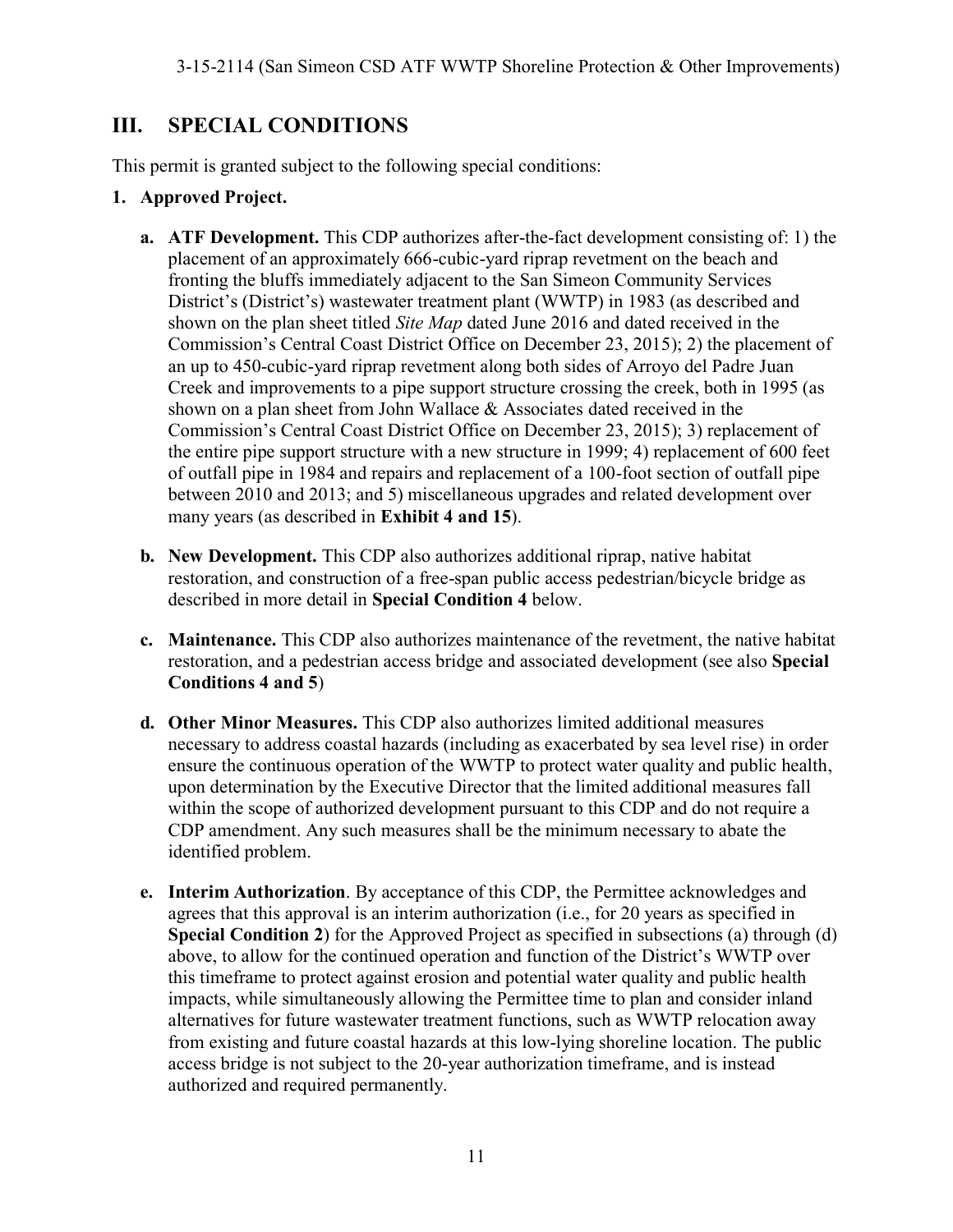**2. Duration of Authorization.** The Approved Project identified in **Special Condition 1** is authorized for 20 years from the date of approval (i.e., through March 8, 2038, the expiration date of this CDP), other than the public access bridge that is authorized and required permanently. By acceptance of this CDP, the Permittee acknowledges and agrees that such development authorized pursuant to this CDP is only permitted for the next 20 years to provide the Permittee a reasonable period of time to plan, develop, consider, and implement a project designed to relocate WWTP functions to an inland site (or sites if functions are broken up into one or more facility locations) that minimizes coastal hazard threats (see also **Special Condition 3**).

The Permittee also acknowledges and agrees that it shall remove the Approved Project in its entirety, restore the affected bluff and creek areas to their pre-development condition or better, and repurpose the WWTP property for public access and/or recreational opportunities (e.g., a coastal park or similar) within one year of removal of the Approved Project, or expiration of this CDP, whichever comes first. Prior to initiating removal of the WWTP and resultant restoration and/or repurposing activities, the Permittee shall submit a plan for same to the Coastal Commission for its review and approval.

The expiration date of this CDP may only be altered by the Commission, either via the Executive Director's check-in process identified below or via a CDP amendment request by the Permittee. In the case of the latter, the Commission shall only consider such a request if the Permittee submits a complete CDP amendment request (i.e., including all necessary information identified by Commission staff as required for filing purposes) to the Commission prior to the expiration date of this CDP (i.e., before March 8, 2038). Any CDP amendment request that includes retention of the approved development and WWTP in its current location may not be accepted for filing nor approved without a showing of significant and diligent action taken in furtherance of the requirements of the approved Coastal Hazards Response Plan (see **Special Condition 3**), and may not just rely on an expectation of longterm operation of the WWTP at the present location.

The Permittee shall be subject to every-five-year check-ins with the Executive Director on the status of its CDP compliance efforts. In late 2022, late 2027, and late 2032 (and in no event later than March 8, 2023, March 8, 2028, and March 8, 2033, respectively) the Permittee shall request a determination from the Executive Director about whether significant and diligent progress has been made on meeting the terms and conditions of this CDP. At those times, the Permittee shall submit to the Executive Director documentation specified in the CDP that the Permittee or the Executive Director deems necessary or appropriate to evaluate and demonstrate compliance in this regard. If the Executive Director is satisfied with the progress made towards such compliance at these five-year check-ins, then the Executive Director shall notify the Permittee of this determination, and the authorization will continue. If the Executive Director reasonably concludes that the Permittee is not making significant and diligent progress with respect to the terms and conditions of this CDP, then the Executive Director shall notify the Permittee of this determination, and the matter will be brought to the Commission for consideration and potential action, which may include but not be limited to changes to the CDP authorization duration.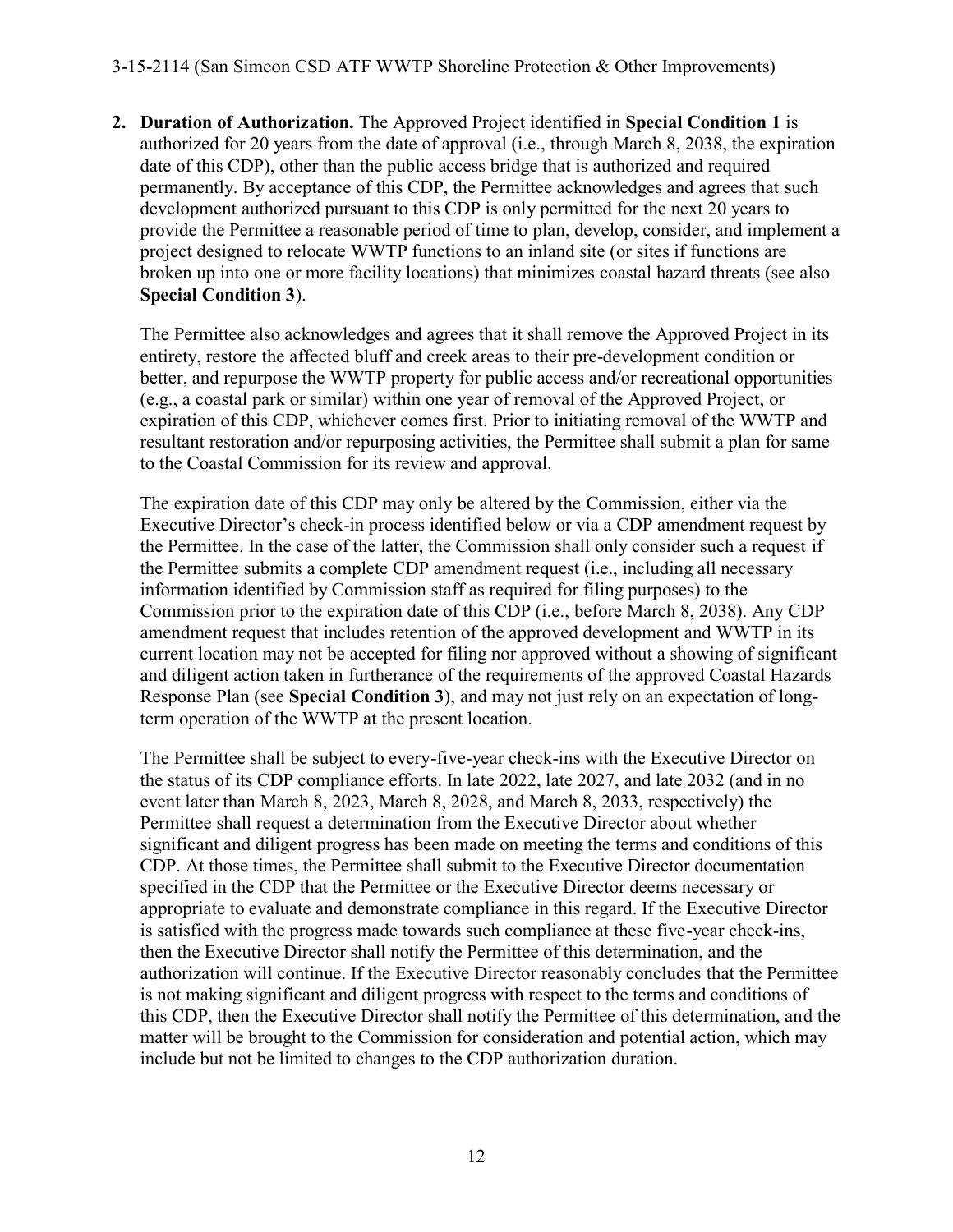**3. Coastal Hazards Response Plan.** WITHIN THREE YEARS OF THE DATE OF THE APPROVAL OF THIS CDP (i.e., no later than March 8, 2021), the Permittee shall submit two copies of a Coastal Hazards Response Plan to the Executive Director for review and approval. The Response Plan shall be developed in coordination with the County, the Regional Water Quality Control Board, and any other relevant agencies with authority over the development of a new or relocated WWTP and/or associated wastewater functions. The Response Plan shall build upon the work completed to date as described in the document titled *Alternatives Analysis for Relocation of the San Simeon Community Services District Wastewater Treatment Plant* (dated April 18, 2008 and dated received in the Commission's Central Coast District Office on December 23, 2015) and the document titled *San Simeon Community Services District Estimated WWTP Life Expectancy Analysis* (dated August 18, 2016 and dated received in the Commission's Central Coast District Office on August 29, 2016). The Response Plan shall provide a clear long-term plan for providing necessary wastewater treatment functions at an inland location or locations that are not subject to the significant coastal hazards threatening the existing WWTP.

The Response Plan shall, at a minimum, identify a preferred inland site or sites for District wastewater treatment functions, including evaluating alternative wastewater treatment options in-lieu of building a new inland WWTP (including the construction of an inland package plant or plants, the possibility of combining services with other nearby existing WWTPs, and similar alternatives), and shall provide details regarding the mechanisms, costs, funding options, and timing for potential relocation and for full restoration of the existing WWTP site. Expected costs to purchase land for a relocated plant, to decommission the existing plant and to restore and repurpose the site, to upgrade any relocated wastewater treatment functions to include water recycling (including addressing the potential for joint satellite facilities and/or collaborations with nearby communities and wastewater service providers for water recycling) must be included. The Response Plan shall provide a detailed evaluation of whether the use of the WWTP outfall can be eliminated and the outfall removed as part of moving wastewater functions to a more inland location. Any costs associated with new and/or upgraded outfall pipelines, pumps, and/or lift stations deemed necessary (including rerouting of sewer pipes to a relocated plant, etc.) shall also be included. The Response Plan shall include a timeline of potential major relocation events, including expected timeframes for land acquisition, planning, permitting, design, construction and eventual operation of a relocated plant or alternative wastewater treatment solutions that avoid the significant coastal hazards that threaten the existing WWTP. Extension to the threeyear deadline for submittal of the Coastal Hazards Response Plan may be granted by the Executive Director for good cause.

- **4. Mitigation Plan.** PRIOR TO ISSUANCE OF THIS CDP (and in no case later than one year from approval of this CDP (i.e., no later than March 8, 2019), the Permittee shall submit two copies of a Mitigation Plan to the Executive Director for review and approval. The Mitigation Plan shall clearly provide for the following:
	- **a. Additional Riprap.** The placement of additional riprap along the exposed fill areas located between the top of the existing riprap revetment and the existing WWTP perimeter wall to an elevation of approximately 22.5 to 23.0 feet, as shown on **Exhibit 4**. The Plan shall provide for this additional riprap to be installed prior to the beginning of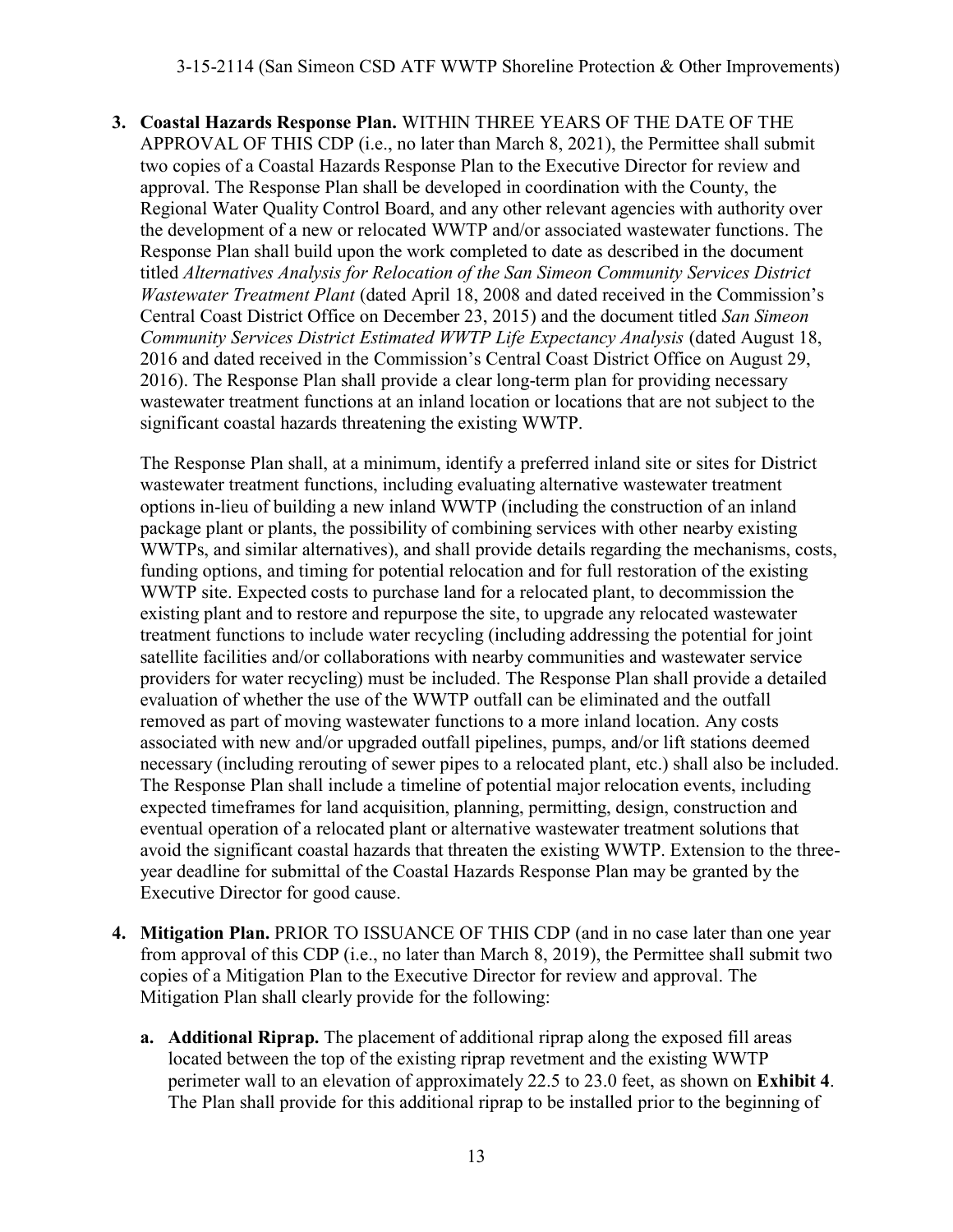the next winter storm season (i.e., by the end of 2018 or sooner) and shall describe all aspects of the riprap construction methodology (e.g., rock to be used (which may include rock that has migrated seaward from the existing revetment); minor changes to the existing revetment if required to account for the placement of the additional rock; machinery to be used; construction staging areas; time and duration of construction; construction access (e.g., from the area of the WWTP itself or from the beach); etc.).

- **b. Non-Native Plant Removal and Restoration.** 1) The removal of all invasive ice plant and *Myoporum* and other non-native species in the portions of Arroyo del Padre Juan Creek that are in the vicinity of the buried riprap (i.e., in the creek, along the creek bank, and in the creek floodplain, as roughly shown in yellow and green in **Exhibit 9**); and 2) restoration of this area through the planting of appropriate native vegetation designed to increase the biological productivity and native species richness of the creek environment. The Permittee shall provide plans and photos of the project area for where the removal and restoration shall occur, and a timeline for when this work shall occur. Other requisite plan elements include a description of the methods of non-native plant removal and restoration planting, identification of an appropriate reference site and sampling scheme for derivation of the restoration plant palette, as well as a description of the source of plant materials to be used in the restoration, and a list of specific, measurable performance criteria to be achieved. Regular monitoring and provisions for remedial action to occur over the continued life of the Approved Project (such as replanting as necessary based on a failure to achieve performance criteria) shall be identified to ensure restoration success, as well as a timeline for reporting monitoring findings to the Executive Director. The Plan shall provide for this restoration being completed according to the provisions of the approved Mitigation Plan within two years of the approval of this CDP (i.e., by March 8, 2020).
- **c. Public Access Pedestrian/Bicycle Bridge.** A free-span bridge shall be installed to provide continuous 24-hour pedestrian and bicycle access from the end of Balboa Avenue to the existing public access trail near the end of San Simeon Avenue. The bridge shall be a minimum of 10 feet wide, shall utilize a consistent and uniform design that seamlessly integrates into and blends with the surrounding environment as much as possible, and shall integrate all necessary utility crossings below the bridge deck. The bridge shall be sited and designed to be safe from erosion and flood threat for a 100-year storm. No bridge abutments or support piles shall be located within the creek or on the creek banks. All railings shall be minimized and only provided when necessary to protect public safety, and shall be sited and designed in a manner that does not negatively obstruct public coastal views. The Plan shall provide for construction of the bridge and installation all related signage according to the provisions of the approved Mitigation Plan within five years of approval of this CDP (i.e. by March 8, 2023), and may be (but does not have to be, so long as it is in conformity with this condition) in substantial conformance with the District's previously planned conceptual bridge designs as shown in **Exhibit 11**. The Plan shall also provide for the following:
	- **1. Signage.** Public access informational and directional signage shall be installed at appropriate locations in relation to the bridge. The signs shall be designed so as to provide clear information without impacting public views and site character. At a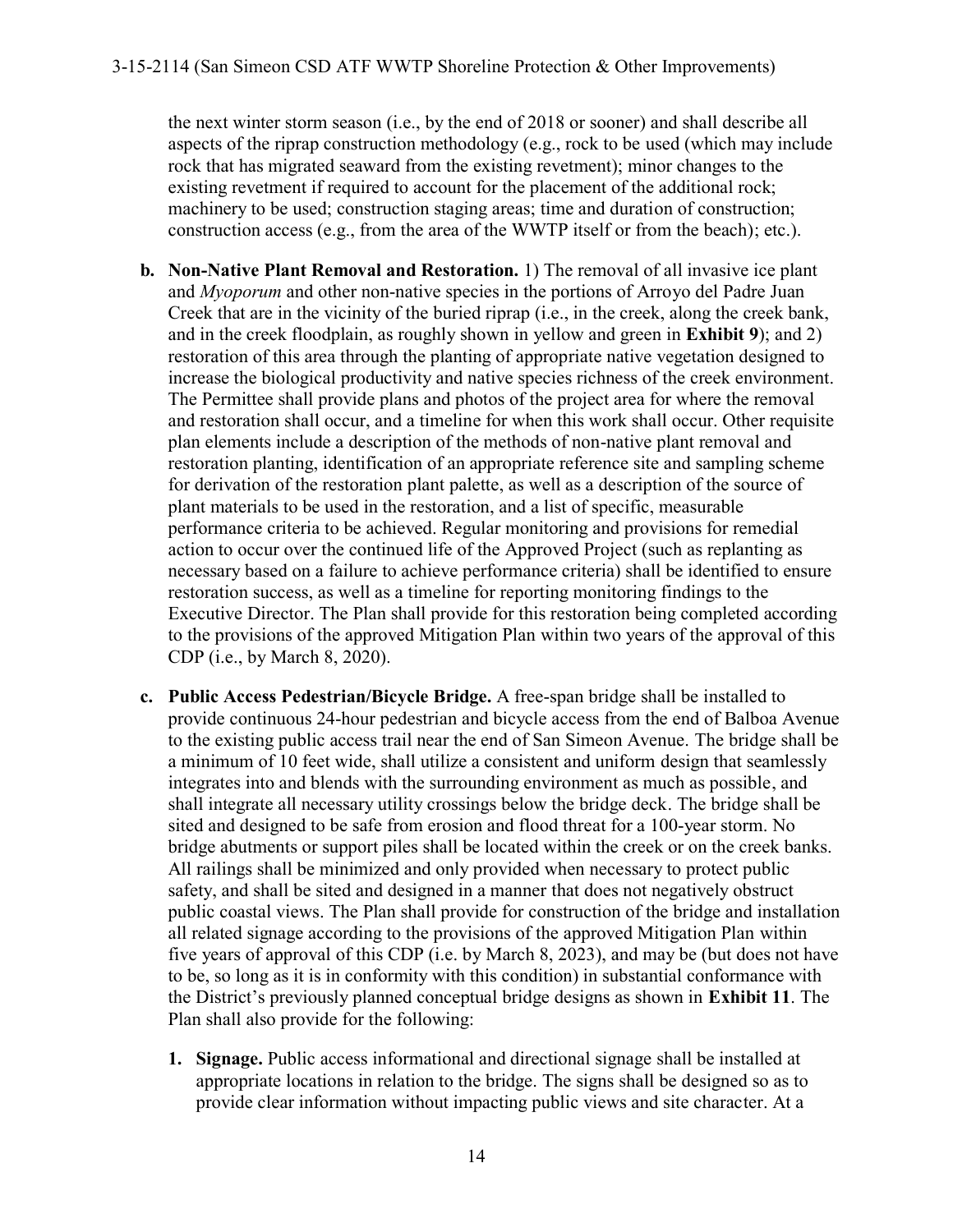minimum, at least one public access sign shall be located at either end of the bridge and near the ends of San Simeon and Balboa Avenues. Sign details showing the location, materials, design, and text of all public access signs shall be provided. Signs shall include the California Coastal Trail and California Coastal Commission emblems and recognition of the Coastal Commission's role in providing public access at this location.

- **2. Repair and Maintenance.** The bridge and all related signs and improvements shall be repaired and maintained in their approved state to provide continued function and public utility in perpetuity. The Plan shall clearly provide for this requirement, including a schedule for ongoing inspection, and provisions for repair and maintenance as needed, subject to Executive Director approval.
- **3. License Agreement or Easement.** The Permittee shall provide written evidence that one of the following options has been implemented prior to issuance of the CDP:

**Option 1: License Agreement.** The Permittee shall provide written evidence that the Permittee and Cavalier Acres, Inc. (i.e., the owner of the property where the pedestrian/bicycle bridge will at least be partially constructed) have entered into an agreement with the Executive Director in the form of an irrevocable license that provides for the construction, maintenance, and general public access and use of the pedestrian/bicycle bridge over Arroyo del Juan Padre Creek and the installation of associated public access signage (as described in **Special Conditions 4(c), 4(c)(1) and 4(c)(2)**) pursuant to the terms and conditions of this CDP. The irrevocable license shall be at least ten feet wide (and at least wide enough to accommodate all of the required bridge and related access features) and shall extend from the end of San Simeon Drive on the upcoast side of the creek to the end of Balboa Avenue on the downcoast side of the creek, including the area of the pedestrian/bicycle bridge over Arroyo del Juan Padre Creek and related public access signage (as described in **Special Conditions 4(c), 4(c)(1) and 4(c)(2)**). The license agreement shall provide that the public has a right of access to and across the bridge from the end of San Simeon Drive on the upcoast side of the creek, and from the end of Balboa Avenue on the downcoast side of the creek. The license agreement shall include an acknowledgement that the Permittee shall repair and maintain the approved bridge and all related signs and improvements in their approved state to provide continued function and public utility in perpetuity (as described in **Special Condition 4(c)(2)**). No development, as defined in Section 30106 of the Coastal Act, shall occur within the license area except for a public access trail, bridge, sign and related development, and habitat restoration in accordance with **Special Condition 4b**. The recorded document shall include a legal description and corresponding graphic depiction of the legal parcels within which the license is located, and a metes and bounds legal description and a corresponding graphic depiction, drawn to scale, of the perimeter of the license area prepared by a licensed surveyor based on an on-site inspection of the license area. The license agreement shall be drafted to run with the land, binding any successor owner of the Cavalier Acres, Inc. property; must be recorded free of prior liens and any other encumbrances that the Executive Director determines may affect the interest being conveyed; must include a provision requiring Cavalier Acres, Inc.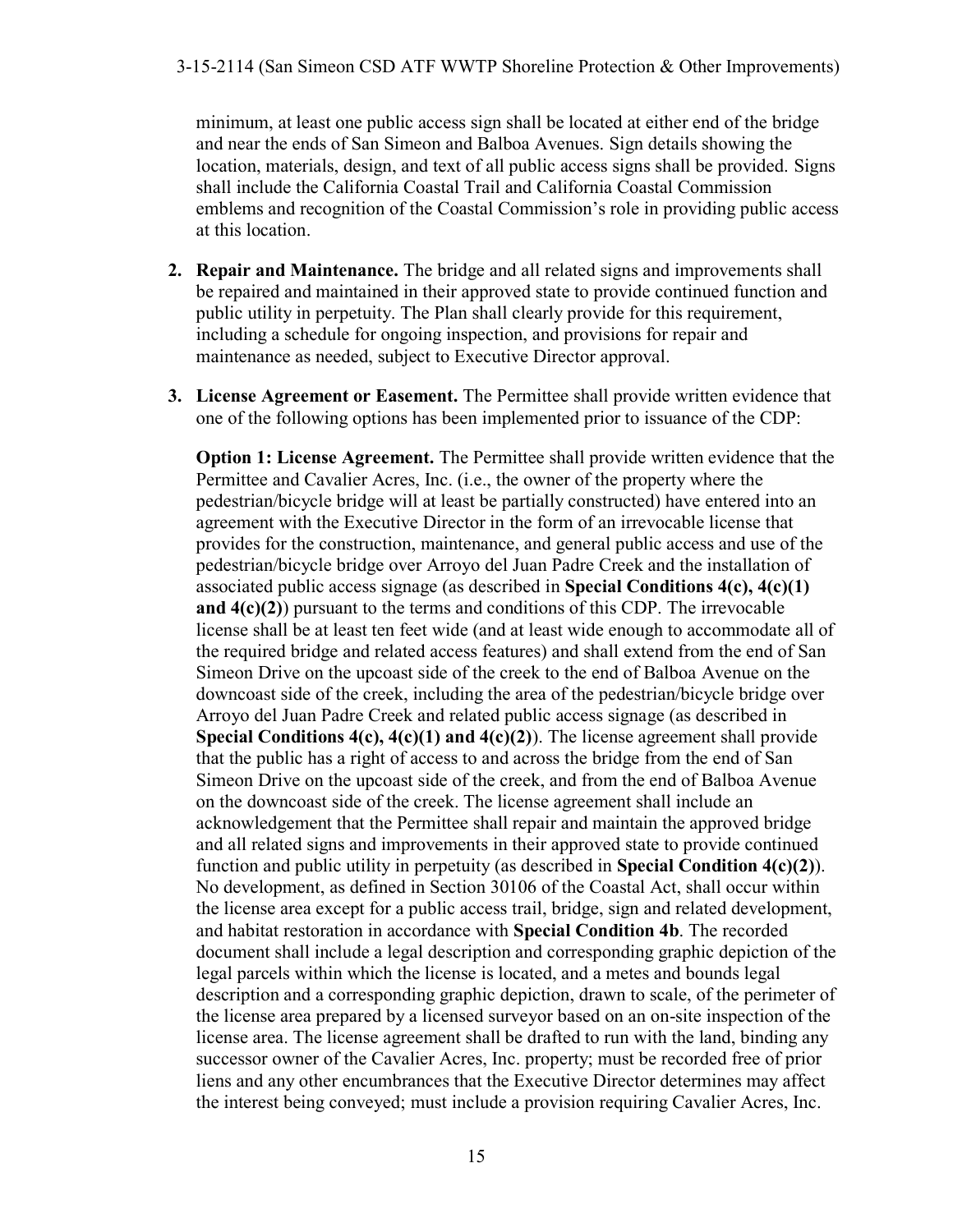to disclose the existence of the agreement to any prospective successor; must be acceptable to the Executive Director in form and content; must provide the Commission a right to enforce the license agreement; and must have the Permittee's and Cavalier Acres, Inc. representative's signatures notarized.

**Option 2: Easement.** The Permittee shall provide written evidence that Cavalier Acres, Inc. has executed and recorded a document in a form and content acceptable to the Executive Director, dedicating to the San Simeon Community Services District a public access easement for public access and recreational uses in perpetuity. The easement shall be at least ten feet wide (and at least wide enough to accommodate all of the required bride and related access features) and shall extend from the end of San Simeon Drive on the upcoast side of the creek to the end of Balboa Avenue on the downcoast side of the creek, including the area of the pedestrian/bicycle bridge over Arroyo del Juan Padre Creek and related public access signage (as described in **Special Conditions 4(c), 4(c)(1) and 4(c)(2)**). The purpose of the easement shall be to provide general public access across the bridge and between the two street ends. No development, as defined in Section 30106 of the Coastal Act, shall occur within the easement area except for a public access trail, bridge, sign and related development, and habitat restoration in accordance with **Special Condition 4b**. The recorded document shall include a legal description and corresponding graphic depiction of the legal parcels within which the easement is located, and a metes and bounds legal description and a corresponding graphic depiction, drawn to scale, of the perimeter of the easement area prepared by a licensed surveyor based on an on-site inspection of the easement area. The easement shall be recorded free of prior liens and any other encumbrances that the Executive Director determines may affect the interest being conveyed. The document shall provide that the easement shall not be used or construed to allow anyone to interfere with any rights of public access acquired through use which may exist on the property. The easement shall run with the land in favor of the People of the State of California, binding successors and assigns of the Permittee and Cavalier Acres, Inc. in perpetuity.

The Permittee shall undertake development in accordance with this condition and the approved Mitigation Plan. All requirements above and all requirements of the approved Mitigation Plan shall be enforceable components of this CDP. Minor adjustments to the above requirements, as well as to the Executive Director-approved Plan, which do not require a CDP amendment or new CDP (as determined by the Executive Director) may be allowed by the Executive Director if such adjustments: (1) are deemed reasonable and necessary; and (2) do not adversely impact coastal resources.

**5. Riprap Revetment, Monitoring, Repair and Maintenance.** The Permittee shall ensure that the condition and performance of the approved riprap revetment fronting the WWTP is regularly monitored, including that the revetment and all related components, including the pipe support structure and abutments, must be regularly monitored by a licensed civil engineer with experience in coastal structures and processes. Such monitoring evaluation shall at a minimum address whether any significant weathering or damage has occurred that would adversely impact future performance, and identify any structural damage requiring repair to maintain the approved as-built project in its approved and/or required state for the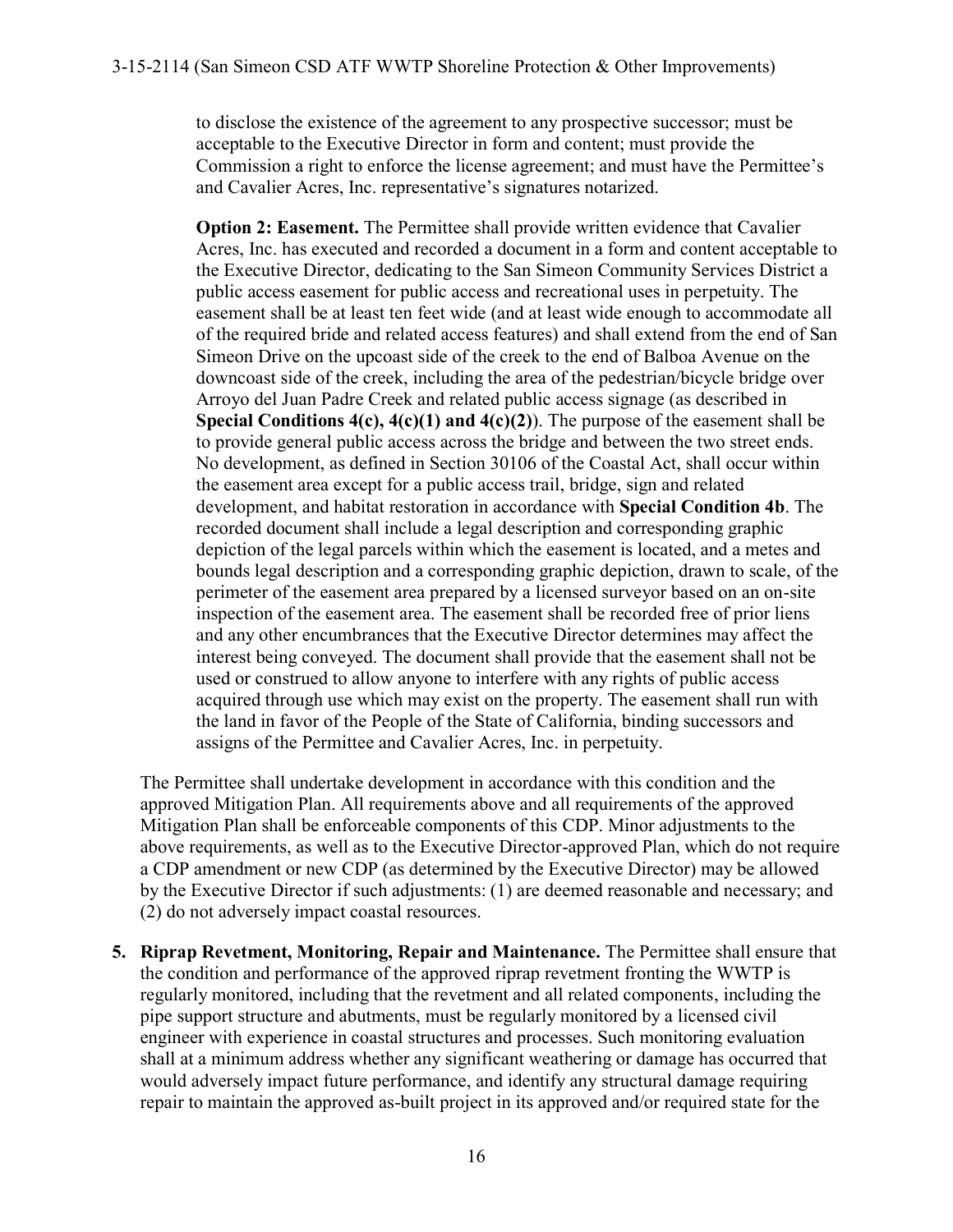duration of the authorization. A monitoring report prepared by a licensed civil engineer with experience in coastal structures and processes, and covering the above-described evaluations, shall be submitted to the Executive Director for review and approval every five years from the date of approval (i.e., by March 8, 2023, March 8, 2028, and March 8, 2033, respectively; and additional five-year terms should the expiration date of this CDP be extended by the Commission). The monitoring report shall provide for evaluation of the condition and performance of the revetment, and shall recommend any necessary maintenance, repair, changes or modifications.

This CDP authorizes revetment repair and maintenance as described in this special condition. The Permittee acknowledges and agrees to: (a) maintain the approved revetment and all related development, including the pipe support structure and abutments, in a structurally sound manner and in their approved states; (b) retrieve and restack any portion of the permitted revetment or related improvements that might otherwise substantially impair beach access and recreation; and (c) annually or more often inspect the revetment and related development for signs of failure and/or displaced riprap. Any such maintenance-oriented development associated with the approved riprap revetment and related development shall be subject to the following:

- **a. Repair and Maintenance.** "Repair" and "Maintenance," as it is understood in this special condition, means development that would otherwise require a CDP whose purpose is to repair and/or maintain the overall permitted riprap revetment, and related development, in its approved configuration, including retrieval of any riprap that may be displaced from the approved configuration.
- **b. Other Agency Approvals.** The Permittee acknowledges that this repair and maintenance condition does not obviate the need to obtain authorizations from other agencies for any future maintenance and/or repair episodes.
- **c. Repair and Maintenance Notification.** At least 30 days prior to commencing any repair and/or maintenance event, the Permittee shall notify, in writing, planning staff of the Coastal Commission's Central Coast District Office. The notification shall include: a detailed description of the repair and/or maintenance event proposed; any plans, engineering and/or geology reports describing the event; a construction plan that complies with all aspects of the approved construction plan (see **Special Condition 8**); identification of a construction coordinator and his/her contact information (i.e., email, phone numbers, etc.) as described below (see **Special Condition 8(e)**); other agency authorizations; and any other supporting documentation (as necessary) describing the repair and/or maintenance event. The repair and/or maintenance event shall not commence until and unless the Permittee has been informed by planning staff of the Coastal Commission's Central Coast District Office that the repair and/or maintenance event complies with this CDP. If the Permittee has not been given a verbal response or sent a written response within 30 days of the notification being received in the Central Coast District Office, the repair and/or maintenance event shall be authorized as if planning staff affirmatively indicated that the event complies with this CDP. The notification shall clearly indicate that the repair and/or maintenance event is proposed pursuant to this CDP, and that the lack of a response to the notification within 30 days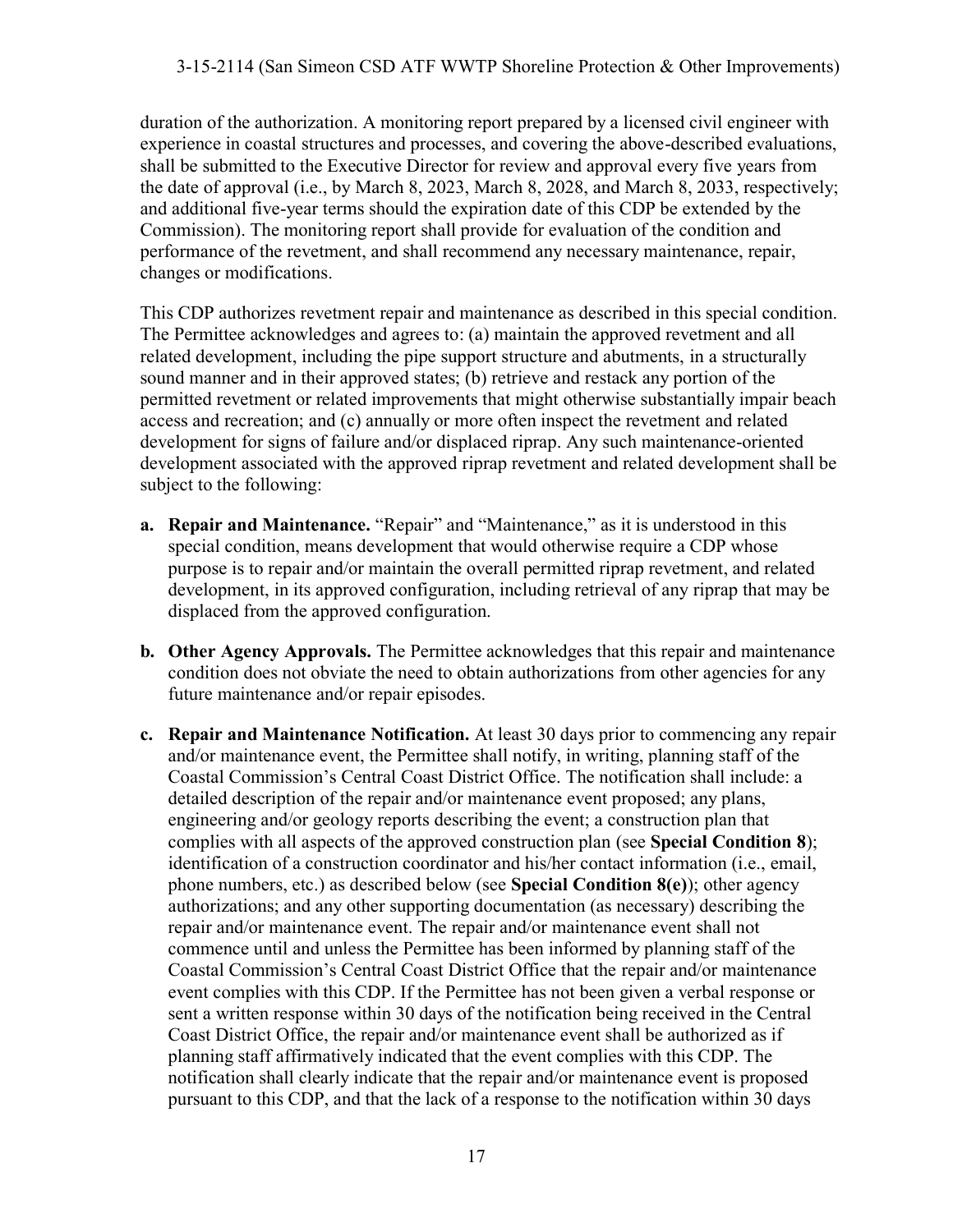constitutes approval of it as specified in the CDP. Absence of such description in the notification shall negate the automatic approval provisions of this condition.

- **d. Emergency.** In the event of an emergency requiring immediate maintenance, the notification of such an emergency episode shall be made as soon as possible, and shall (in addition to the foregoing information) clearly describe the nature of the emergency. Nothing in this condition shall serve to waive any Permittee rights that may exist in cases of emergency pursuant to Coastal Act Section 30611, Coastal Act Section 30624, and Subchapter 4 of Chapter 5 of Title 14, Division 5.5, of the California Code of Regulations (Permits for Approval of Emergency Work).
- **e. Non-compliance Proviso.** If the Permittee is not in compliance with any of the conditions of this CDP, or is in violation of the permitting requirements of the Coastal Act otherwise related to the WWTP site, at the time that a repair and/or maintenance event is proposed, then the repair and/or maintenance event that might otherwise be allowed by the terms of this future repair and maintenance condition may not be allowed by this condition, subject to determination by the Executive Director. Any proposed repair and/or maintenance event that planning staff of the Coastal Commission's Central Coast District Office does not determine to be in compliance with this CDP shall require a CDP amendment or a new CDP.
- **f. Duration and Scope of Covered Revetment Repair and Maintenance.** Future revetment repair and maintenance under this CDP is allowed subject to the above terms throughout the duration of the authorization (see **Special Condition 2**). The Permittee shall maintain the approved revetment and other related development in their approved state during the period of authorization.
- **6. Ocean Outfall Substrate Mitigation Fee.** WITHIN SIX MONTHS OF THE DATE OF THE APPROVAL OF THIS CDP (i.e., no later than September 8, 2018), the Permittee shall compensate for ocean substrate habitat impacts through payment of \$3,141.43 to the Regents of the University of California on behalf of the UC Davis Wildlife Health Center. The Mitigation Fee shall be used by the SeaDoc Society, a marine ecosystem health program of the UC Davis Wildlife Health Center, to remove lost fishing gear offshore of the central coast of California as part of its "California Lost Fishing Gear Recovery Project" in accordance with the terms and conditions of a Memorandum of Agreement (Agreement) (see draft of Agreement in **Exhibit 16**) between the California Coastal Commission and the Regents of the University of California on behalf of the Wildlife Health Center. If the Executive Director determines that the UC Davis Wildlife Health Center is not carrying out the ocean substrate impact mitigation project in accordance with the terms and conditions of the Agreement, the Executive Director shall require transfer of any Mitigation Fee funds remaining at the time of such determination to an alternative entity to implement an alternative ocean substrate mitigation project acceptable to the Executive Director.
- **7. Outfall Integrity Assessment Plan.** WITHIN SIX MONTHS OF THE DATE OF THE APPROVAL OF THIS CDP (i.e., no later than September 8, 2018), the Permittee shall submit two copies of an Outfall Integrity Assessment Plan to the Executive Director for review and written approval. The Assessment Plan shall include a procedure for undertaking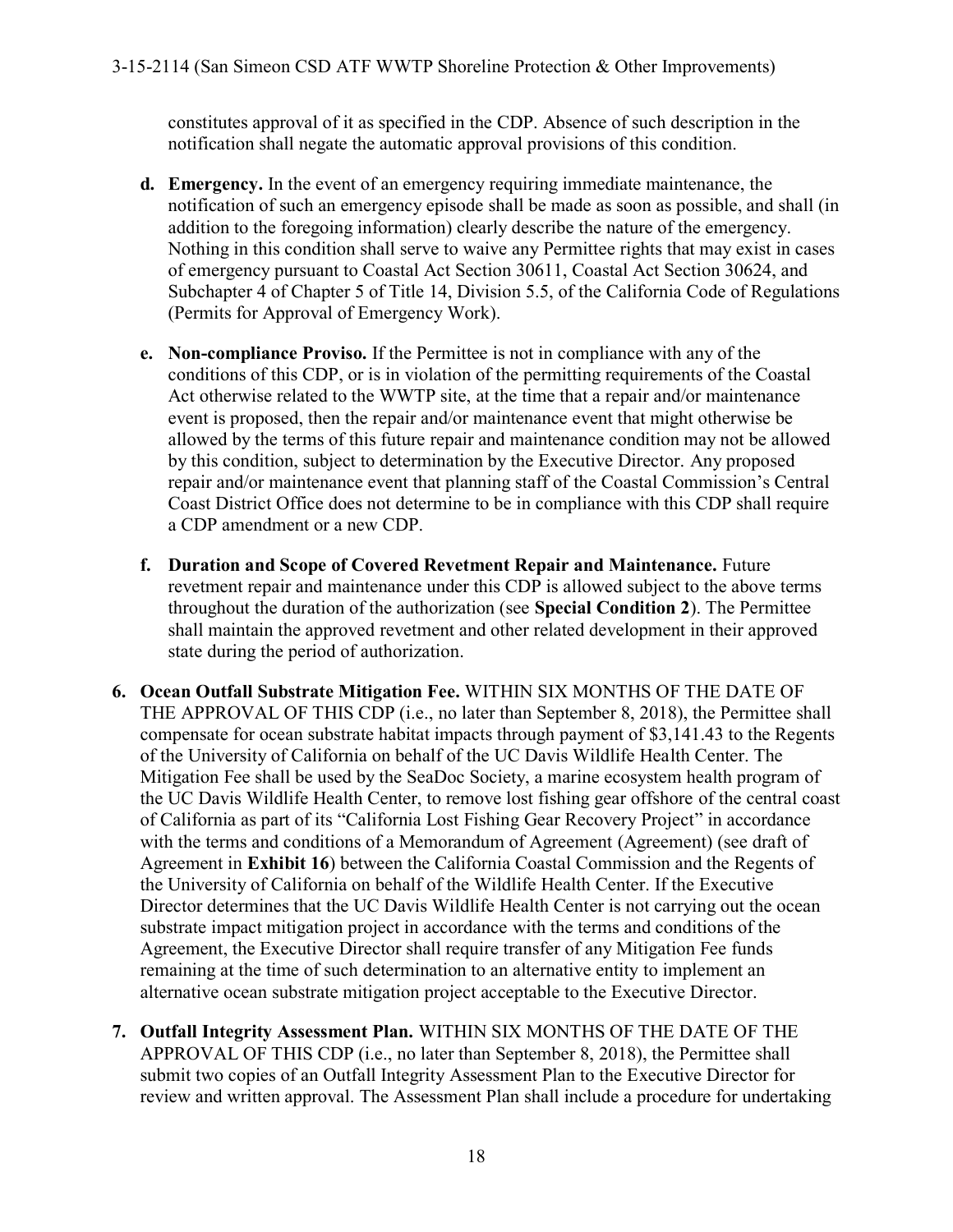a complete inspection of the existing outfall line from the WWTP connection point to the line's termination point in the ocean to assess whether the outfall is leaking or is in danger of failure. The Permittee shall undertake the outfall line assessment consistent with the approved Assessment Plan. If the assessment shows that the outfall line is leaking, or that the diffusers are not functioning as designed, or that portions of the outfall are at risk of failing, the Permittee shall submit a complete CDP amendment request within 30 days to address the compromised condition of the outfall line.

- **8. Construction Plan.** PRIOR TO ANY CONSTRUCTION ASSOCIATED WITH THE APPROVED MITIGATION PLAN DESCRIBED IN **SPECIAL CONDITION 4(c)** ABOVE, the Permittee shall submit two copies of a Construction Plan to the Executive Director for review and approval. The Construction Plan shall, at a minimum, include the following:
	- **a. Construction Areas.** The Construction Plan shall identify the specific location of all construction areas, all staging areas, and all construction access corridors in site plan view. All such areas within which construction activities and/or staging are to take place shall be minimized to the fullest extent feasible in order to have the least impact on public access, beach and creek habitat, and ocean resources, including by using inland areas for staging and storing construction equipment and materials as feasible.
	- **b. Construction Methods.** The Construction Plan shall specify the construction methods to be used, including all methods to be used to keep the construction areas separated from public recreational use and habitat areas (including using unobtrusive fencing or equivalent measures to delineate construction areas), and including verification that equipment operation and equipment and material storage will not significantly degrade public views during construction to the maximum extent feasible.
	- **c. Construction BMPs.** The Construction Plan shall identify the type and location of all erosion control/water quality best management practices that will be implemented during construction to protect coastal water quality, including at a minimum the following: (1) silt fences, straw wattles, or equivalent apparatus, shall be installed at the perimeter of the construction site to prevent construction-related runoff and/or sediment from discharging to the ocean; (2) equipment washing, refueling, and/or servicing shall take place at least 50 feet from the bluff edge, and all construction equipment shall be inspected and maintained at an off-site location to prevent leaks and spills of hazardous materials at the project site; (3) the construction site shall maintain good construction housekeeping controls and procedures (e.g., clean up all leaks, drips, and other spills immediately; keep materials covered and out of the rain, including covering exposed piles of soil and wastes; dispose of all wastes properly, place trash receptacles on site for that purpose, and cover open trash receptacles during wet weather; remove all construction debris from the site); and (4) all erosion and sediment controls shall be in place prior to the commencement of construction as well as at the end of each work day.
	- **d. Construction Site Documents.** The Construction Plan shall provide that copies of the signed CDP and the approved Construction Plan be maintained in a conspicuous location at the construction job site at all times, and that such copies are available for public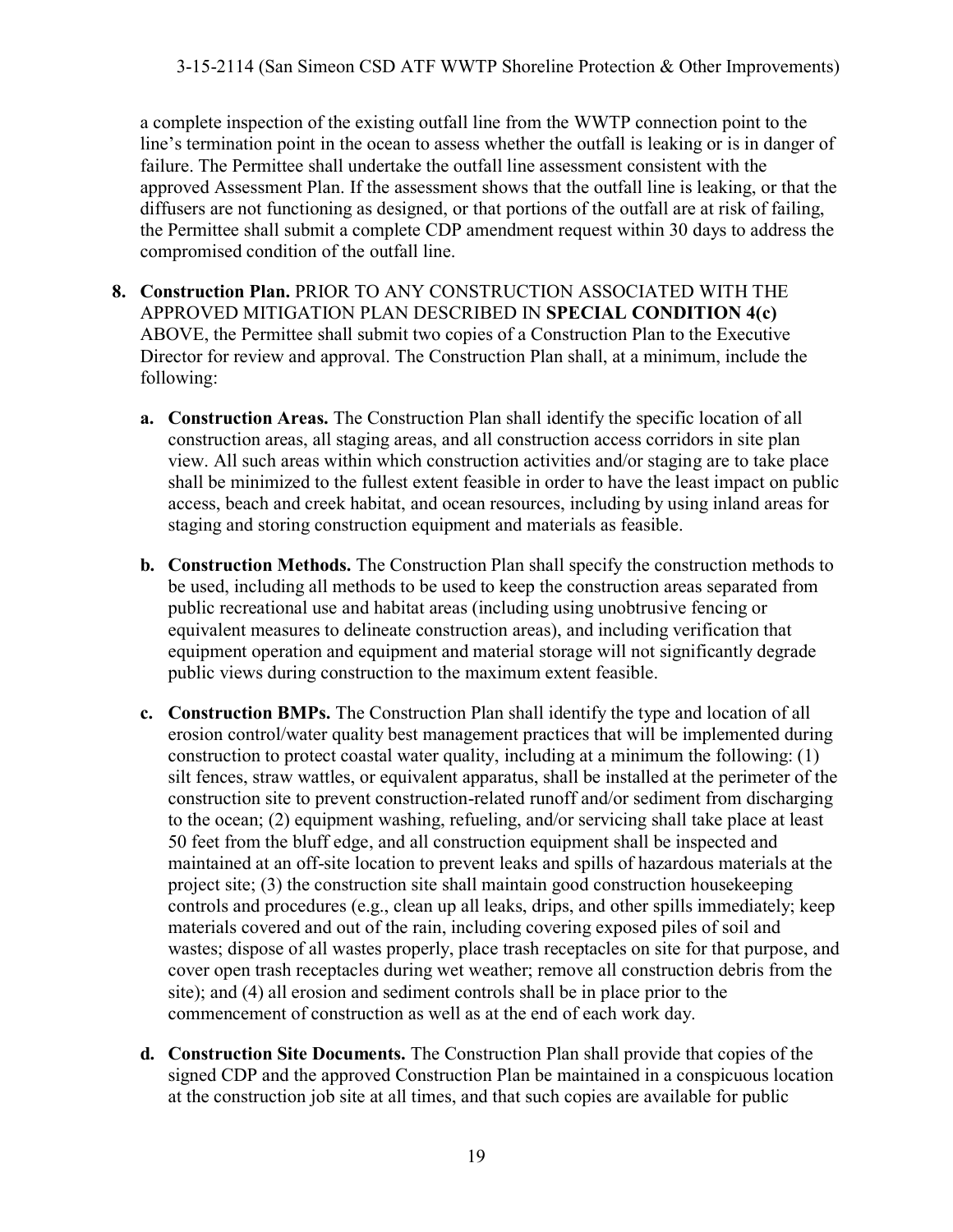review on request. All persons involved with the construction shall be briefed on the content and meaning of the CDP and the approved Construction Plan, and the public review requirements applicable to them, prior to commencement of construction.

- **e. Construction Coordinator.** The Construction Plan shall provide that a construction coordinator be designated to be contacted during construction should questions arise regarding the construction (in case of both regular inquiries and emergencies), and that the construction coordinator's contact information (i.e., address, phone numbers, email, etc.) including, at a minimum, a telephone number and email that will be made available 24 hours a day for the duration of construction, is conspicuously posted at the job site where such contact information is readily visible from public viewing areas (while minimizing public view impacts), along with indication that the construction coordinator should be contacted in the case of questions regarding the construction (in case of both regular inquiries and emergencies). The construction coordinator shall record the name and contact information (i.e., address, email, phone number, etc.) and nature of all complaints received regarding the construction, and shall investigate complaints and take remedial action, if necessary, within 24 hours of receipt of the complaint or inquiry.
- **9. Assumption of Risk, Waiver of Liability, and Indemnity Agreement.** By acceptance of this CDP, the Permittee acknowledges and agrees on behalf of itself and all successors and assigns:
	- **a. Coastal Hazards.** That the site is subject to extreme coastal hazards including but not limited to episodic and long-term shoreline retreat and coastal erosion, high seas, ocean waves, storms, tsunami, coastal flooding, landslides, bluff and geologic instability, and the interaction of same;
	- **b. Assume Risks.** To assume the risks to the Permittee and the property that is the subject of this CDP of injury and damage from such hazards in connection with this permitted development;
	- **c. 30235 Waiver.** To waive any rights that the Permittee may have under Coastal Act Section 30235, the San Luis Obispo County LCP, or other applicable laws, to shoreline armoring beyond what is recognized in this CDP to protect the existing WWTP and development authorized by this CDP for the limited duration of 20 years;
	- **d. Waive Liability.** To unconditionally waive any claim of damage or liability against the Commission, its officers, agents, and employees for injury or damage from such hazards;
	- **e. Indemnification.** To indemnify and hold harmless the Coastal Commission, its officers, agents, and employees with respect to the Commission's approval of the project against any and all liability, claims, demands, damages, costs (including costs and fees incurred in defense of such claims), expenses, and amounts paid in settlement arising from any injury or damage due to such hazards; and,
	- **f. Property Owner Responsible.** That any adverse effects to property caused by the Approved Project shall be fully the responsibility of the property owner.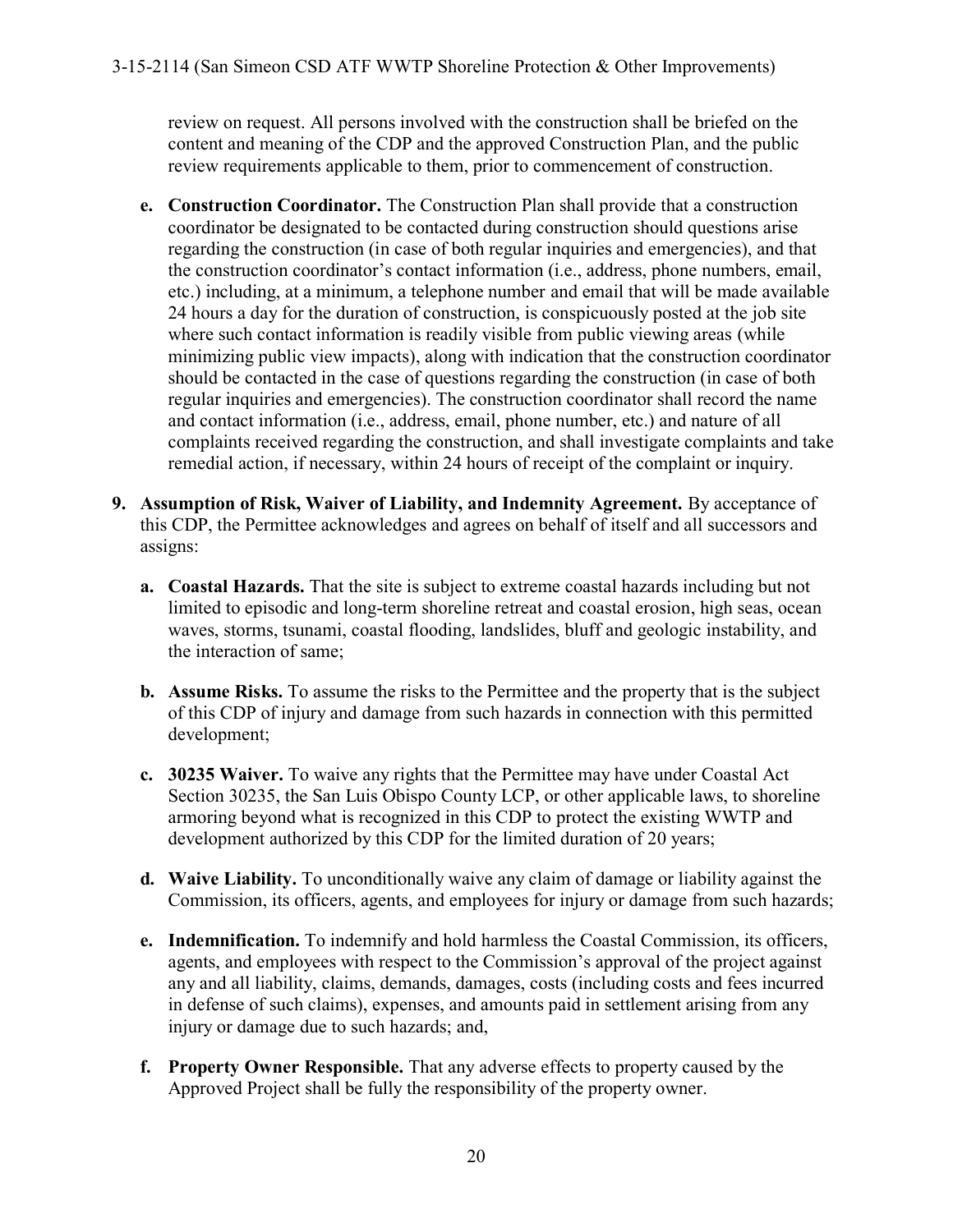- **10. Future Development.** Any and all future proposed development at and/or directly related to the WWTP site and/or this CDP shall be processed through a CDP amendment by the Coastal Commission subject to the Coastal Act.
- **11. Liability for Costs and Attorneys' Fees.** The Permittee shall reimburse the Coastal Commission in full for all Coastal Commission costs and attorneys' fees (including but not limited to such costs/fees that are: (1) charged by the Office of the Attorney General; and/or (2) required by a court) that the Coastal Commission incurs in connection with the defense of any action brought by a party other than the Permittee against the Coastal Commission and/or its officers, employees, agents, successors and assigns challenging the approval or issuance of this CDP, the interpretation and/or enforcement of the CDP conditions, or any other matter related to this CDP. The Permittee shall reimburse the Coastal Commission within 60 days of being informed by the Executive Director of the amount of such costs/fees. The Coastal Commission retains complete authority to conduct and direct the defense of any such action against the Coastal Commission and/or its officers, employees, agents, successors and assigns.

## **IV. FINDINGS AND DECLARATIONS**

## **A. PROJECT LOCATION, BACKGROUND, AND DESCRIPTION**

#### **Project Location and Background**

The San Simeon Community Services District's (District's) wastewater treatment plant (WWTP) is located on the seaward side of Balboa Avenue in San Simeon Acres in northern San Luis Obispo County (see **Exhibit 1**). The WWTP was originally constructed beginning in 1961. Aerial photographs from 1972 to 2013 provide a historical visual perspective of the WWTP's location in relation to the beach, the bluff, and adjacent Arroyo del Padre Juan Creek (see **Exhibit 2**). Because of its low-lying location adjacent to the beach and adjacent to a creek, the site is located wholly within the LCP's Flood Hazard (FH) combining designation (see **Exhibit 5**  for a map of the FH zone specific to the San Simeon Acres area).

Arroyo del Padre Juan Creek drains to the beach and, as a result, the WWTP is located on a cornered bluff/bank (with part of the bluff facing the ocean (westerly) and part running perpendicular to the shoreline facing the channel of Arroyo del Padre Juan (northerly)). The WWTP sits atop this bluff at an approximate elevation of 13-15 feet above mean sea level. According to the submitted project materials, the western portion of the WWTP site is underlain by fill, while the eastern portion of the WWTP is underlain by natural terrace deposits. It is believed that the fill originated from excavated terrace deposits, including from excavation to form the WWTP's holding ponds.

Today, the bluff at this location, both the northern section that faces the creek and the western section that faces the ocean, is almost entirely fronted by an existing riprap revetment that sits on a sand and gravel base. The District installed these materials (i.e., the riprap, sand, and gravel) in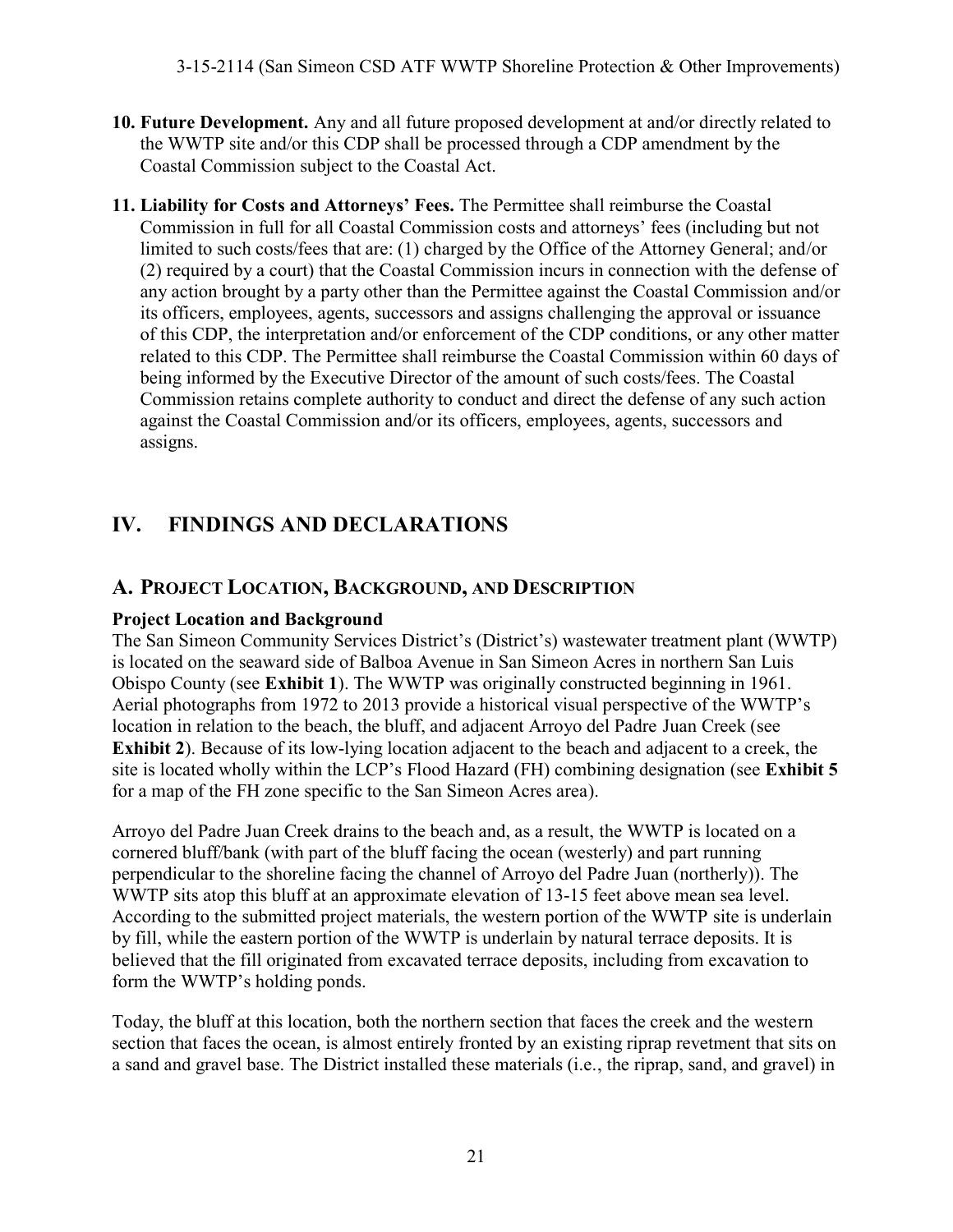1983 without a CDP.<sup>9</sup> Dense vegetation consisting of non-native invasive species, such as *Myoporum* and iceplant, covers the top of the riprap area nearest the WWTP (see **Exhibit 3** for project site photos). The riprap rises to the top of an existing approximately vertical containment/retaining wall that extends around the WWTP and which was built as part of the initial WWTP construction in the early 1960s. An approximately six-foot-tall chain link fence is affixed to the top of this vertical wall.

The District originally placed riprap along the bluff in 1969 (prior to passage of the Coastal Act). This riprap had scattered or washed away some time after passage of the Coastal Act, leaving the WWTP unprotected from erosion and wave run-up. In January 1981, the District requested direction from Commission staff regarding the process for obtaining a CDP to install new riprap protection. In January 1982, Commission staff informed the District via letter that the District would need to submit a CDP application that included a geology report. The District submitted a geology report to Commission staff in in July 1982, but did not submit a CDP application at that time. The severe storms during the winter of 1982-83, which resulted in inundation of the WWTP, apparently interrupted the District's CDP application process. In response to these storms, the District placed a sand and gravel base adjacent to and on the seaward/creekward side of the aforementioned vertical containment wall, and then placed riprap on top of this base to form a revetment without first obtaining a CDP or an emergency CDP. This riprap revetment stretches roughly 200 linear feet around the northern and westerly faces of the bluff and creek, and extends approximately 50 feet downcoast of the District's property boundary onto adjacent property. The revetment also extends up the bluff face (on both the creek and ocean sides of the WWTP) toward the top of the bluff. The Applicant's geologist indicates that when placed in 1983, the revetment was approximately 12 feet high with a depth of approximately 15 feet. The footprint of this riprap revetment is estimated to be 2,277 square feet, and consists of approximately 666 cubic yards of material, including the sand and gravel base material. In 1984, the District also replaced a 600-foot-long portion of the original outfall pipeline damaged by similar winter storms,<sup>10</sup> and undertook repairs and replaced a smaller section  $(100 \text{ feet})$ beginning in 2010 after a portion of the outfall line failed.<sup>11</sup>

<sup>&</sup>lt;sup>9</sup> The riprap revetment and the sand and gravel base that were installed without a CDP are referred to in this report as "existing," where existing is understood to mean physically in place but not legally authorized by a CDP.

<sup>&</sup>lt;sup>10</sup> According to the District via the 1964 WWTP plan sheets provided, the original outfall associated with the WWTP was eight inches in diameter and 840 feet long. The District's Waste Discharge Requirements Order No. R3-2013-0021 (National Pollutant Discharge Elimination System (NPDES) Permit No. CA0047961 (which expires February 1, 2019) identifies that "wastewater is discharged via an 800-foot ocean outfall."

<sup>&</sup>lt;sup>11</sup> An emergency permit was issued by San Luis Obispo County for repairs and maintenance to the outfall on May 10, 2010 (ZON2009-00650). Following emergency repairs, the District applied for a regular follow-up CDP from the County to permanently fix the outfall that was previously repaired. In a letter dated June 9, 2011, the County informed the District that both the emergency work and the follow-up repairs to be undertaken by the District were minor and exempt, pursuant to Coastal Zone Land Use Ordinance (CZLUO) Section 23.03.040(d)(1). However, the work was subject to the Coastal Act and the Commission's CDP jurisdiction, not the County's, and the work involved development that is not exempt from CDP requirements. Because the work cannot be exempted under the law, it requires an ATF CDP. Upon discovery of the work that was done, Commission staff informed the District of these CDP requirements.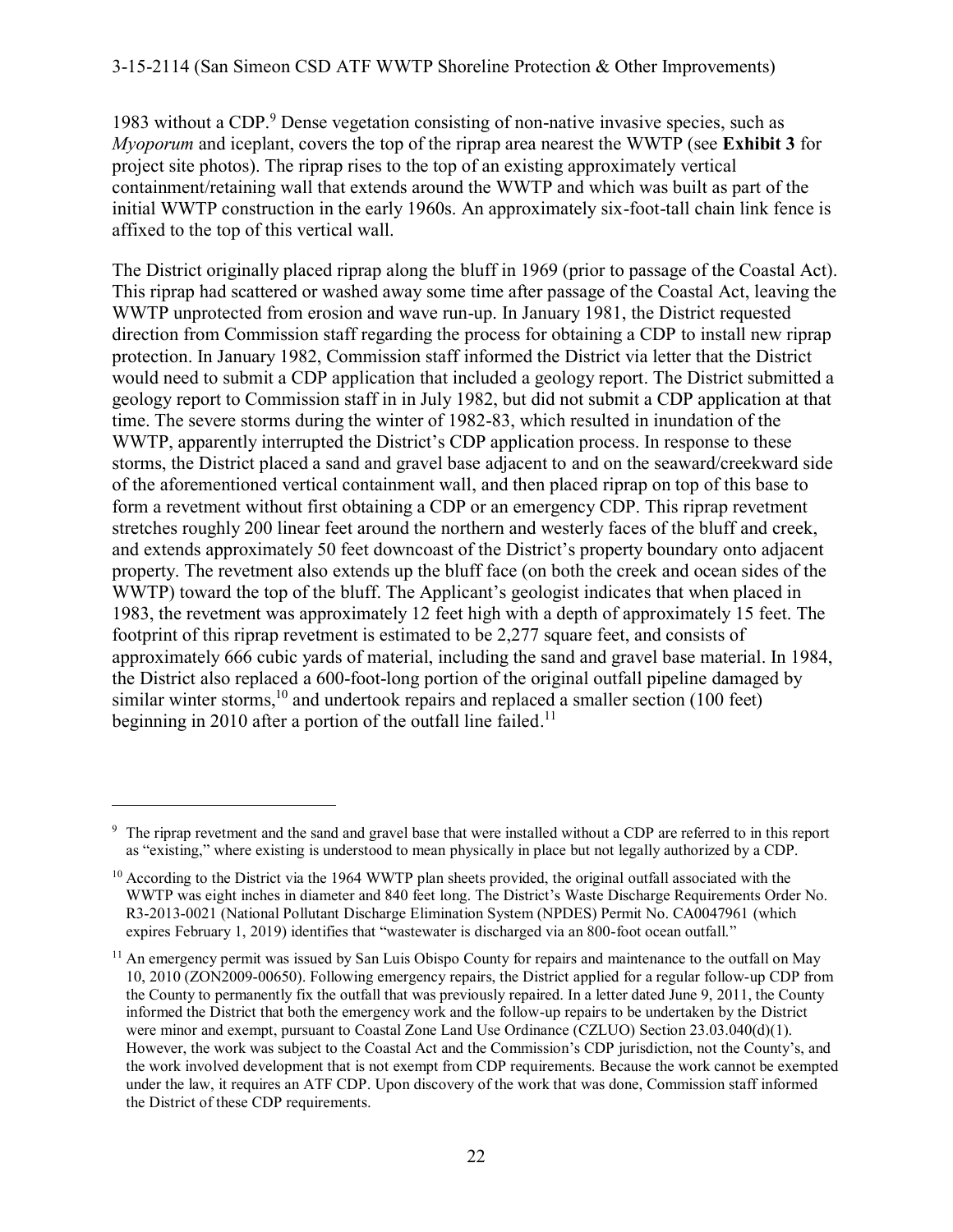#### 3-15-2114 (San Simeon CSD ATF WWTP Shoreline Protection & Other Improvements)

In 1995, again following winter storms, the District placed between 260 and 450 cubic yards of additional riprap<sup>12</sup> along both banks of Arroyo del Padre Juan Creek on an adjacent property without obtaining a required CDP.<sup>13</sup> Placement of this riprap included the removal of riparian vegetation and some grading of the creek bank. The District placed this riprap to protect the WWTP's elevated pipe support structure's abutments (which support the structure that contains sewer and water pipelines) against damaging winter storm flows. Today this riprap has settled into the soft floodplain ground of the creek and has been mostly covered over time by sediment and vegetation. In 1999, the District fully replaced the pipe support structure, again without the benefit of a CDP.<sup>14</sup> Again, see **Exhibit 1** for location maps and **Exhibit 3** for photos of the site and surrounding area.

The Commission has approved two CDPs at this site (CDPs 199-09 in 1979 and 4-85-180 in 1985). The Commission's 1979 approval of CDP 199-09 allowed for the construction of a 100,000-gallon flow balancing tank at the WWTP. This CDP included special conditions that required: 1) recordation of a deed restriction allowing public use of the beach seaward of the WWTP property from the mean high tide line to the toe of the bluff; and 2) recordation of a deed restriction waiving the Commission's liability and recognizing that the Commission's approval of the CDP does not include a commitment for approval of the construction of future protective devices.

The Commission's 1985 approval of CDP 4-85-180 allowed the District to increase the sewage treatment capacity from 150,000 gallons per day (gpd) to 200,000 gpd via the installation of additional aeration and clarifier tanks. CDP 4-85-180 included special conditions that required: 1) written evidence of Regional Water Quality Control Board approval of the increase in sewage treatment capacity; and 2) that the District accept and agree to maintain any outstanding public access dedications in the San Simeon Acres area. The District did not comply with the special condition requirement to accept and maintain all outstanding public access dedications in the

 $12$  The District does not know how much material was actually placed, and visual inspection has proven inconclusive on this point. The file includes two conflicting plan sheets showing the placement of riprap in the creek, where one identifies 450 cubic yards (dated in an accompanying document on 8/28/95 by John Wallace & Associates), and another identifies the same geographic area (dated 8/30/95 by Craig Campbell) but which is associated with the District's 1995 application to the County for a construction permit for repairs needed, "to protect our facilities damaged in Federal Disaster #1044," which includes a request to install 260 cubic yards of riprap.

<sup>&</sup>lt;sup>13</sup> The County provided the District an exemption from CDP requirements for this work, as well as a Construction Permit (96390). However, such development is not exempt from CDP requirements under the Coastal Act and the LCP. Because the County at that time deemed this a repair and replacement project that did not require a CDP, the District believed it had secured all CDP authorizations it needed for this portion of the project. Nonetheless, because the work cannot be exempted under the law, it requires an ATF CDP. Upon discovery of it, Commission staff informed the District that such development is not exempt from CDP requirements and requires an ATF CDP.

<sup>&</sup>lt;sup>14</sup> In the fall of 1997, the District met with County Planning staff to discuss a project to replace the pipe bridge across Arroyo del Padre Juan Creek. In a letter from County Planning staff to the District (dated January 25, 1998), the County indicates that the proposed project, which included no machinery or equipment in the creek corridor at any time, can be classified as repair and maintenance and thus no coastal permit or environmental review will be necessary. However, as with the 1995 repair work, the 1999 replacement cannot be exempted under the law, and thus requires an ATF CDP. Upon discovery of the work that was done, Commission staff informed the District of these CDP requirements.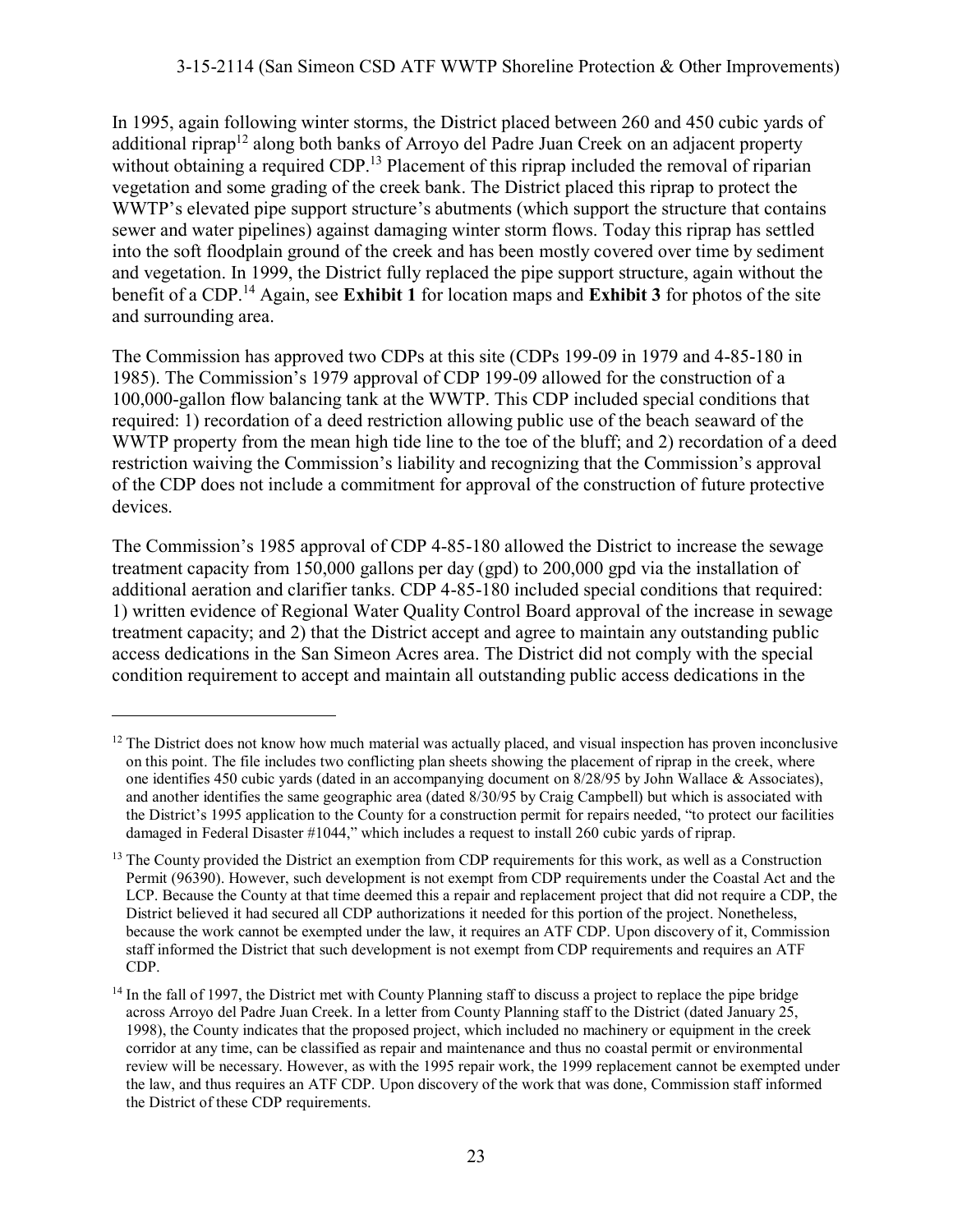area. However, since that time other public entities (i.e., San Luis Obispo County and the State Coastal Conservancy) have accepted the totality of public access dedications in the area. Some of these public access dedications are for lateral beach access and some are for vertical access. The vertical access dedications are in need of actual construction of improvements to make them usable to the public (see Public Access section below).

And finally, the District undertook a series of upgrades and expansions of key WWTP components over the years (see **Exhibit 15** for the full list of upgrades, which includes the above development that did receive a CDP) without the required CDP authorizations. For example, upgrades to the sludge tank pump and air lines, the blower building's electrical cabinets and wiring and other development, and the disinfection contact chamber's pumps and baffles in 2007, and the equalizations basin's pumps in 2013.

#### **Project Description**

 $\overline{a}$ 

The Applicant is requesting that the Commission recognize and authorize retention of the approximately 666 cubic yards of riprap revetment (and associated sand and gravel base) that wraps around the western and northern sides of the WWTP and extends to approximately 50 feet downcoast of the end of the District's property.<sup>15</sup> In addition, the District requests that the Commission recognize and authorize retention of the up to 450 cubic yards of riprap that was placed along both sides of Arroyo del Padre Juan Creek in 1995; the clearing of riparian vegetation and the grading of the creek bank that was done when this riprap was installed, and; the 1999 replacement of the original pipe support structure over the creek. In addition, the District proposes to recognize the replacement of a portion of the WWTP's outfall pipe in 1984 and emergency and other repairs to the outfall completed between 2010 and 2013. Finally, the District proposes retention of the series of WWTP improvements over the years that have not to date been coastal permitted.

Even though the "proposed" project has already been constructed, for the Commission's CDP review purposes, the revetment and other after-the-fact (ATF) development must be treated as if it is all newly proposed at this time, since it was not properly evaluated, permitted, revised, and conditioned (as applicable) in consideration of impacts to coastal resources and applicable Coastal Act requirements. Where appropriate (e.g., in determining whether the current riprap revetment is providing sufficient safety from erosion and coastal hazards today and adequate protection of the WWTP) the Applicant has provided up-to-date information about the current conditions at the site.

See **Exhibit 4** for the project's as-built project plans for the revetment, given that the proposed project is for ATF development.

<sup>&</sup>lt;sup>15</sup> The southern end of the riprap revetment extends roughly 50 linear feet beyond the District's property line onto adjacent private property (see site plans in **Exhibit 4** and photos in **Exhibit 2 and 3)**. The adjacent property owners at 9231 Balboa Avenue have given their consent for the District to apply for authorization of retention of this revetment (see **Exhibit 13**).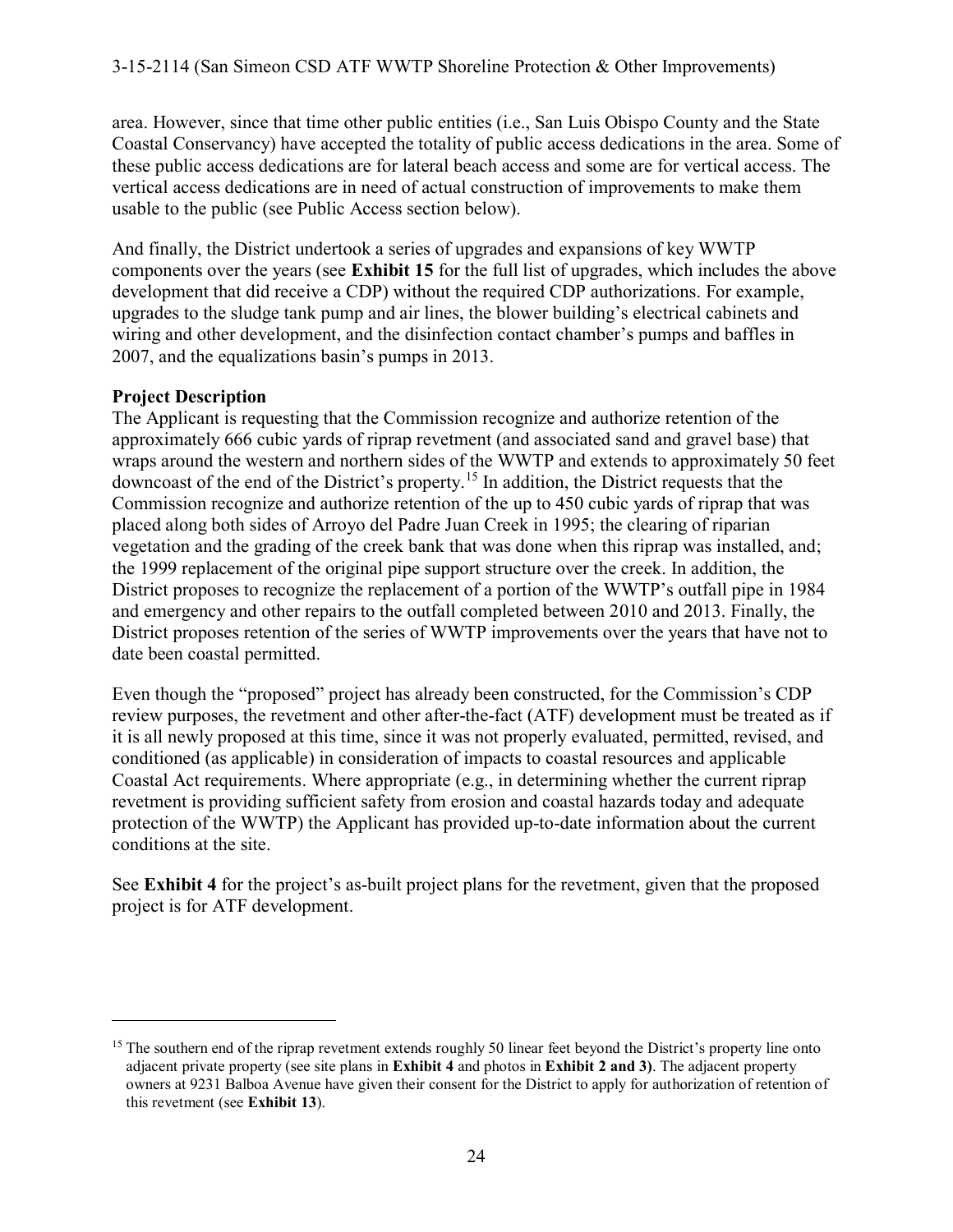## **B. STANDARD OF REVIEW**

If a CDP for a particular development is needed from both the Commission and a local government with a certified LCP, Coastal Act Section 30601.3 allows the Commission to act on a single consolidated CDP (with the policies of Chapter 3 of the Coastal Act as the standard of review, and the certified LCP to be used as guidance), if the Commission, local government, and the applicant agree to such consolidation. In this case, the ATF development is proposed in the Commission's retained CDP jurisdiction as well as the CDP jurisdiction of San Luis Obispo County. All parties have agreed to consolidate the CDP application, and thus the standard of review for this consolidated CDP application is the policies of Chapter 3 of the Coastal Act.

## **C. COASTAL HAZARDS**

Coastal Act Section 30235 addresses the use of shoreline protective devices for existing structures:

*30235. Revetments, breakwaters, groins, harbor channels, seawalls, cliff retaining walls, and other such construction that alters natural shoreline processes shall be permitted when required to serve coastal-dependent uses or to protect existing structures or public beaches in danger from erosion, and when designed to eliminate or mitigate adverse impacts on local shoreline sand supply. Existing marine structures causing water stagnation contributing to pollution problems and fish kills should be phased out or upgraded where feasible.* 

Coastal Act Section 30253 requires that new development minimize risk to life and property in areas of high flood hazard areas, ensure long-term structural integrity, and avoid landform altering protective measures along bluffs and cliffs. Section 30253 states in relevant part:

*30253. New development shall do all of the following:* 

- *(a) Minimize risks to life and property in areas of high geologic, flood, and fire hazard.*
- *(b) Assure stability and structural integrity, and neither create nor contribute significantly to erosion, geologic instability, or destruction of the site or surrounding area or in any way require the construction of protective devices that would substantially alter natural landforms along bluffs and cliffs.*

Together, Coastal Act Sections 30235 and 30253 acknowledge that seawalls, revetments, retaining walls, groins, and other such structural or "hard" shoreline protection devices designed to forestall erosion often alter natural landforms and natural shoreline processes. Accordingly, Section 30235 provides for approval of such shoreline protective devices when required to serve coastal-dependent uses or to protect existing structures or public beaches in danger from erosion, and when designed to eliminate or mitigate adverse impacts on shoreline processes. Furthermore, Section 30253(b) requires that new development be sited, designed, and built in a manner to not require construction of shoreline protective devices that would substantially alter natural landforms along bluffs and cliffs. The Coastal Act provides these limitations because shoreline protective devices can and often do have a variety of negative impacts on coastal resources, including adverse effects on sand supply, public access, coastal views, natural landforms, and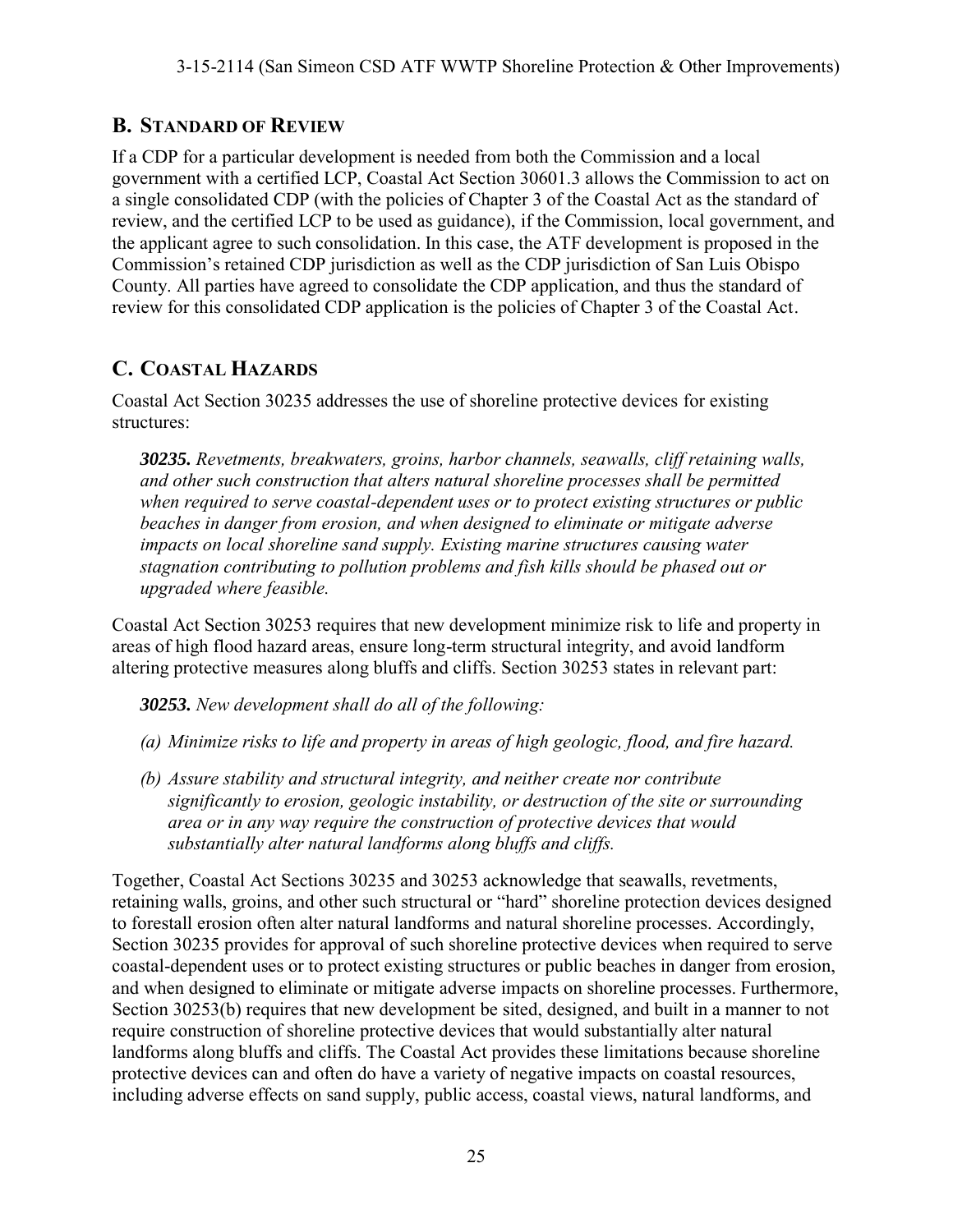overall shoreline beach dynamics on and off site, ultimately resulting in the loss of beaches, which are a fundamental coastal resource. To protect these core coastal resources, the Coastal Act has a series of specific criteria that must be met in order to approve a shoreline protective device. For example, shoreline protective devices compelled by Coastal Act Section 30235 must be supported by evidence conclusively demonstrating (1) there is an existing structure; (2) the existing structure is in danger from erosion; (3) a shoreline protective device is required to protect the existing endangered structure; and (4) the required shoreline protective device is designed to eliminate or mitigate its adverse impacts on shoreline sand supply. The first three questions relate to whether the proposed shoreline protective device is necessary, while the fourth question applies to mitigating at least some of its coastal resource impacts. This Section 30235 analytic framework also needs to be understood in relation to other Coastal Act requirements that address the need to avoid and/or mitigate for other potential coastal resource impacts (e.g., related to views, public access, water quality, habitat, etc.). There can often be considerable overlap, such as the ways in which shoreline sand supply issues translate into beach access issues, and this finding explores those overlaps as well.

#### *Existing Structure to be Protected*

 $\overline{a}$ 

The first Section 30235 test is whether the structure for which a shoreline protective device is proposed is "existing" or not. The Coastal Act distinguishes between development that is compelled the protection offered by a shoreline protective device and development that is not. Under Coastal Act Section 30235, existing structures (which the Commission has interpreted to mean structures existing prior to the effective date of the Coastal Act on January 1, 1977) is potentially compelled a shoreline protective device if the remaining three criteria identified above are satisfied (and if other Coastal Act issues are resolved). In contrast, under Section 30253, new structures (i.e., all structures built on or after January 1, 1977) are to be sited, designed, and built in a manner safe from coastal hazards without creating a need for a shoreline protective device that would substantially alter natural landforms along bluffs and cliffs.

In this case, the structure for which the shoreline protective device (i.e., the riprap revetment) is being considered is the WWTP itself (including the accessory pipe support structure and pipelines). This structure was built in phases beginning in the late 1950s to early 1960s, before the Coastal Act's operative January 1, 1977 date (some of which was constructed before CDP requirements associated with 1972's Proposition 20 ("The Coastal Initiative" began in February of 1973). However, it should be noted while the WWTP was originally built prior to these dates, it has also had considerable upgrades, new installation, and various component replacements performed since then,<sup>16</sup> and thus substantial remodeling/redevelopment has been undertaken after the Coastal Act's enactment both with<sup>17</sup> and without CDPs,<sup>18</sup> including some of the ATF development being considered in this CDP application. Thus even though the facility's walls and foundation were constructed before the Coastal Act, it is clear that most of (over 50%) the WWTP's components have been in some form replaced or upgraded/expanded (e.g., the blower

<sup>&</sup>lt;sup>16</sup> See **Exhibit 15** for the Applicant's Life Expectancy Analysis, which lists these modifications.

<sup>&</sup>lt;sup>17</sup> CDPs 199-09 and 4-85-180, which authorized a new balancing tank and aeration/clarifier tanks, respectively.

<sup>&</sup>lt;sup>18</sup> See **Exhibit 15** for a list of WWTP upgrades and redevelopment undertaken with and without CDPs. The Coastal Act has no particular exemption from CDP requirements for development undertaken on and within public works facilities.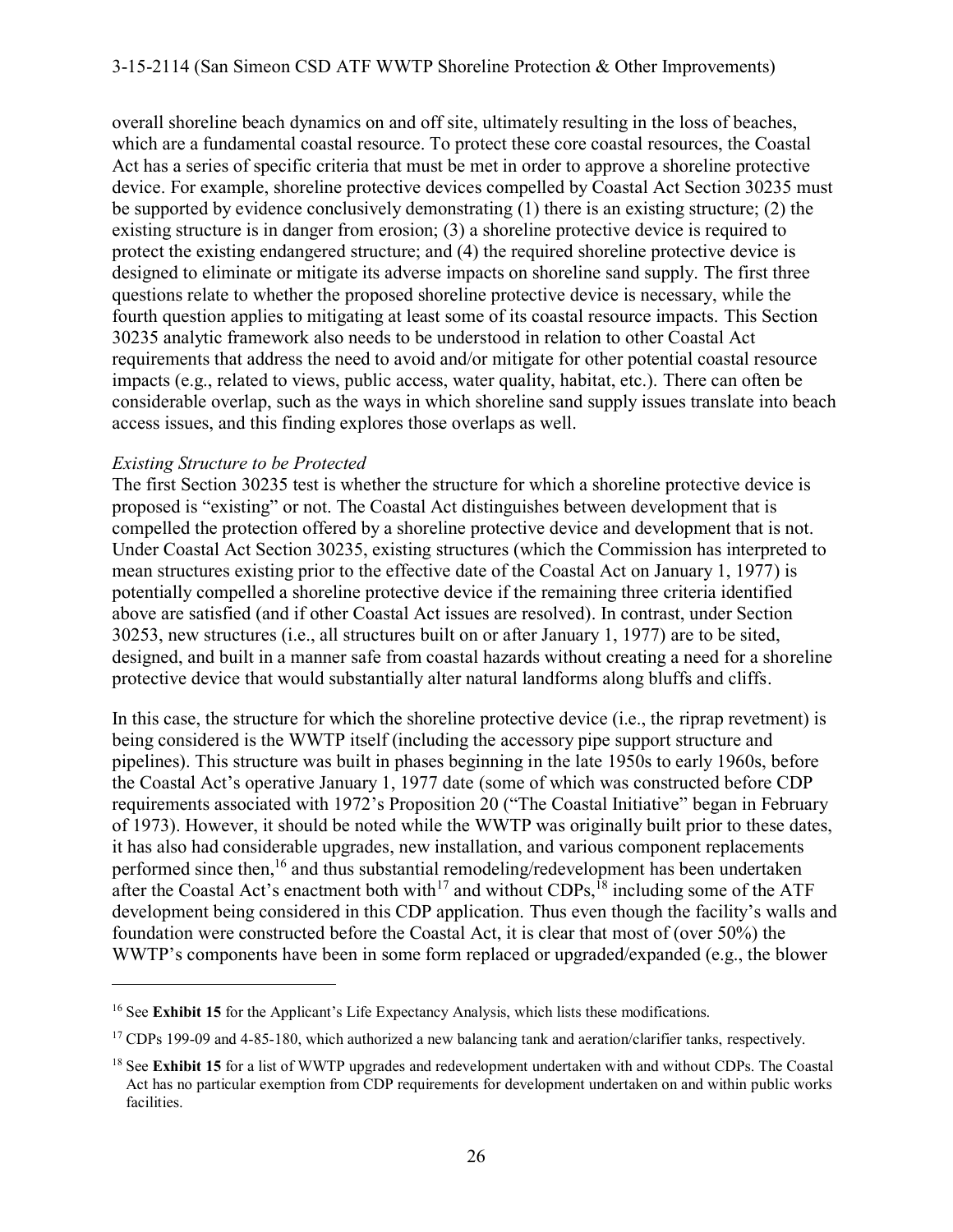building, disinfection chamber, digester, clarifiers, aeration tanks, outfall pipe, etc.) since enactment of the Coastal Act (again see **Exhibit 15** for a full list) which are critical to its use at all as a WWTP. Thus, on this basis, the WWTP is not an "existing structure" but represents a major remodel/redevelopment. In other words, while *a* WWTP has been functioning at this site since before the Coastal Act, the WWTP *today* has been extensively redeveloped over the years such that it does not qualify as an existing structure for purposes of Coastal Act Section 30235. As a result, the WWTP does not qualify for shoreline armoring under Coastal Act Section 30235 tests, and for this and other reasons (e.g., due to coastal hazard requirements and coastal resource impacts from the armoring), the Coastal Act directs denial of this component of the project.

#### *Danger from Erosion*

 $\overline{a}$ 

As a preliminary matter, because the WWTP does not constitute an "existing structure" under Section 30235, as explained above, it thus constitutes "new development" subject to Section 30253, which requires, among other things, that new development: minimize risks to life and property in areas of high geologic, flood, and fire hazard (subsection (a)); assure stability and structural integrity (subsection (b)); and, not in any way require the construction of a protective device that would substantially alter natural landforms along bluffs and cliffs (subsection (b)).

In this case, empirical evidence from historic storm events and a number of Applicant-submitted geotechnical studies support the proposition that the WWTP is in danger from erosion,<sup>19</sup> primarily due to direct ocean wave attack and from stream flow/scour from Arroyo Del Padre Juan Creek. For example, Wooley<sup>20</sup> concluded as early as 1982 that some locations along the bank of the creek had eroded up to 20 feet in recent years, and that "retreat of the seacliff at the western corner is very close to exposing the containment wall of the sewage treatment plant, and requires remedial action to prevent the undercutting and possible failure of the wall." A 1983 storm event resulted in ocean waves striking the WWTP's boundary wall, and the Applicant constructed the revetment at that time in order to protect critical WWTP infrastructure and avoid a public health and water quality emergency, thus violating Section 30253(a) by not minimizing risks to life and property in an area of high geologic and flood hazard and violating Section 30253(b) by not assuring stability and structural integrity, but requiring the construction of a protective device that substantially altered the natural landforms along the bluffs here (e.g., the riprap occupied the sandy beach, blocked natural passive erosion of the bluff, changed its slope, and altered the natural bluff to what it is today).

In addition, a quantitative slope stability analysis was performed (Earth Systems Pacific, May 13, 2006) to help assess the degree of danger to the facility. The 2006 report concluded that "without a bluff protection structure, the WWTP could be undermined and flooded within a 10-year period." This analysis was updated in 2016 and 2017, with the average annual erosion rate for

<sup>&</sup>lt;sup>19</sup> While the Coastal Act does not define the term "in danger," and while each case is evaluated based upon its own particular set of facts, the Commission has generally interpreted "in danger" to mean that a structure would be unsafe to use or otherwise occupy within the next two or three storm season cycles (generally, the next few years) if nothing were to be done (i.e., in the no project alternative). See, for example, CDP 3-07-019 (Pleasure Point seawall); CDP 3-09-025 (Pebble Beach Company Beach Club seawall); CDP 3-09-042 (O'Neill seawall); CDP 2-10-039 (Lands End seawall); and CDP 3-14-0488 (Iceplant LLC seawall).

<sup>&</sup>lt;sup>20</sup> R.T. Wooley, Geologic Conditions Beach Embankment at Plant, San Simeon Community Services District, San Simeon, San Luis Obispo County, California, dated July, 23, 1982.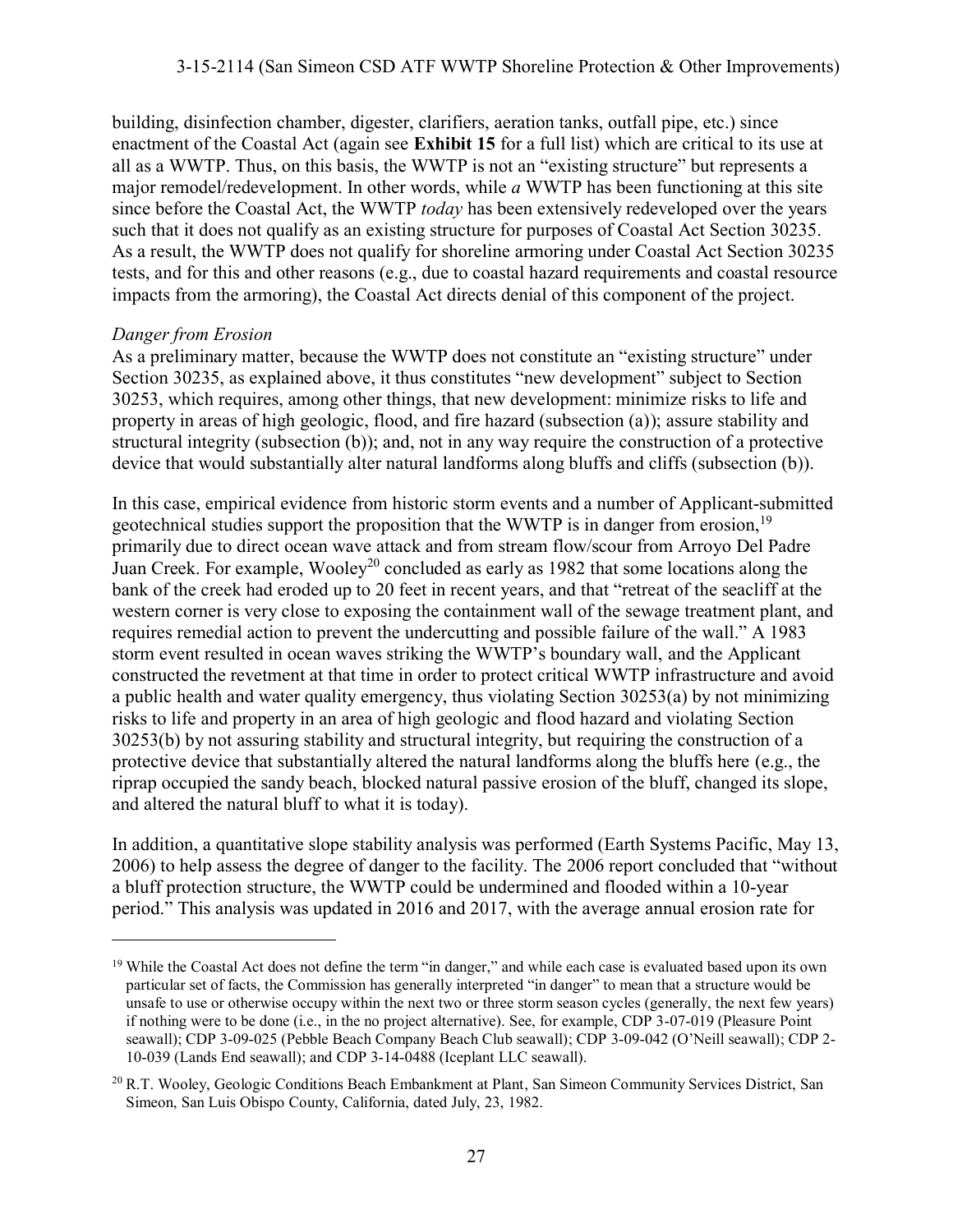the bluffs adjacent to the WWTP estimated at eight inches per year, with the WWTP's clarifiers, aeration basins, chlorine contact basin, office, and equalization basin close to and only protected from the bluff edge erosion threat by the riprap revetment. These analyses concluded that while the riprap revetment may be overtopped, the revetment is necessary to provide protection for the WWTP and its continued wastewater treatment function.

In sum, these past studies and historic events have confirmed that the WWTP was historically and is currently subject to significant coastal hazards which did not minimize risks to life and property in an area of high geologic and flood hazard (inconsistent with Section 30253(a)) and which led to construction of a protective device that substantially altered the natural landforms along the bluffs here (inconsistent with Section 30253(b)). The WWTP is located at a low-lying area just above beach level (i.e., about 13 to 15 feet above mean sea level) and adjacent to the mouth of a creek. The erosion danger is two-fold: erosion and flooding associated with ocean storm and wave attack and inundation, as well as from riverine scour and flooding from the adjacent Arroyo del Padre Juan Creek, and the combination of these ocean and riverine forces. Therefore, and including as determined by the Commission's Senior Coastal Engineer, Dr. Lesley Ewing, the WWTP was in danger from erosion at the time of the placement of the revetment in 1983 and continues to be today. Furthermore, because the WWTP is in danger from erosion, it does not minimize risks to life and property in an area of high geologic and flood hazards, as required by Section 30253(a). These dangers and risks compelled the District to construct a protective device that substantially altered the natural landforms along the bluffs here, in violation of Section 30253(b). In short, the WWTP is inconsistent with Chapter 3 coastal hazards requirements, thus warranting denial of ATF approval for the revetment.

#### *Alternatives Analysis*

Other alternatives to shoreline protective devices typically considered include: the "no project" alternative; removal and/or relocation of the threatened structures away from coastal hazards risk; sand replenishment programs; drainage and vegetation measures on the blufftop; and combinations of each. In this case, the District analyzed the feasibility associated with a range of potential alternatives, including: 1) the no project alternative (i.e., removal of the existing rock revetment); 2) retention of the existing revetment; 3) removal of the existing revetment and installation of a vertical seawall; 4) removal of the existing revetment and full relocation of the WWTP.

With respect to the no project alternative, this option was dismissed for the reasons described previously, in that the WWTP is located in a highly hazardous location where critical public infrastructure affecting public health and the environment would be in danger without some form of shoreline protection if the WWTP is not moved. In other words, the no project alternative would not ensure project consistency with the Coastal Act's marine resource (Section 30230), water quality (Section 30231), and environmentally sensitive habitat (ESHA) (Section 30240) policies. Thus, the no project alternative is not a feasible option. The next alternatives analysis evaluated different shoreline protective devices, including retaining the existing riprap revetment as well as replacing the revetment with a more vertical seawall. The analyses concluded that the existing revetment, constructed in 1983, is nearing the end of its useful life (i.e., it was constructed 35 years ago with a then identified 50-year life expectancy) and it does not offer longer-term (i.e., 50 to 100 years) protection, including as sea level rises. Specifically, the District's analyses show that the revetment would be overtopped by 2.4 feet during just a 10-to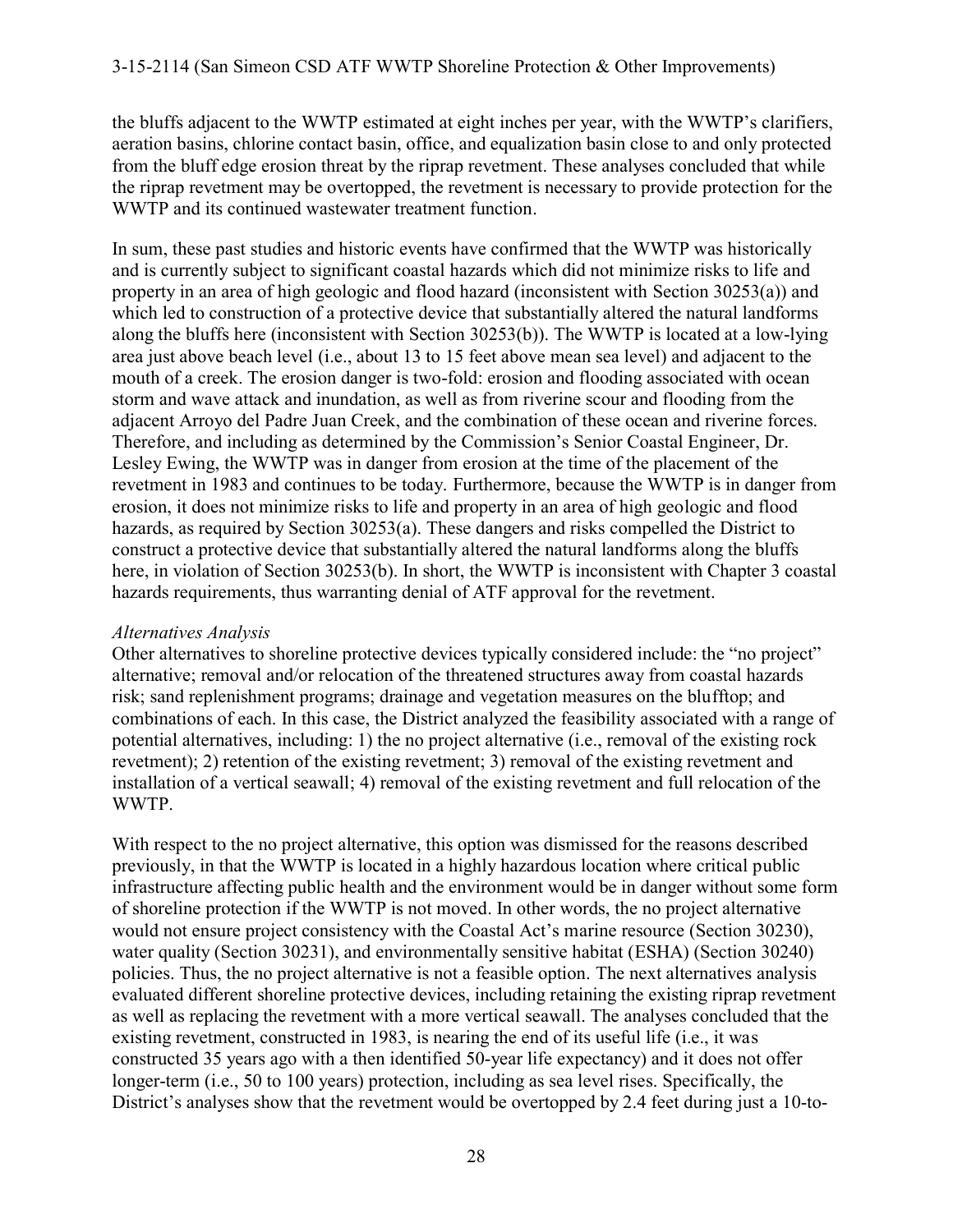20-year storm event now.<sup>21</sup> While the District maintains that such a degree of overtopping would not necessarily adversely affect critical WWTP infrastructure operations, it is clear that the existing revetment in its present condition does not provide long-term protection and that a more robust shoreline protective device would be needed in the relative short term to provide even just limited storm protection, let alone longer-term storm protection (i.e., for 100-year storms and 100 years of safety and stability, as is more typically the standard for such critical infrastructure).

On this point, the alternatives analysis identified different height elevations needed for vertical walls, which would offer the type of long-term protection needed for the WWTP. The alternatives studied included increasing the existing height of the facility's upper bluff perimeter retaining wall and constructing a separate vertical seawall just seaward of the existing perimeter retaining wall, both with and without the existing revetment.

In terms of raising the existing facility's perimeter wall height to provide needed protection, the Applicant's consultants estimate that this wall would have to be increased by 7.5 to 11 feet to prevent overtopping from projected 50- and 100-year wave run-up amounts if the riprap revetment were to remain, and by approximately 3 to 7 feet if the riprap revetment were to be removed. However, they concluded that removing the riprap would increase the potential for erosion and undermining of the perimeter wall's foundation, possibly resulting in failure of the wall. In either case, this alternative is not recommended because the existing upper bluff vertical perimeter wall was built in the 1960s and was generally built to retain fill soil and support the bluff and was not designed to withstand sea wave impact. The integrity of the wall and its foundation are currently unknown and may not have the ability to withstand the impacts of wave run-up striking the wall or any increases to its height. For these reasons, the walls would likely need to be even higher to account for such overtopping elevations, and would likely need to be augmented otherwise to address engineering concerns. Considering this, raising the retaining wall of the existing facility would not ensure project consistency with the Coastal Act's marine resource (Section 30230), water quality (Section 30231), or ESHA (Section 30240) policies.

In terms of constructing a new vertical seawall just seaward of the existing facility's perimeter wall (while also retaining a riprap revetment seaward of it), required wall elevations to prevent overtopping within the next 10, 20, 50, and 100 years are estimated by the Applicant's consultants to be at least 2.7, 3.0, 7.5, and 11.2 feet higher than the existing revetment elevation, respectively. If the existing revetment were to be removed as part of this construction, required wall elevations to prevent overtopping within the next 10, 20, 50, and 100 years were estimated to be about the same as the revetment elevation for the 10- and 20-year estimates, and 2.1 feet and 6.4 feet higher for the 50 and 100 year estimates, respectively. However, the existing revetment mitigates the retreat of the bluff and provides erosion protection for the bluff. Without the revetment, the bluff retreat rate would be significant (or the revetment would not have been

<sup>&</sup>lt;sup>21</sup> Using a maximum observed stillwater ocean level of  $+5.24$  feet (using the NAVD88 datum where mean sea level is approximately +3 NAVD88), and the estimated wave run-up height for a 10-to-20-year storm at this location of +17.16 feet NAVD88. When the 17.16-foot wave run-up height is added to the stillwater elevation of 5.24 feet, the corresponding flood elevation is  $+22.4$  feet NAVD88. The top of the current revetment structure is about  $+20$ feet NAVD88, resulting in the 2.4-foot overtopping. Given that the finished grade of the WWTP site itself is about five feet lower than the top of the revetment, the potential for serious problems during such an event, including failure and sewage spills, are severe.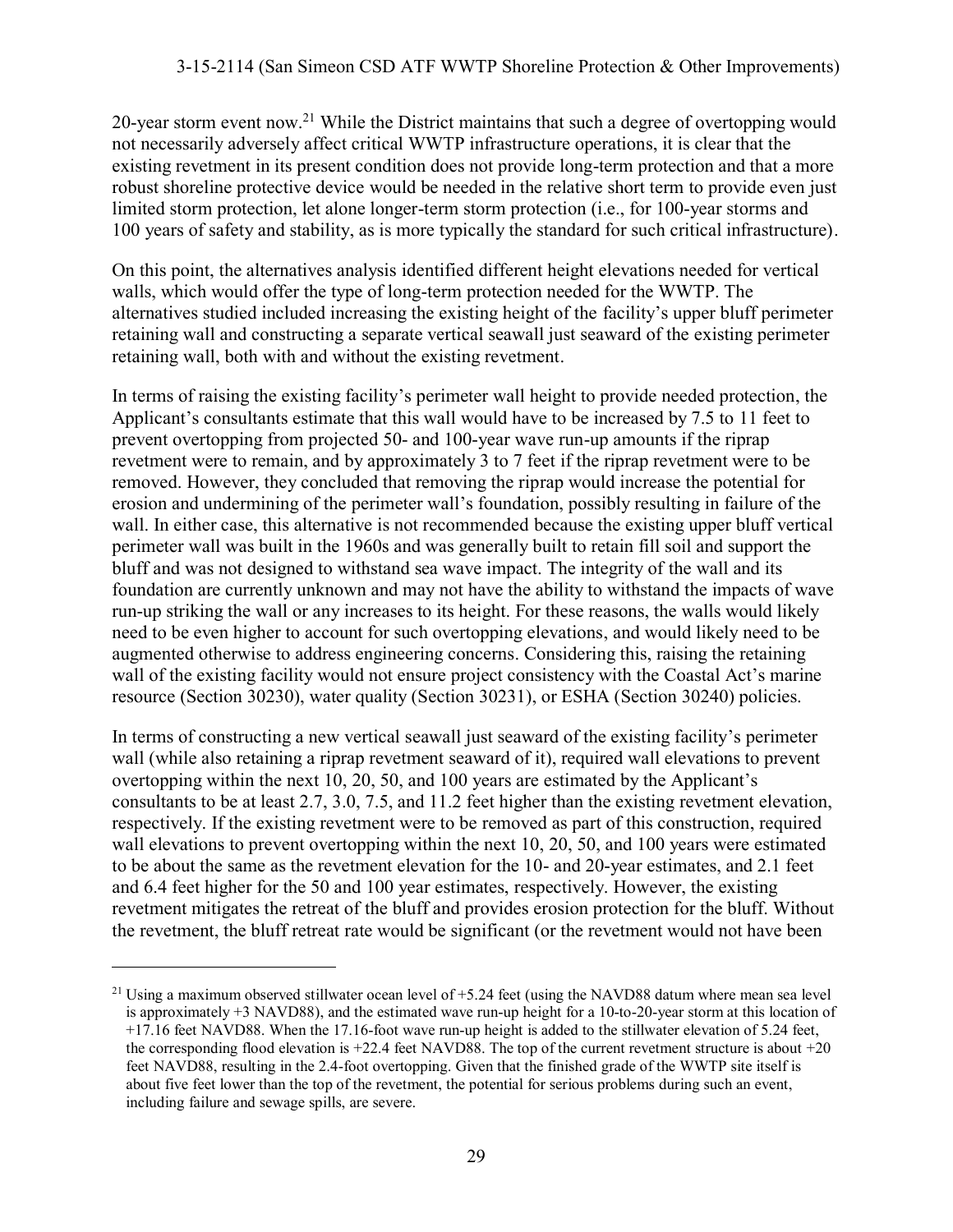#### 3-15-2114 (San Simeon CSD ATF WWTP Shoreline Protection & Other Improvements)

put there in the first place) and any wall founded on a conventional shallow footing would be very short lived. Thus, the Applicant's consultants estimate that any new vertical seawall would need to be keyed into bedrock for structural stability and would need to reach at least +26.4 feet NAVD88 in elevation (or about 10 feet taller than the elevation of the existing WWTP) to ensure overtopping protection from a 100-year storm. Constructing a new vertical seawall at this location also poses some identified problems by the Applicant. For example, access to this area of the site with conventional heavy construction equipment would be quite difficult, which may prohibit its construction altogether, and short-term impacts during its construction may be significant due to the necessary heavy equipment. In addition, environmental and biological impacts to the beach and creek areas are likely to be significant and would need to be minimized and mitigated. Thus, construction of a new vertical seawall would not ensure consistency with marine resources (Section 30230), water quality (Section 30231), or ESHA (Section 30240) policies. Additionally, construction of a new wall would not be cost effective.

Thus, based on the existing protection provided by the existing riprap revetment (again, only providing 10-to-20-year protection with as much as 2.4 feet of overtopping potential), the District's analysis concluded that should the WWTP remain in its current location immediately fronting the ocean/beach and adjacent to the mouth of Arroyo del Padre Juan Creek, some type of significant new shoreline protective device would be needed to reach levels of longer-term storm protection (i.e., for 100-year storms and 100 years of safety and stability), which does not ensure consistency of the WWTP with Coastal Act hazards policies (specifically Section 30253) as discussed above. In the interim, however, the analysis concludes as well that the existing riprap revetment height and/or geometry could be modified to prevent the estimated overtopping and flooding of the facility by 10-to-20-year storm events during the next 10, 20, and 50 years, respectively.<sup>22</sup>

And finally, the alternatives analysis evaluated the feasibility associated with relocation of the WWTP to an inland location away from coastal hazards risk (see **Exhibit 14** for the Applicant's alternative locations map). In other words, while the other options evaluated the type of shoreline protective device needed to manage coastal hazards risk, this option looked at whether such risk could be completely avoided by moving the WWTP away from such risks. While preliminary and not an exhaustive evaluation of all potential sites and options, the analysis offered an assessment of the feasibility and issues associated with various sites and general costs. This was first undertaken in 2008 by Boyle Engineering and then more recently updated by the District in 2016 (as part of the current ATF application), with criteria including sites that were within San Simeon Acres, at least 12 acres in size, located inland and away from coastal hazards risk, and LCP-designated to allow a wastewater treatment plant.<sup>23</sup> The analysis identified several offsite

<sup>&</sup>lt;sup>22</sup> However, the District, the District's consultant (Earth Systems, Inc.), and Dr. Lesley Ewing generally agree that the overall structural integrity of the now 35-year-old revetment is unknown given that **zero** maintenance work has been done to the revetment since it was installed, and that restacking the revetment could potentially trigger a whole range of consequences, including the need for substantial restructuring or complete replacement of the revetment.

 $^{23}$  In addition to these criteria, the District's analysis included an evaluation of size, topography, land use and zoning, sensitive receptors, visibility, agriculture, biological resources, and cultural resources. Three of the sites were eliminated due to the potential for substantial environmental impacts (Sites A, F, and G). Of the six remaining sites, two were rejected due to the number and proximity of adjacent residences (Sites B and C). One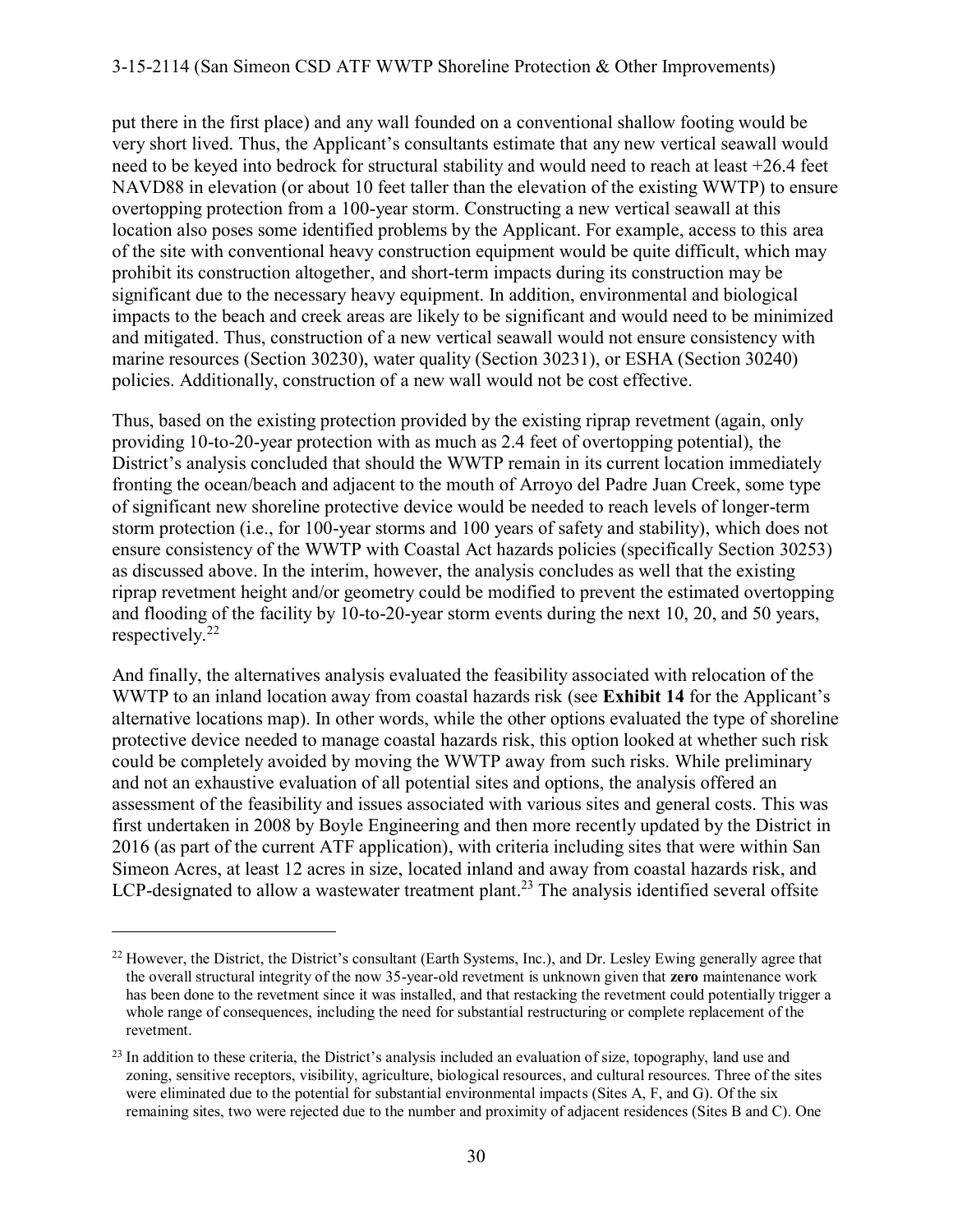locations that meet the listed criteria but concluded that relocation would take significant time and money and thus could not be done at this time. In addition, the District's construction cost for a relocated WWTP was estimated at roughly \$17 million,<sup>24</sup> not including property acquisition, planning, and permitting. Thus, the analysis concluded that some sites were feasible for WWTP relocation in the future,  $25$  but it would take time and financial resources to do so.

As evidenced both empirically by historic storms, and as evidenced scientifically through geologic reports and District-provided analyses, the WWTP is located in a very hazardous site that is subject to significant coastal and riverine flood and erosion risks. The key question is what to do about this risk, including what options and tools to employ to ensure that critical public infrastructure that protects public health and the environment remains safe and operational in both the short and the long term. The alternatives analysis helped to clarify potential risk abatement options. Notably, as described above, the analysis found that the "no project" option (i.e., removing the revetment) would place the WWTP at imminent hazards risk. The analysis also concluded that simply retaining the existing revetment will only provide limited protection (i.e., up to a 10-to 20-year storm event and, even then, with some overtopping). In order to provide enhanced safety, including over the longer term if the WWTP were to remain at this location, the WWTP would require a new, substantially larger shoreline protective device to abate coastal hazards, while implicating consistency issues of the WWTP with other Coastal Act hazards policies. Finally, while it would take time and money, the analysis concluded that relocation of the WWTP to a location safe from these coastal hazards is feasible as a long-term solution. In sum, allowing continued placement of the revetment at its current location to protect the WWTP does not ensure long-term consistency with Coastal Act Section 30253, but none of the evaluated alternatives are approvable either, as discussed above. Thus approval of the revetment as proposed would be inconsistent with Section 30253 of the Coastal Act.

As discussed above and below in the "Marine Resources" section, while the WWTP is "in danger from erosion" that necessitates some form of shoreline protective device now if left in the current location, including to avoid severe public health and environmental damage, WWTP relocation is feasible *in the relatively near future,* but not immediately as of the time of consideration of this CDP application, and such relocation would completely avoid all coastal resource impacts because it avoids the need for a shoreline protective device altogether.<sup>26</sup> That

site was rejected due to the potential for blocking public and private views of the ocean (Site I). The District opined that two remaining sites (Sites D and E) showed the most promise as alternative locations for relocation.

<sup>&</sup>lt;sup>24</sup> For comparison, the estimated cost to fully replace all of the WWTP components at the existing site would be roughly \$7 million.

 $25$  In addition, the District did not explore in depth other potentially feasible alternatives, including the possibility of connecting with Cambria's WWTP, located to the south, or by investigating the feasibility of constructing a smaller package plant inland and out of harm's way, or a series of smaller package plants. Some of these potential options could, if feasible, negate the need for a new WWTP at all.

 $^{26}$  In addition, the expected remaining useful life of the WWTP (not counting the outfall or riprap revetment) is estimated by the District at 22 years without significant upgrades, all of which will require significant funds. In addition, the 600-foot replacement of outfall line in 1984 has a published expected lifespan of 25 years (which has since passed), and the riprap revetment, which has had no maintenance or other work done to it since it was placed in 1983, had a then identified 50-year lifespan. Revetments such as this are well known for lasting well less than even 20 years in the coastal environment absent regular maintenance and repair. Thus, the WWTP and critical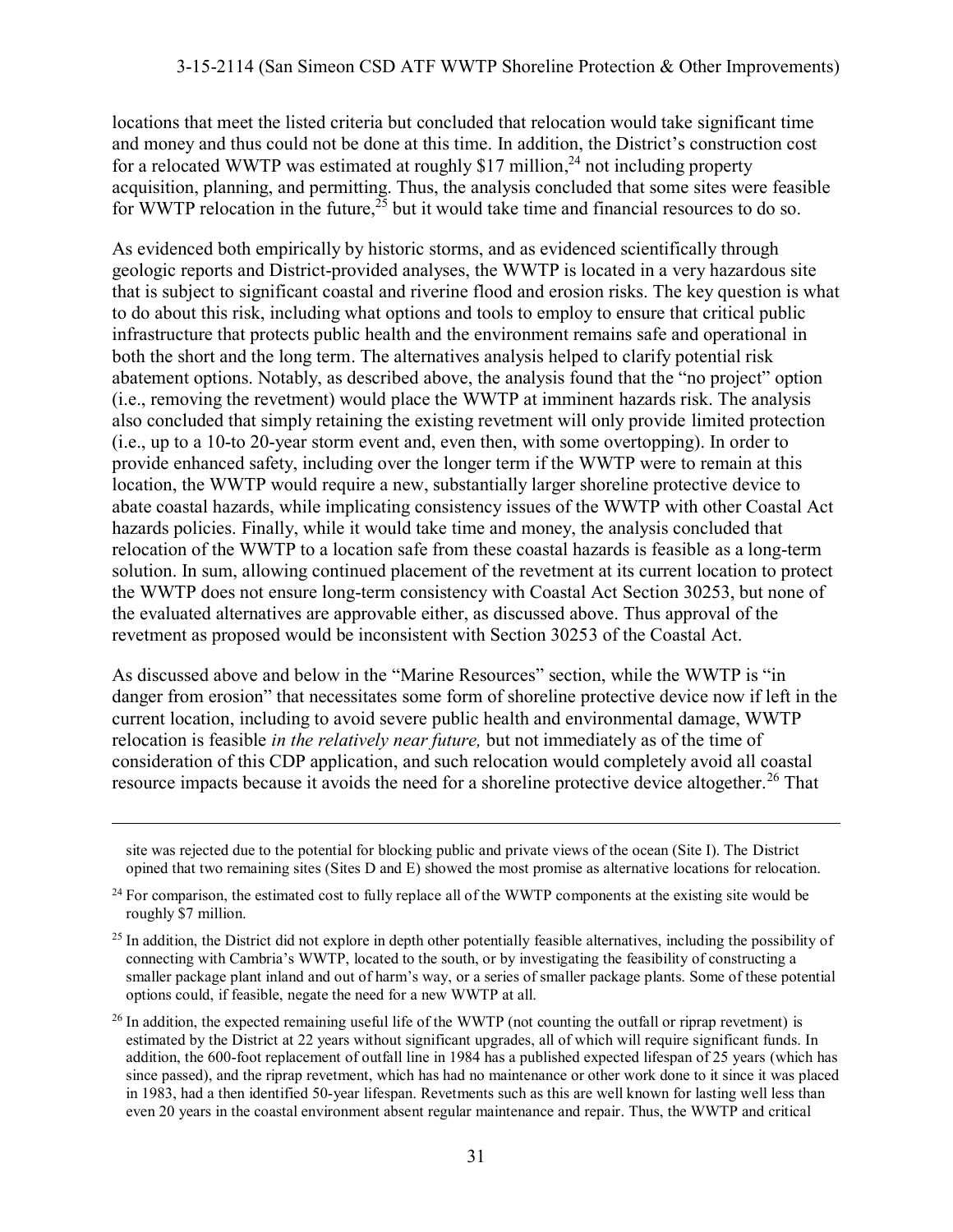#### 3-15-2114 (San Simeon CSD ATF WWTP Shoreline Protection & Other Improvements)

being said, as described above, the District needs time in order to plan, develop, consider and implement a relocated WWTP (including securing requisite funding to do so). Given that approval of the revetment to protect the WWTP does not ensure consistency with Coastal Act hazards policies *in the long term*, approval here is premised on protecting marine resources, water quality, and ESHA, which would all be significantly impacted if the revetment were removed immediately. This is accomplished through the conflict resolution provisions of the Coastal Act (i.e., Coastal Act Sections 30007.5 and 30200(b)), a procedure that allows for resolution of conflict between a policy or policies of the Coastal Act that warrant denial (here, coastal hazards policies and, as discussed below, ESHA policies) with a policy or policies which compel approval (here, protection of marine resources, water quality, and ESHA) by taking the action which, on balance, is most protective of significant coastal resources (see "Conflict Resolution" section below for further explanation justifying approval). So, the Coastal Actconsistent solution is essentially a two-pronged approach: require planning for WWTP relocation in the future (to ensure consistency with coastal hazards policies, including Section 30253) while, in the interim, retaining the existing revetment to provide other necessary coastal hazards protection (including protection of marine resources, water quality, and ESHA per Sections 30230, 30231, and 30240). The combination of these two approaches (an interim and a longerterm solution) satisfies both Coastal Act Section 30253 requirements and the requirements of Sections 30230, 30231, and 30240, including because it authorizes a needed shoreline protective device *now* to protect critical public infrastructure while simultaneously proactively planning for and ensuring that WWTP relocation and shoreline protective device avoidance (and attendant coastal resource impacts) is carried out in the *future.* 

Thus, **Special Condition 2** authorizes the revetment on a temporary 20-year basis (subject to required mitigations as described subsequently) to allow for the continued operation and function of the WWTP, including to presently protect water quality and public health, while simultaneously allowing time to plan for WWTP relocation away from coastal hazard risks. **Special Condition 1** recognizes that limited measures to ensure continuing function of the WWTP may be necessary in the interim in relation to the revetment or otherwise, including restacking, augmentation, and other measures to address flooding and other coastal hazards, and that these shall be the minimum necessary to abate the identified problem, shall only be allowed if they are required to ensure the continuous operation of the WWTP to protect water quality and public health, and shall be removed and the affected area restored to its pre-construction state or better upon WWTP relocation or expiration of this CDP. **Special Condition 5** requires monitoring reports that evaluate the condition and performance of the revetment, including with recommendations, if any, for necessary maintenance, repair, changes, or modifications.

**Special Condition 3** requires a Coastal Hazards Response Plan to build upon the work completed to date in terms of potential WWTP relocation and/or other alternatives to provide necessary wastewater functions at more inland and safer locations. The Coastal Hazards Response Plan is intended to provide a clear plan for addressing WWTP relocation, including building upon the preliminary work already done in this regard. The analysis would include funding options, expected costs of purchasing land for a relocated plant or other facilities, as well

accessory development will need significant upgrades in the near term, which all have significant fiscal as well as coastal resource components, and options now need to be understood in that context as well.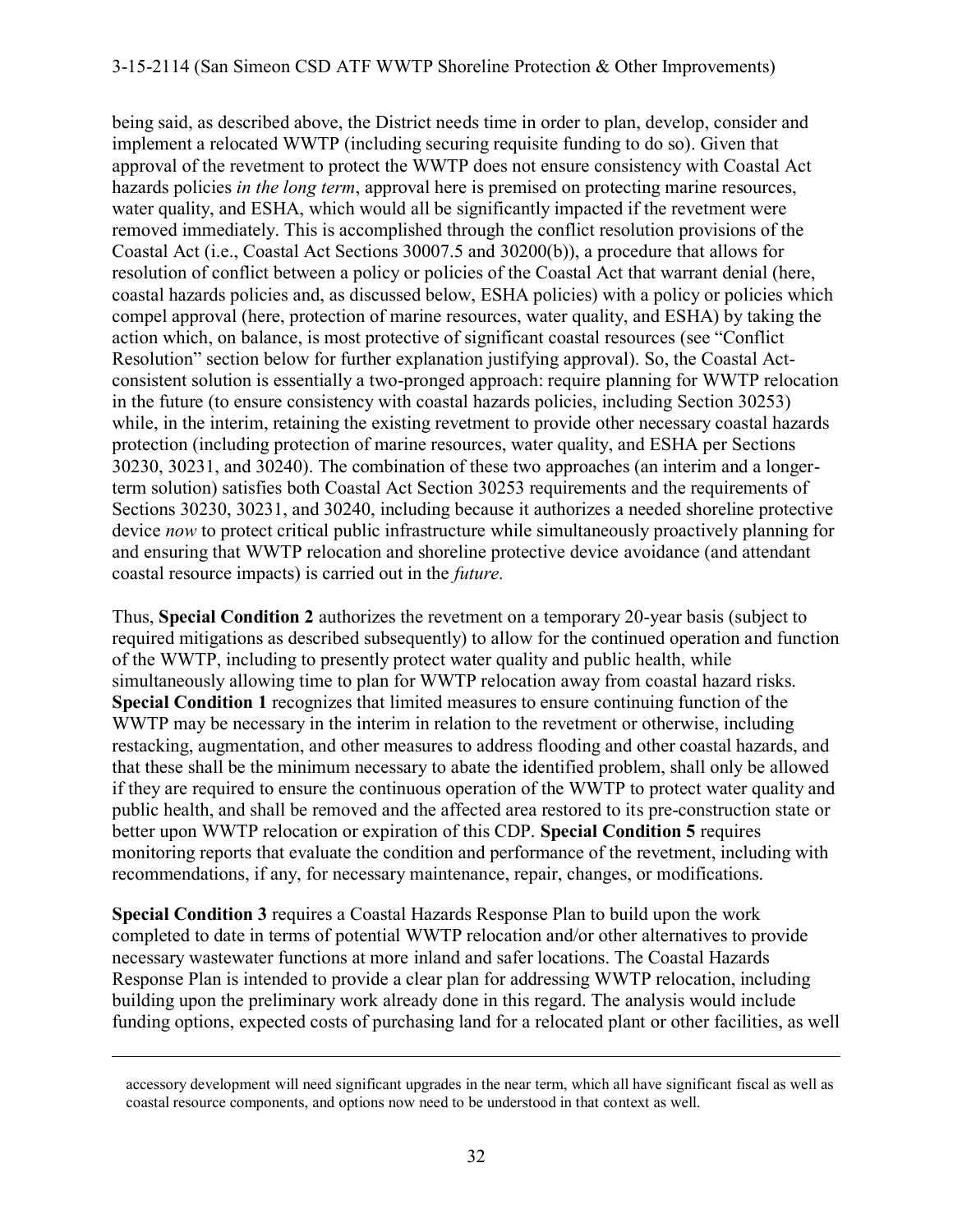#### 3-15-2114 (San Simeon CSD ATF WWTP Shoreline Protection & Other Improvements)

as expected costs to: decommission the existing plant and to restore the site to its natural state and/or its highest public utility use (e.g., a coastal park); provide for water recycling (including addressing the potential for joint satellite facilities and/or collaborations with nearby communities for water recycling); and include a timeline of potential major relocation events, including expected timeframes for land acquisition, planning, permitting, design, construction and eventual operation, of a relocated plant or alternative wastewater treatment solutions that avoid the significant coastal hazards that threaten the current WWTP. The Response Plan will also include a detailed evaluation of whether the use of the WWTP outfall can be eliminated and the outfall removed as part of moving wastewater functions to a more inland location. Any costs associated with new and/or upgraded outfall pipelines, pumps, and/or lift stations deemed necessary (including rerouting of sewer pipes to a relocated plant, etc.) shall also be included. The Response Plan is due in three years, but extension to the three-year deadline for submittal of the Coastal Hazards Response Plan may be granted by the Executive Director for good cause. The intent of all this work would then be for the District to eventually submit a CDP amendment request or new CDP application to the Commission to authorize implementation of the approved Coastal Hazards Response Plan.

In terms of recognizing and assuming the hazards risks for shoreline development, the Commission's experience in evaluating proposed developments in areas subject to hazards has been that permittees continue to pursue development despite periodic episodes of heavy storm damage and other such occurrences. Development in such dynamic environments is susceptible to damage due to such long-term and episodic processes. Past occurrences statewide have resulted in public costs (through low-interest loans, grants, subsidies, direct assistance, etc.) in the millions of dollars. As a means of allowing continued development in areas subject to these hazards while avoiding placing the economic burden for damages onto the people of the State of California, applicants are regularly required to acknowledge site hazards and agree to waive any claims of liability on the part of the Commission for allowing the development to proceed. Accordingly, this approval is conditioned for the Applicant to assume all risks for developing at this location (see **Special Conditions 9 and 11**).

And finally, to ensure that the District makes adequate progress towards meeting the terms and conditions of this approval, including with respect to the aforementioned plans and analyses, the Executive Director is tasked with verifying that significant and diligent progress has been made on meeting the terms and conditions of this approval, with a formal evaluation at every five-year interval (i.e., by March 8, 2023, March 8, 2028, and March 8, 2033). If the Executive Director is satisfied with the progress made towards such compliance at these intervals, then the authorization will continue. If the Executive Director is not satisfied with the progress, then the matter will be brought to the Commission for consideration and potential action, which may include, but not be limited to, changes to the CDP authorization duration. See **Special Condition 2**.

#### *Sand Supply Mitigation*

Given that **Special Condition 1** authorizes the revetment, the Coastal Act requires mitigation of all impacts to shoreline sand supply from the shoreline protective device (where avoidance of impacts is not possible). Some of the effects that a shoreline structure may have on natural shoreline processes can be quantified, including: (1) the loss of the beach area on which the structure is located; (2) the long-term loss of beach that will result when the back-beach location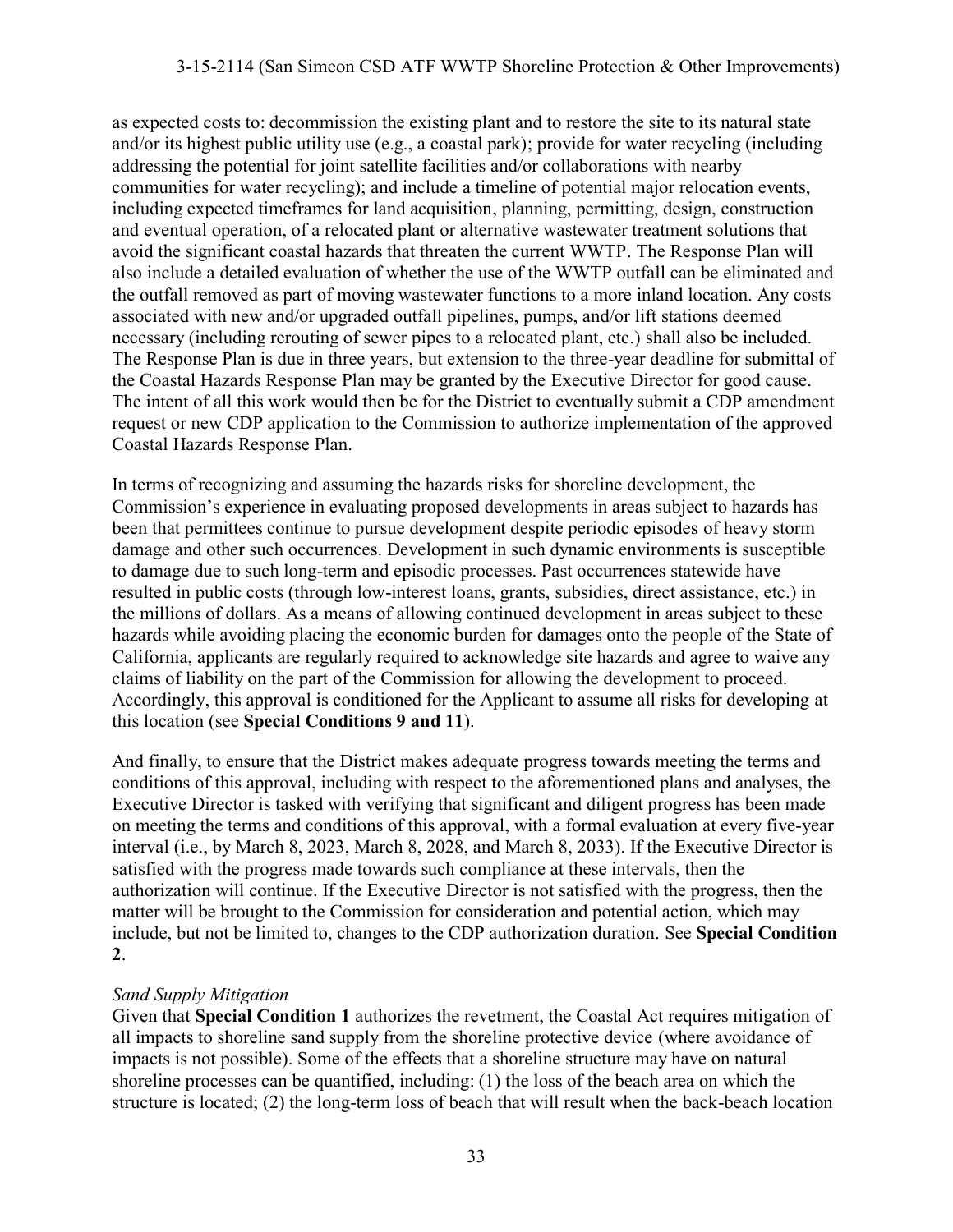is fixed on an eroding shoreline; and (3) the amount of material that would have been supplied to the beach if the back-beach or bluff were to erode naturally. The first two calculations affect beach and shoreline use areas, and the third is related to shoreline sand supply impacts, but all three impact public access to the beach.

With respect to the loss of beach (and shoreline area that could become beach over time) on which a structure is located, shoreline protective devices are physical structures that occupy space. When a shoreline protective device is placed on a beach area, the underlying beach area cannot be used as beach. This generally results in a loss of public recreational access and sand supply. The area located beneath a shoreline protective device, referred to as the encroachment area, is the area of the structure's footprint. In this case, the revetment protecting the WWTP covers approximately 3,000 square feet of shoreline and beach area (the revetment is approximately 200 feet long by 15 feet wide (by approximately 12 feet tall)). Thus, this revetment has covered approximately 3,000 square feet of shoreline and beach area for approximately 35 years, and will continue to cover shoreline and beach area for the next 20 years. Thus, approximately 3,000 square feet of shoreline and beach area has been unavailable for public use for 35 years, and an approximate same amount will continue to be unavailable to the public for at least the next 20 years under this CDP.

In terms of fixing the back beach, on an eroding shoreline a beach will generally exist between the ocean and inland bluffs as long as there is space available to form such a beach. As natural bluff erosion proceeds, the profile of the beach also retreats and the beach area migrates inland with the bluff. This process stops, however, when the backshore is fronted by a hard structure such as a revetment. Experts generally agree that where the shoreline is eroding and a shoreline protective device is installed, the device will eventually define the boundary between the sea and the upland. While the shoreline on either side of the armor continues to retreat, shoreline in front of the armor eventually stops at the armoring. This effect is also known as passive erosion or "coastal squeeze." The beach area will narrow, being squeezed between the moving shoreline and the fixed backshore, and this represents the loss of a beach and shoreline as a direct result of the armor.

The passive erosion impacts, or the long-term loss of beach due to fixing the back beach, of a riprap revetment is equivalent to the footprint of the bluff area that would have become beach due to erosion and is equal to the long-term average annual erosion rate multiplied by the length of property that has been fixed by a shoreline protective device.<sup>27</sup> In this case, the revetment is approximately 200 feet in length, $28$  and the estimated average annual bluff retreat for this site is between six and eight inches per year. Therefore, being conservative, the impacts from fixing the back beach will be the annual loss of beach over the span of 200 feet, or approximately 133 square feet of beach annually (0.66 feet x 200 feet). The riprap revetment has been on the site for 35 years, since 1983. The Commission is also authorizing the revetment for an additional 20

 $27$  The Commission's long-standing equation for calculating this impact is that the area of beach lost due to passive erosion (Aw) is equal to the long-term average annual erosion rate  $(R)$  times the number of years that the backbeach or bluff will be fixed (L) times the width of the property that will be protected (W). This can be expressed by the following equation:  $Aw = R \times L \times W$ . The annual loss of beach area can be expressed as  $Aw' = R \times W$ .

<sup>&</sup>lt;sup>28</sup> Where this includes both westerly and northerly components, both of which are included in the calculation here inasmuch as both lead to the identified loss of beach.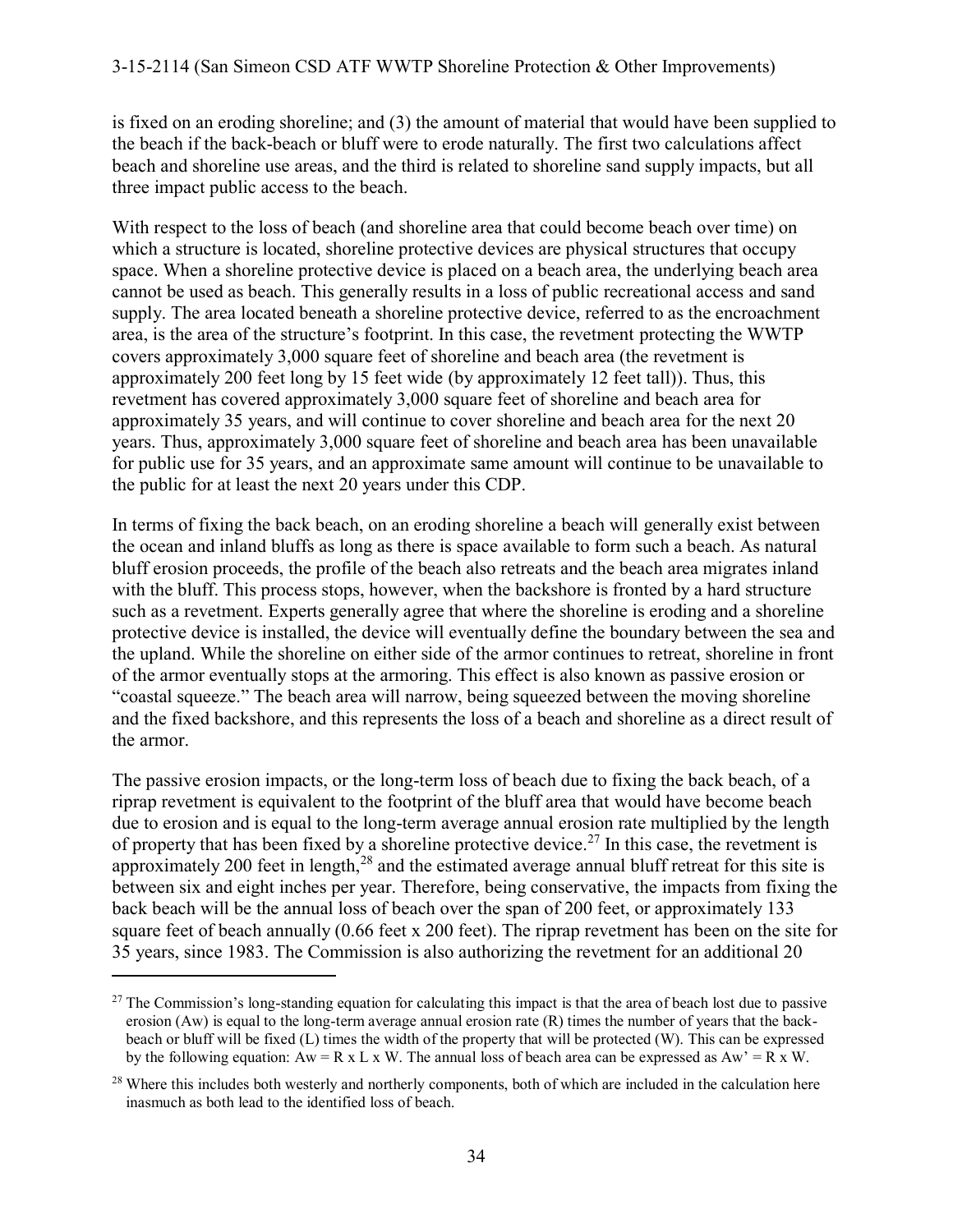years. So the revetment will have 55 years of impact under this CDP, representing a total loss of 7,315 square feet (133 square feet of beach lost per year for 55 years) of beach/shoreline that would have been created naturally if the back beach had not been fixed by the revetment.

Thus, the revetment leads to beach and shoreline use area impacts of approximately 10,315 square feet (3,000 square feet associated with the revetment's footprint and 7,315 square feet associated with passive erosion due to fixing the back beach) over 55 years through 2038. There is no doubt that such impacts represent a significant public recreational access impact, including a loss of the social-economic value of beach and shoreline recreational access, for which the Coastal Act requires mitigation.

The most obvious in-kind mitigation for these impacts would be to create a new 10.315-squarefoot area of beach/shoreline to replace what has been and will be lost over the 55-year timeframe with an identical area of beach/shoreline in close proximity to the eliminated beach/shoreline area. While in concept this would be the most direct mitigation approach, in reality, finding an area that can be turned into a beach and ensuring it does so appropriately over time is very difficult in practice. At the same time, the calculations of the affected area do provide an appropriate relative scale for evaluating alternative mitigations. Historically, the Commission has looked at several ways to value such beach and shoreline areas in order to determine appropriate in-lieu mitigation fees, including the real estate value of the land that will be taken from public use. The Commission has found that using a real estate valuation method as a basis for identifying mitigation allows for objective quantification of the value of beach and shoreline area, and is related in both nature and extent to the impact. This method requires an evaluation of the cost of land that could be purchased and allowed to erode and turn into beach naturally to offset the area that will be lost due to the revetment.

Toward this end, Commission staff identified the market value of a number of blufftop properties throughout the San Simeon Acres area as a means to identify the value of such property that could be purchased and allowed to erode and create beach. Specifically, this review was conducted by looking at the sales of blufftop property in this specific area within the last five years. This value is then divided by the properties' square footage to arrive at a price per square foot. The evaluation included one blufftop property within the vicinity of the revetment for which sales information was available over the past four years and three properties just inland of the blufftop along Balboa Avenue. The values range from a low of \$373 per square foot for the property at 9140 Balboa Avenue to a high of \$514 per square foot for two properties at 279 and 289 Vista Del Mar. The one blufftop property in the evaluation, located adjacent to and just downcoast of the WWTP, had a value of \$498 per square foot.<sup>29</sup> The average value per square foot for these four properties is approximately \$475. This value represents a reasonable estimate of the market value of blufftop and non-blufftop property nearest the subject site based on actual sales data in the last four years. Applying this \$475 land value to the revetment's 10,315-squarefoot impact would result in a fee of \$4,899,625 (10,315 square feet x \$475 per square foot) to mitigate for the riprap revetment's 55 years' worth of beach loss impacts.

<sup>&</sup>lt;sup>29</sup> Properties included one blufftop property and three properties just inland of the blufftop along Balboa Avenue over the past four years. 9140 Balboa Avenue equaled \$373 per square foot, 279 and 289 Vista Del Mar equaled \$514 per square foot. The one blufftop property at 9231 Balboa Avenue, located adjacent to and just downcoast of the WWTP, had a value of \$498 per square foot.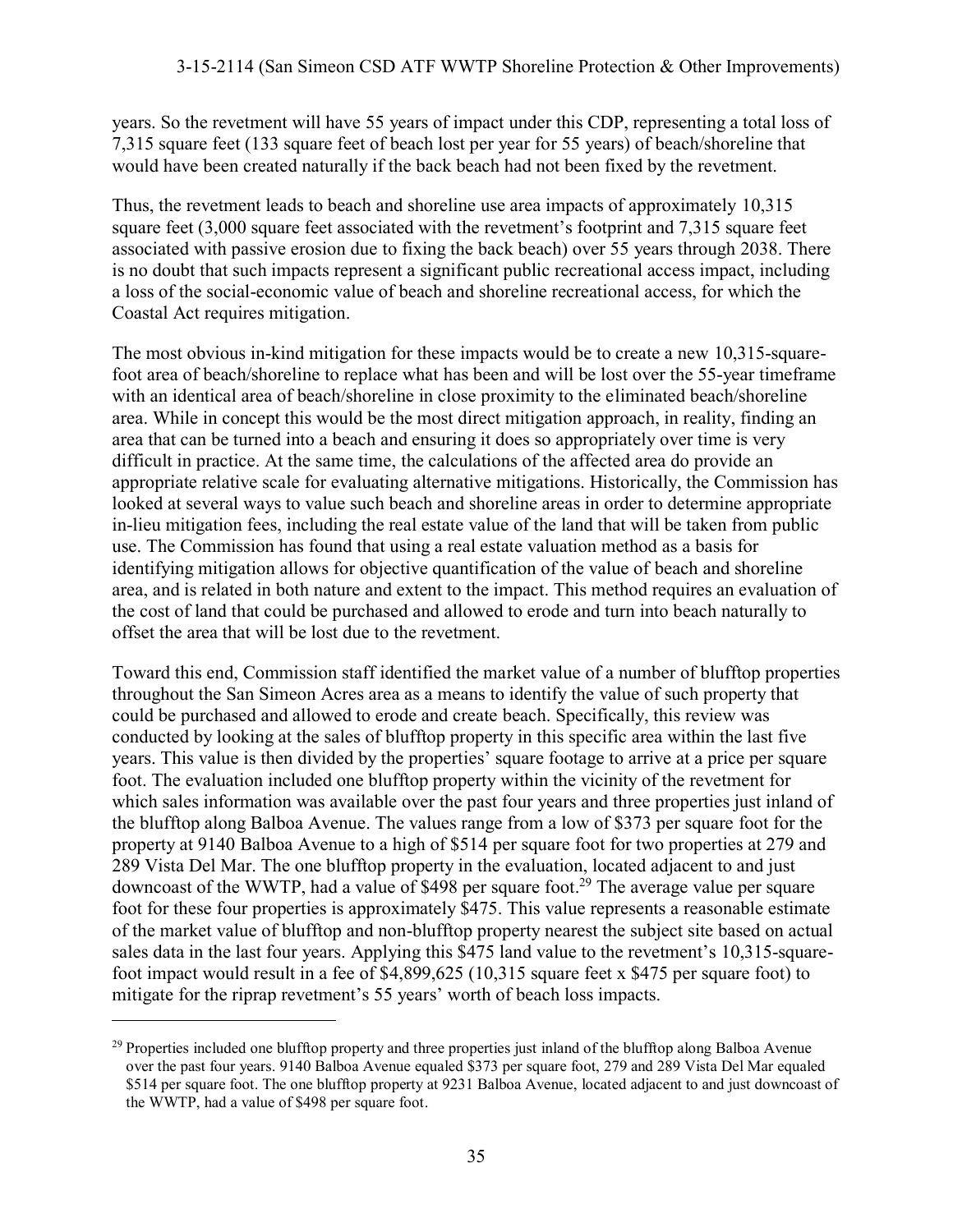The final impact calculation is with respect to the loss of sand in the larger sand supply system. Beach sand material comes to the shoreline from inland areas, carried by rivers and streams; from offshore deposits, carried by waves; and from coastal dunes and bluffs. Bluff retreat is one of several ways that sand is added to the shoreline. Bluff retreat and erosion is a natural process resulting from many different factors such as erosion by wave action causing cave formation, enlargement and eventual collapse of caves, saturation of the bluff soil from groundwater causing the bluff to slough off, and natural bluff deterioration. When the bluff is protected by a shoreline protective device, the natural exchange of material from the bluff to the beach will be interrupted and, if the shoreline is eroding, there will be a measurable loss of material to the beach.

In these cases, bluff sediment would be added to the beach at these locations, as well as to the larger littoral cell sand supply system fronting the bluffs, if natural erosion were allowed to continue. The volume of total material that would have gone into the sand supply system over the lifetime of the shoreline structure would be the volume of material between (a) the likely future bluff face location with shoreline protection; and (b) the likely future bluff face location without shoreline protection. Using the Commission's typical methodology to calculate this impact, the Commission's Senior Coastal Engineer determined that this impact is roughly equal to 28 cubic yards of sand per year.<sup>30</sup> Over the course of the 55-year mitigation horizon, the revetment will thus result in the loss of about 1,540 cubic yards of sand (i.e., 28 cubic yards/year x 55 years = 1,540 cubic yards) that would otherwise be added to the beach/sand supply system. Based on recent estimates of costs for beach quality sand for other projects, the cost of purchasing and delivering 1,540 cubic yards of beach quality sand is currently approximately \$50 per cubic yard.<sup>31</sup> Thus, an in-lieu fee to address this sand supply impact would be approximately \$77,000 (i.e., \$50/cubic yard x 1,540 cubic yards = \$77,000).

Therefore, over the 55-year mitigation timeframe, beach/shoreline and sand supply loss impacts associated with the revetment would result in a mitigation fee of \$4,976,625 (i.e., \$4,899,625 +  $$77,000 = $4,976,625$ .

#### *Sand Supply Impacts Conclusion*

 $\overline{a}$ 

In this case, the revetment's impacts to sand supply and public access and recreation over the 55 year timeframe total nearly \$5 million using the property valuation method. While ordinarily this payment, or a monetarily equivalent public access improvement package (i.e., new public accessways, etc.) could be used to offset project impacts, two things are important to note. The first, and as described in more detail in the "Public Access" section below, is that the District is amenable to constructing a lateral access pedestrian/bicycle bridge across Arroyo del Padre Juan Creek as a means of mitigating project impacts in lieu of paying the mitigation fee.<sup>32</sup> Such a

<sup>&</sup>lt;sup>30</sup> Sand supply loss is calculated with a formula that utilizes factors such as the fraction of beach quality material in the bluff material, the height of the armoring in relation to the bluff, and the predicted rate of retreat of the bluff during the period that the revetment would be in place (assuming no revetment were installed).

<sup>31</sup> See, for example, CDPs 3-14-0569 (Custom House Embankment Repairs), A-3-STC-12-011 (4th Avenue Armoring), 2-11-009 (City of Pacifica Shoreline Protection), 2-10-039 (Land's End Seawall).

<sup>&</sup>lt;sup>32</sup> The conceptual bridge designs as shown in **Exhibit 11** were originally submitted to Coastal Commission staff by the District in this current CDP application, however the bridge was not proposed as mitigation at that time. These designs were done by RRM Design Group and the District paid for them to be undertaken prior to CDP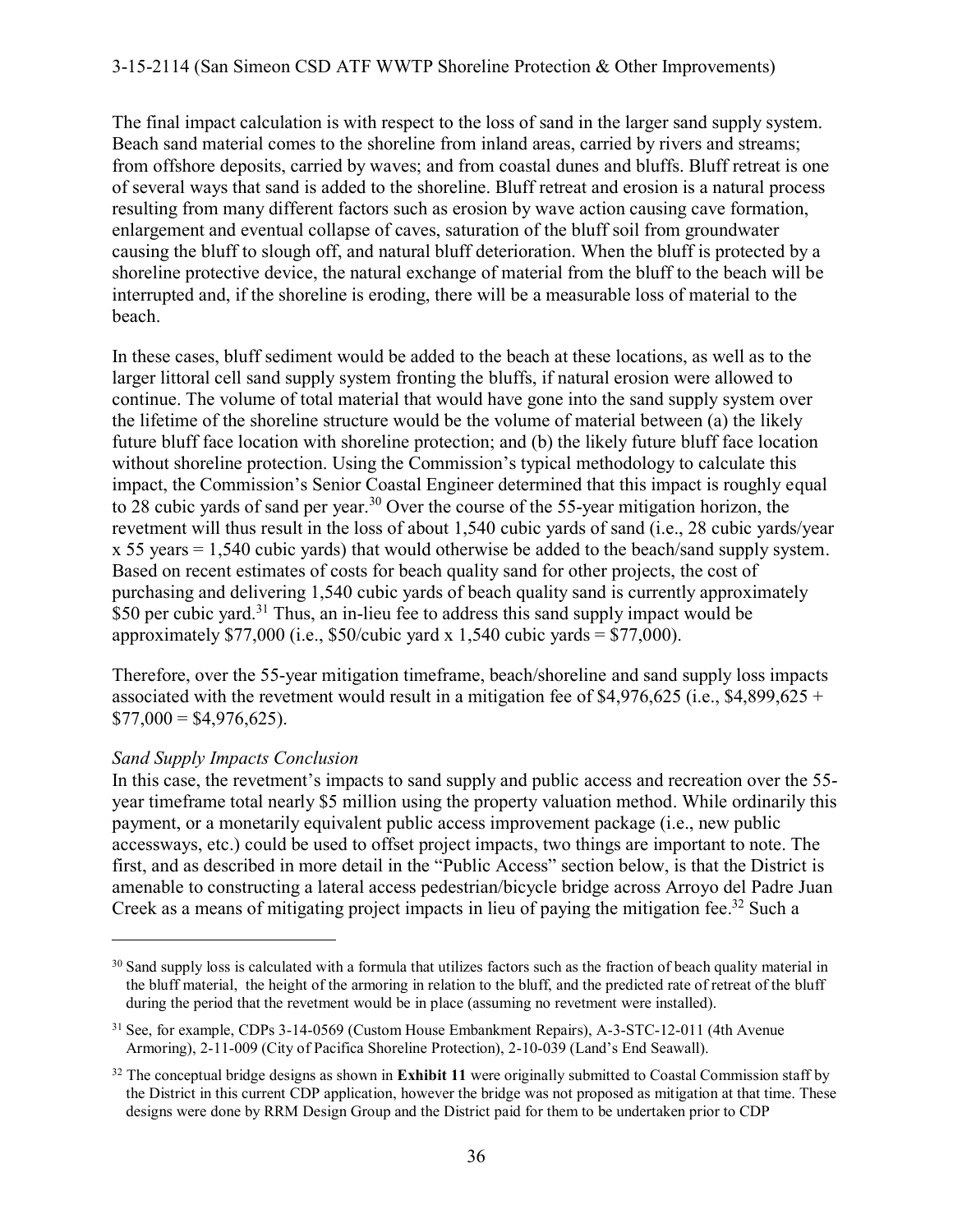#### 3-15-2114 (San Simeon CSD ATF WWTP Shoreline Protection & Other Improvements)

bridge would provide lateral access from the network of blufftop trails upcoast from the project, across the creek, and through to Balboa Avenue and open space located downcoast at San Simeon State Park, effectively connecting north and south San Simeon Acres. The bridge would close a gap in the access system at this location (i.e., there is no creek crossing, and access users are forced to circumnavigate the creek either by walking along the beach or walking up to Hearst Drive, to get from one side to the other) and thus facilitate full connection of the California Coastal Trail in this area, providing substantial and lasting public access benefits. And, perhaps most importantly, and as discussed above, the revetment is authorized here for an interim 20-year period while the District undertakes efforts to relocate the WWTP outside of this hazardous location, which necessitates the revetment in the first place. Upon expiration of the approval here, the revetment will be removed, the WWTP is expected to be relocated, and the site restored (and the revetment's future public access, recreation, sand supply, and other coastal resource impacts will also be eliminated as well). So, while mitigating the revetment's coastal resource impacts *could* include additional substantial public access mitigation measures now, including payment of the mitigation fee and additional access improvements commensurate with the calculated impacts, such mitigation would usurp scarce time, money, and resources the District needs in order to focus on planning for WWTP relocation out of this hazardous beachfront location, and for site restoration and repurposing the WWTP property consistent with the requirements of the Coastal Act. Again, doing so will fully mitigate for all of the revetment's coastal resource impacts because it will no longer be extant. Therefore, the Commission finds that the construction of the public access bridge over Arroyo del Padre Juan Creek and planning for the future relocation of the WWTP and removal of the revetment (and thus future elimination of all revetment coastal resource impacts), and restoration/repurposing the WWTP property for another use, including potential public access or open space, appropriately mitigates for the revetment's sand supply and public access impacts, consistent with the Coastal Act, in lieu of payment of the calculated mitigation fee.

#### *Coastal Hazards Conclusion*

 $\overline{a}$ 

The WWTP has historically been and is currently in danger from erosion and coastal hazards. Thus the WWTP does not minimize risks to life and property in an area of high geologic and flood hazards. As a result, the WWTP necessitated a riprap revetment that substantially altered the natural landforms along the bluff at this location. The WWTP and ATF approval of the revetment cannot be found consistent with the Coastal Act's hazards policies in the long-term. However, on the basis of conflict resolution (discussed below), the Commission is able to approve the proposed project on a limited-term basis to protect marine resources, water quality, and ESHA in the immediate-term and the Commission accordingly conditions the approval to mitigate the revetment's sand supply and public access impacts as discussed above.

application submittal. Thus, Commission staff did not come up with this bridge idea, but upon review of the application and CDP process, it became clear that the bridge (that the District was in support of and had verbal support from the adjacent landowner (Cavalier Acres, Inc.) to construct at some point) would provide multiple public benefits as described herein, as well as significantly reduce the cost of mitigation over the project horizon.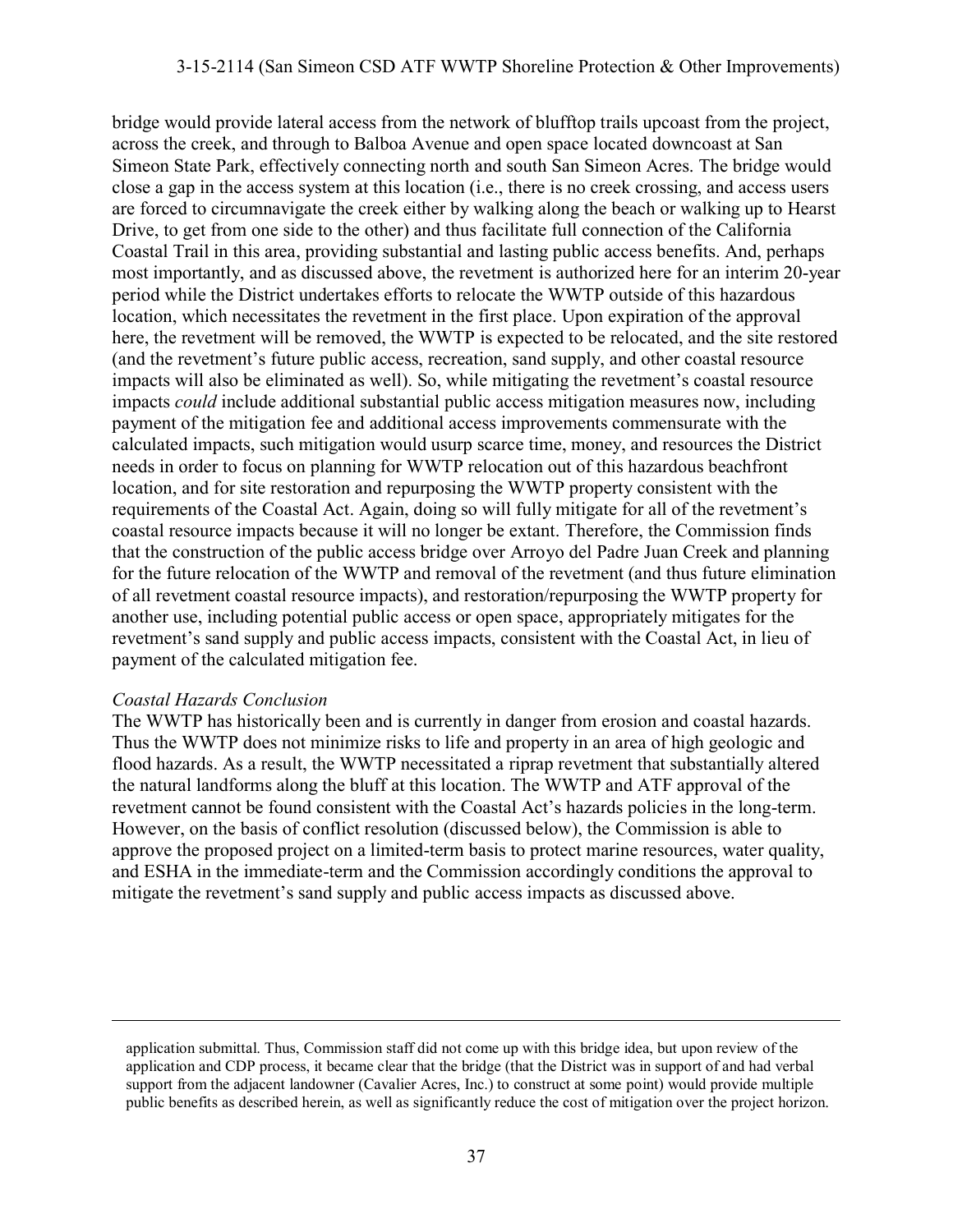3-15-2114 (San Simeon CSD ATF WWTP Shoreline Protection & Other Improvements)

## **D. MARINE RESOURCES**

The Coastal Act protects the marine and freshwater resources and offshore habitat located in the vicinity of this site. Coastal Act Sections 30230 and 30231 specifically state:

*Section 30230. Marine resources shall be maintained, enhanced, and where feasible, restored. Special protection shall be given to areas and species of special biological or economic significance. Uses of the marine environment shall be carried out in a manner that will sustain the biological productivity of coastal waters and that will maintain healthy populations of all species of marine organisms adequate for long-term commercial, recreational, scientific, and educational purposes.* 

*Section 30231. The biological productivity and the quality of coastal waters, streams, wetlands, estuaries, and lakes appropriate to maintain optimum populations of marine organisms and for the protection of human health shall be maintained and, where feasible, restored through, among other means, minimizing adverse effects of waste water discharges and entrainment, controlling runoff, preventing depletion of ground water supplies and substantial interference with surface water flow, encouraging waste water reclamation, maintaining natural vegetation buffer areas that protect riparian habitats, and minimizing alteration of natural streams.* 

In addition, Coastal Act Section 30233(a) states:

*Section 30233(a). The diking, filling, or dredging of open coastal waters, wetlands, estuaries, and lakes shall be permitted in accordance with other applicable provisions of this division, where there is no feasible less environmentally damaging alternative, and where feasible mitigation measures have been provided to minimize adverse environmental effects, and shall be limited to the following:* 

- *(l) New or expanded port, energy, and coastal-dependent industrial facilities, including commercial fishing facilities.*
- *(2) Maintaining existing, or restoring previously dredged, depths in existing navigational channels, turning basins, vessel berthing and mooring areas, and boat launching ramps.*
- *(3) In open coastal waters, other than wetlands, including streams, estuaries, and lakes, new or expanded boating facilities and the placement of structural pilings for public recreational piers that provide public access and recreational opportunities.*
- *(4) Incidental public service purposes, including but not limited to, burying cables and pipes or inspection of piers and maintenance of existing intake and outfall lines.*
- *(5) Mineral extraction, including sand for restoring beaches, except in environmentally sensitive areas.*
- *(6) Restoration purposes.*
- *(7) Nature study, aquaculture, or similar resource dependent activities.*

#### *Unpermitted Outfall Development*

The proposed 600-foot-long outfall replacement (that was placed in 1984) and the proposed 100 foot-long outfall replacement (that was placed in 2010) both required "fill" as that term is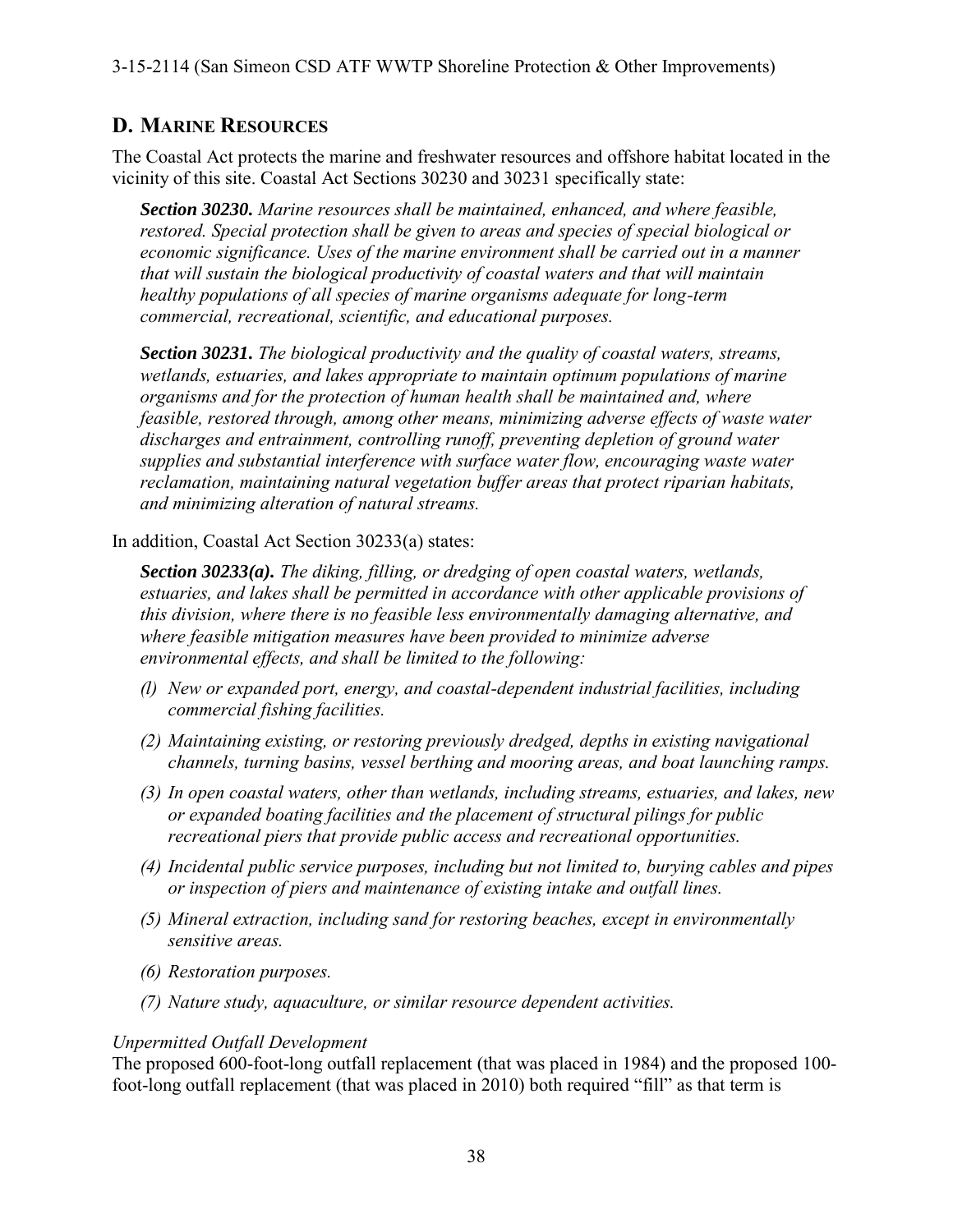defined in the Coastal Act.<sup>33</sup> and also implicate the marine resource and water quality protection policies of the Coastal Act.

Coastal Act Section 30233 restricts the Commission from authorizing a project that requires filling open coastal waters unless it meets three tests. The first test requires the proposed activity to fit within one of seven categories of allowed uses described in Coastal Act Section  $30233(a)(1)-(7)$ . The second test requires that there be no feasible less environmentally damaging alternatives to the fill. The third test mandates that feasible mitigation measures be provided to minimize the project's adverse environmental effects. Sections 30230 and 30231 reaffirm and support these latter two tests in terms of requiring that marine resources and biological productivity of coastal waters be protected as much as possible.

In terms of the first test under 30233, or the allowable use test, Coastal Act Section 30233(a)(4) allows fill in open coastal waters for "incidental public service purposes, including but not limited to, burying cables and pipes or inspection of piers and maintenance of existing intake and outfall lines." The purpose of the proposed outfall pipe and pipe replacement, which both necessitated fill, is to improve water quality and protect public health by replacing a damaged portion of the existing wastewater outfall. Therefore, the Commission finds that the proposed replacement of the outfall qualifies as an allowable use pursuant to Coastal Act Section 30233(a)(4).

The second test of Coastal Act Section 30233 requires an assessment of whether there are feasible less environmentally damaging alternatives. The Applicant has provided no information on project alternatives to the proposed outfall at this time. That said, a typical range of alternatives for this type of project would likely include the no-project, relocation, and full replacement alternatives. With respect to the former, the no-project alternative (i.e., not replacing the damaged portion of outfall and not undertaking the emergency repairs and follow-up development) would not solve the problem of effluent flow from the damaged outfall, thus allowing the outfall to continue to function inadequately and unsafely with associated impacts to public health and water quality in ocean waters off of San Simeon Acres (in violation of Coastal Act Sections 30230 and 30231). With respect to relocation, while this option could provide short-term benefits to habitat (e.g., removing the line from its current location in an area known to contain rocky reef and kelp habitat to an area that is solely comprised of soft, sandy substrate), this option is not feasible right now, including due to the costs involved in studying the surrounding habitat and assessing the most environmentally friendly location. In addition, movement of the line to another area in the vicinity may not be allowed by the National Oceanic and Atmospheric Administration and the California Department of Fish and Wildlife because the new line would be placed in two established Marine Protected Areas (MPAs).

With respect to full replacement, the replacement of the entire outfall would surely provide an upgrade to the damaged outfall to a condition at least as good as it was in 1983 and prior. A new outfall would be built to the latest standards (including with the addition of modern day outfall diffusers) and could be placed in the most environmentally appropriate location (assuming

<sup>&</sup>lt;sup>33</sup> Coastal Act Section 30108.2 defines "fill" as "earth or any other substance or material ... placed in a submerged area."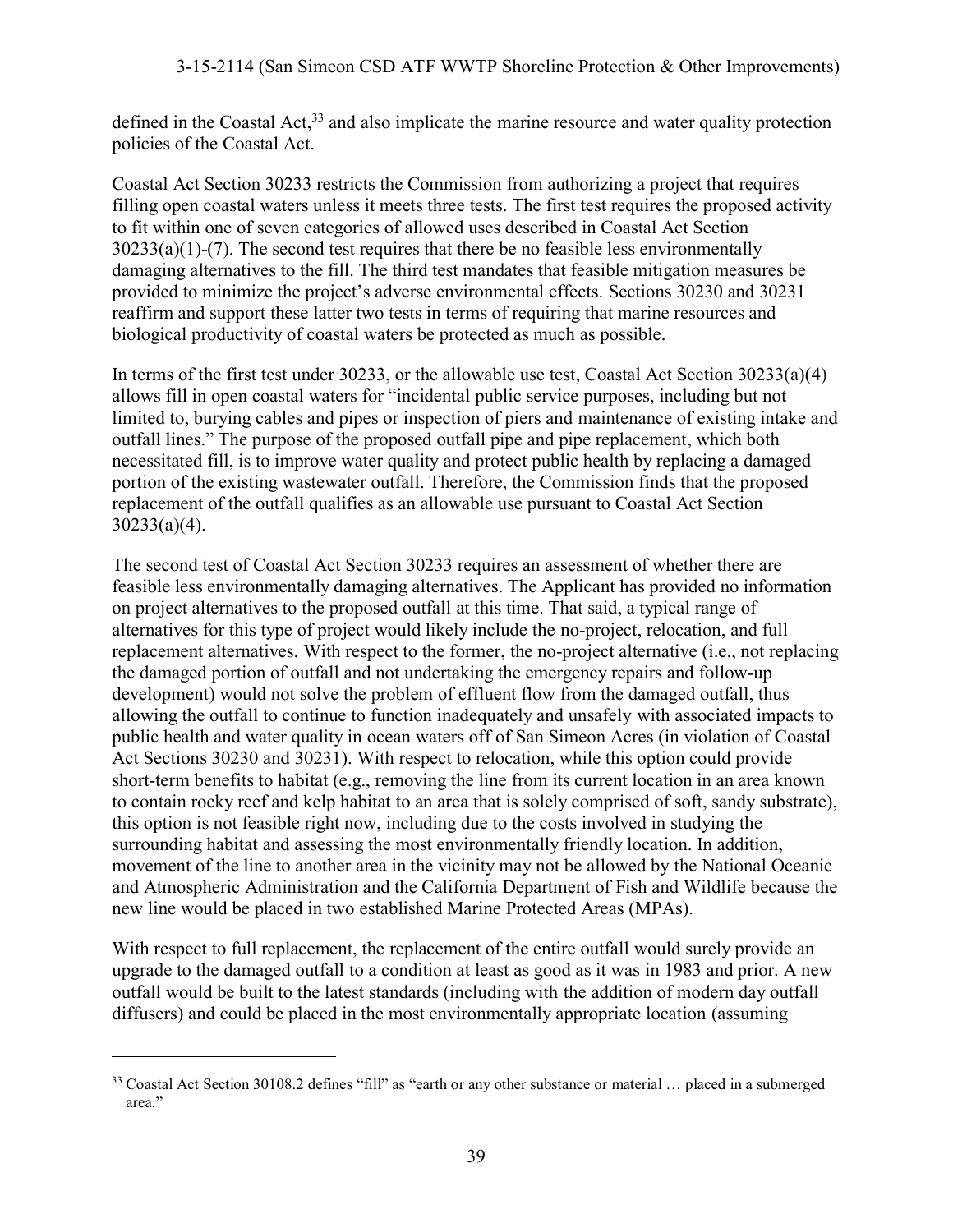connection to the WWTP where it is situated now) with the most environmentally appropriate length. However, the estimated cost for a new outfall built to the current design (800 feet by eight inches) would range between approximately \$150,000 and \$300,000, based on recent examples. Furthermore, this alternative does not address the fundamental coastal hazards associated with maintaining the WWTP at its present location in the long term and thus diverts scarce resources to an alternative that is not fully consistent with the Coastal Act.

The above-described alternatives are either infeasible or do not resolve all project inconsistencies with the Coastal Act, especially when zero evidence suggests that the proposed replacement portion is malfunctioning. The Commission thus finds that the proposed project at this time is the least environmentally damaging feasible alternative.

The third test under Coastal Act Section 30233 requires that the project include feasible mitigation measures to minimize adverse environmental effects. Hard substrate (especially highrelief substrate) and its associated biota are relatively rare offshore of central California and therefore any effect to them is potentially significant. Impacts to high-relief substrate in particular are significant because: (a) rocky reefs are relatively rare along the central and southern California coasts; (b) they support a diverse assemblage of epifaunal invertebrates; (c) they attract fish as a nursery ground, food source, and as shelter; and (d) epibiota residing on rocky substrates are sensitive to mechanical disturbance and increased sediment loads. Adverse impacts (e.g., crushing, scraping, and/or displacement) to hard substrate can occur during cable or pipeline installation and subsequent movement of the pipeline or cable on the seafloor due to currents and wave action. Placement of the outfall on and across rocky substrates would disrupt associated bottom communities, likely crushing and/or dislodging small, sessile or relatively sedentary invertebrates along a narrow strip.

Here there are several feasible mitigation measures that will minimize adverse impacts of the proposed ATF outfall development. These mitigation measures include requiring the District to assess and mitigate for impacts to substrate habitat incurred by the proposed project. By imposing the special conditions described in this report (see **Special Conditions 6** and **7**, and see further discussion of these conditions below and in the "Conflict Resolution" section below) as part of the coastal development permit, the Commission finds that the third test of Coastal Act Section 30233 has been met.

The Commission therefore finds the outfall replacement project and the more recent emergency repair and maintenance project beginning in 2010 can be found consistent with Coastal Act Section 30233.

In terms of Coastal Act Sections 30230 and 30231, the outfall, and thus the development undertaken on the outfall, is located offshore of San Simeon Acres in coastal waters that are now part of two different MPAs, i.e., the Cambria Marine Conservation Area and the Monterey Bay National Marine Sanctuary, both of which generally do not allow new outfall pipelines to be installed within their boundaries. In this case, though, the original outfall was placed in the early 1960s well before the Coastal Act and well before the origination of the two MPAs identified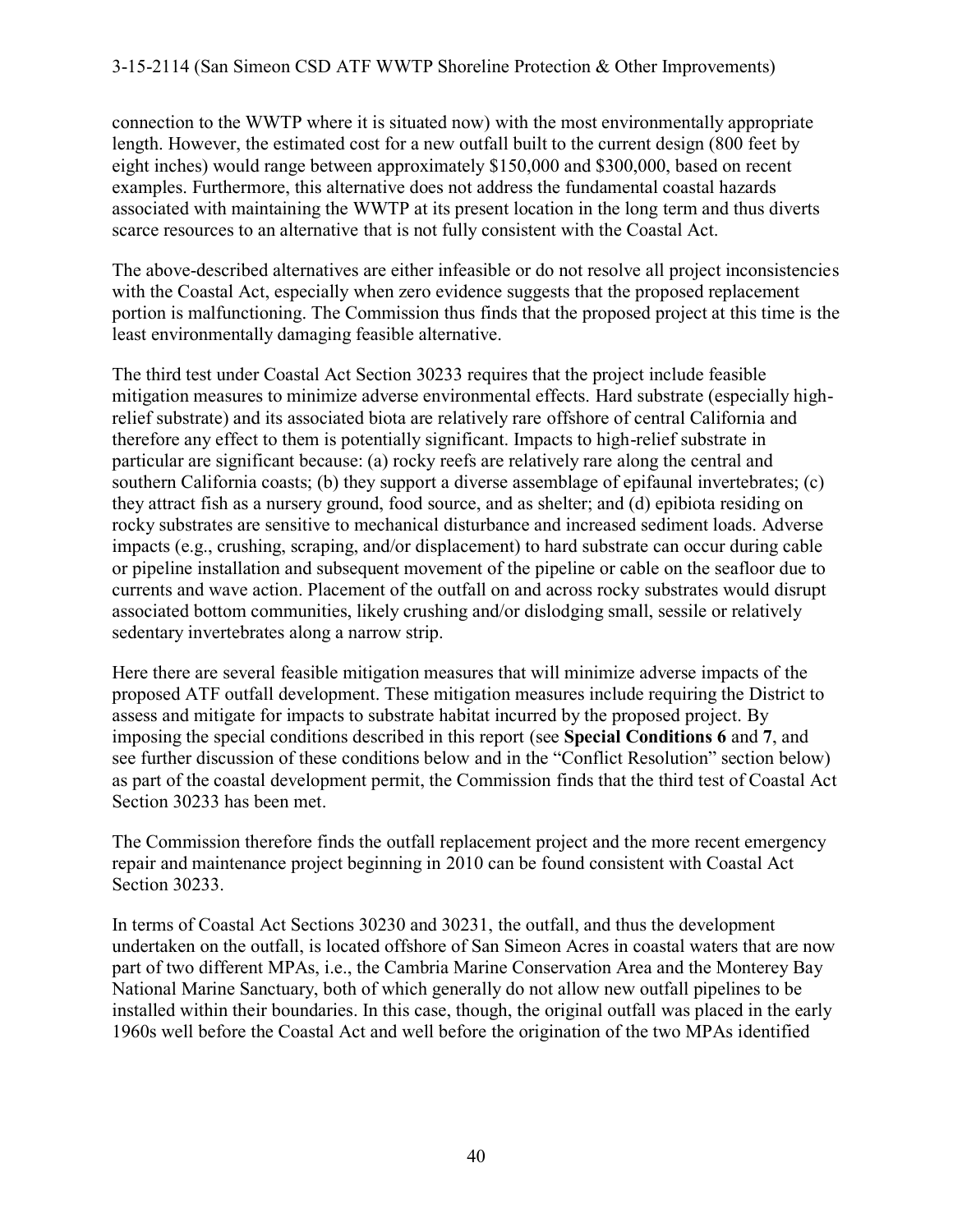#### 3-15-2114 (San Simeon CSD ATF WWTP Shoreline Protection & Other Improvements)

above.<sup>34</sup> However, the replacement portions that are the subject of this ATF proposal occurred in 1984 and in 2010 subsequent to adoption of the Coastal Act (thus Sections 30230 and 30231 apply to the replacements), and subsequent to the MPA designations for the 2010 work, and the outfall's functionality is critical to preventing significant adverse water quality degradation and resultant public health and safety impacts in the coastal environment. In light of this, the marine resources and water quality policies of the Coastal Act (Sections 30230 and 30231) affirmatively compel approval of the ATF portions of the outfall pipelines in order to protect water quality and public health and safety. However, placement of the outfall, including the ATF portions, results in its own impacts to marine resources and the critical question at this juncture is how to best mitigate for those impacts of the outfall replacement projects now, beyond its potential removal in the near term as described in **Special Condition 3** (and given that, as discussed above, the outfall's function in preventing significant adverse water quality degradation and resultant public health and safety impacts in the coastal environment compels approval of the ATF portions under Sections 30230 and 30231 - see discussion in the "Conflict Resolution" section below for justification of project approval and imposition of special conditions here regarding the outfall).

In terms of quantifying these impacts, available habitat mapping data from MPA monitoring efforts and the District's own monitoring reports (per Waste Discharge Requirements Order No. R3-2013-0021/National Pollutant Discharge Elimination System (NPDES) Permit No. CA0047961, which expires February 1, 2019) have been analyzed. According to the District's most recent monitoring inspection reports (in 2016 and 2017), the outfall is located in mostly sandy soft-bottom substrate, either laying on top of sand or buried underneath it in parts. However, these reports are very brief, were undertaken during times of high turbidity/low visibility, and only include descriptions for the 100 feet or so of the outfall line closest to the termination point. Additionally, it is not clear in what type of habitat or habitats the outfall line was initially installed back in the early 1960s, or the habitats in which the replacement portions in 1984 and in 2010 were installed (i.e., whether these went through a rocky reef or kelp habitat and more recently became buried in sand) given that no surveys of the offshore area were undertaken at those times. Thus, while the District's recent monitoring inspection reports indicate that the shoreward 700 feet or so of the outfall line is partially or fully buried, this may be the result of recent trends in sand movement. Further, based on available baseline habitat mapping and survey data that has been collected as part of MPA monitoring efforts, as well as aerial photography from Google Earth and oblique imagery from the California Coastal Records Project, the seaward portion of the outfall (i.e. about approximately 325 feet) appears to pass through an area known to include rocky outcrops/reefs and kelp beds (see **Exhibit 10** for aerial imagery showing this area). As such, there appears to be a strong likelihood that at the time that portions of the line were replaced in 1984 and in 2010, that this was done within and through an area of sensitive marine habitat (both hard and soft substrate)<sup>35</sup> and therefore resulted in some level of adverse impacts to that habitat. Those impacts likely persisted until burial of the outfall

<sup>&</sup>lt;sup>34</sup> The Monterey Bay National Marine Sanctuary was established in 1992 and the Cambria Marine Conservation Area was established in 2007.

<sup>&</sup>lt;sup>35</sup> Hard substrate is exposed rocky seafloor that provides habitat for a diverse group of plants and animals. Along much of the California coast, hard substrates, including exposed bedrock, rock outcroppings, and rock crevices, provide habitat and shelter for numerous sessile organisms, fishes, and mobile invertebrates such as lobsters and crabs.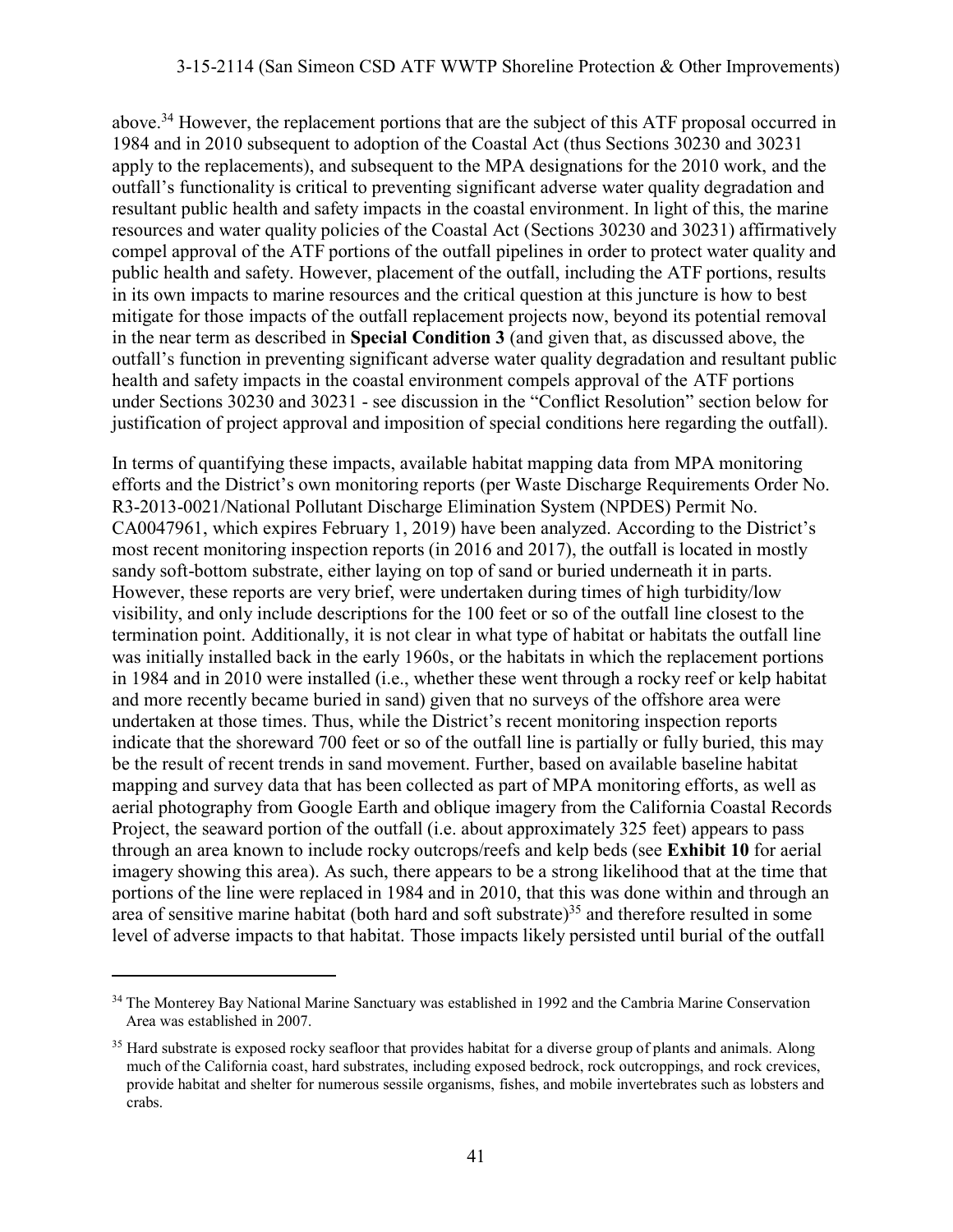occurred due to sand movement and would likely occur again if and when the outfall line and reef are exposed in the future due to potential futures changes in sand movement.

Although one can identify with some precision the square footage of hard bottom habitat adversely impacted by a project, it is difficult to create new underwater hard bottom habitat to mitigate for the adverse impacts of a project to this habitat type. The Commission has, however, approved enhancement of underwater habitats as appropriate mitigation for these types of impacts. One form of habitat enhancement is the removal of derelict fishing gear and other marine debris from hard bottom habitat. UC Davis has an established program, its Wildlife Health Center's California Lost Fishing Gear Recovery Project that removes derelict nets and gear from submerged reef habitat (see **Special Condition 6** and discussion in the "Conflict Resolution" section below for justification of project approval and imposition of special conditions here).<sup>36</sup> Derelict fishing gear is found in the water along the entire coast of California. The gear is potentially hazardous to divers and an array of wildlife including seabirds, turtles, sea otters, and other marine mammals. Derelict fishing gear affects the marine environment in several ways: it can continue to "catch" fish and marine animals, which become enmeshed or trapped, and it can damage the habitat upon which it becomes entangled or upon which it rests. It is also a visual blight on the seafloor, diminishing the natural aesthetic quality of the seafloor and rocky habitat. Currently, the SeaDoc Society, a marine ecosystem health program of the UC Davis Wildlife Health Center, is focusing gear recovery efforts within the State's network of MPAs and near the Channel Islands.

Commission staff recently examined data on completed compensatory mitigation work to quantify the acreage of compensation that could be achieved for the funds provided to the Recovery Project for this purpose. In total, between 2009 and 2015, the Recovery Project has received \$801,193 in compensatory mitigation funds to mitigate impacts to a collective total of 24,325 square feet of hard bottom habitat from seven fiber optic cable projects and two pipeline removal projects. With these funds, the Recovery Project was able to collect 1301 items of derelict fishing gear over 105 field days, resulting in the enhancement of an estimated 64,702 square feet of bottom habitat. These data show that the Recovery Project was able to achieve enhancement of marine habitats at a mitigation ratio of 2.7 to 1 and for a cost per area of \$12.38/square foot. When this cost per acre figure is adjusted to present dollars using the Consumer Price Index, the result is \$13.80/square foot.

Thus, to mitigate for the impacts of the replacement of 600 feet of outfall in 1984 and the replacement of 100 feet of outfall between 2010 and 2013<sup>37</sup> in accordance with the requirements of Sections 30230, 30231 and 30233 as discussed above, and based on the GPS coordinates for the end of the outfall, a worst case estimate is that approximately 325 linear feet of line passes

<sup>&</sup>lt;sup>36</sup> Started in 2005 by the SeaDoc Society, the primary purpose of the Recovery Project is to remove commercial fishing gear that is accidentally lost or intentionally discarded in California's marine environment. The Commission has previously found contributions to the Recovery Project to be an acceptable form of compensation for unavoidable adverse impacts to substrate habitat and the organisms it supports. Recently, in combined CDP/Consistency Certification Number E-08-021/CC-005-09, the Commission accepted AT&T's offer of \$100,000 to the Recovery Project as adequate to compensate for potential project-related impacts to 5,500 square feet of hard substrate and its biota.

 $37$  The 100-foot section was replaced in the same footprint, and thus separate mitigation is not required.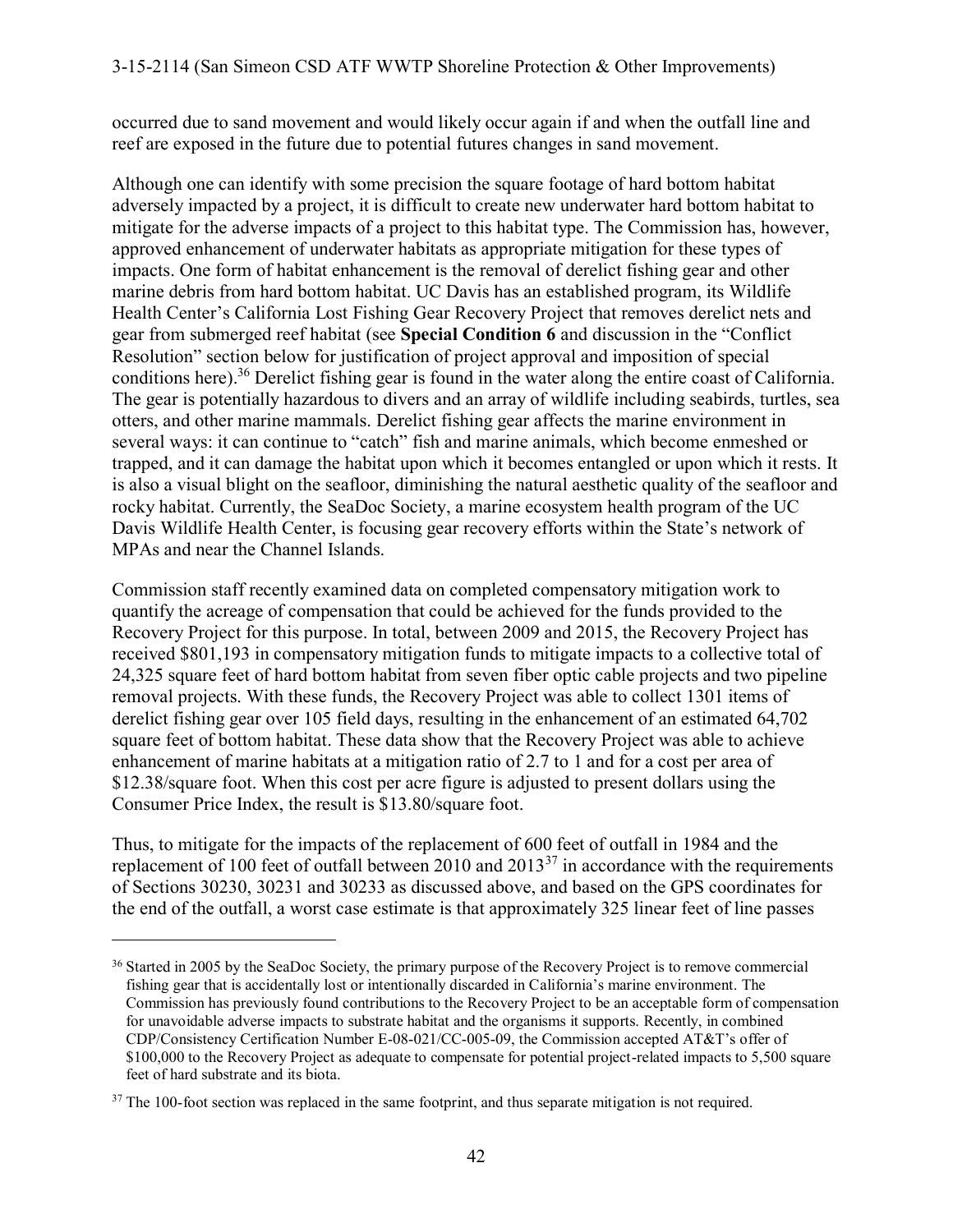through an area known to support rock outcrops/reef and kelp beds (see **Exhibit 10** for aerial imagery showing the outfall termination point). Recent Commission actions (e.g., CDP 9-16- 0160) provided for a habitat mitigation fee to be calculated by applying a 3:1 mitigation ratio to the total square footage of impacted hard substrate and then multiplying that area by a compensation rate of \$13.80 per square foot. Thus the fee, in this case, would equate to \$2991.84  $(216.8 \text{ square feet}^{38} \times $13.80) +$  Administrative Costs of \$149.59 (5% of \$2991.84) = \$3,141.43

This mitigation is also warranted because of the location of the outfall in MPAs. On April 13, 2007, the California Fish and Game Commission voted unanimously to adopt 29 MPAs covering many of those areas identified as particularly important through the Marine Life Protection Act Initiative process in the Central Coast study region. The District's proposed ATF outfall replacement would involve the placement of outfall pipeline portions within the Cambria Marine Conservation Area and the Monterey Bay National Marine Sanctuary, both of which constitute MPAs. Coastal Act Section 30230 requires special protection of areas of special biological significance, such as MPAs. The replacement of the outfall in these MPAs will cause impacts in the MPAs as identified above. **Special Condition 6** will also ensure the enhancement of the marine environment along California's central coast in and around these MPAs, thereby ensuring that the special protection of these areas required by Section 30230 is provided (see discussion in the "Conflict Resolution" section below for justification of project approval and imposition of special conditions here).

Further, because the line has failed as recently as 2010, an integrity assessment would be required in order to ensure that the outfall line is not leaking or in danger of failure, including close to shore, to ensure resource protection consistent with Coastal Act Sections 30230 and 30231. Although the District's diver survey team suggested that the line be dredged to facilitate this type of inspection, less invasive methods may also be used to evaluate the line (such as internal video surveys or remote sensing equipment that can be operated within the line or from the surface of the sand above it). Thus, **Special Condition 7** requires the District to develop an Executive Director-approved plan to carry out an integrity assessment of the outfall line. Once approved, the Plan would need to be implemented as approved. **Special Condition 7** also requires that if the assessment shows the line is leaking, the diffuser is not functioning as designed, or portions of the line are at risk of failing, the District shall submit a complete permit amendment application within 30 days to address the compromised condition of the line (see discussion in the "Conflict Resolution" section below for justification of project approval and imposition of special conditions here).

#### *Unpermitted Riprap Revetment*

 $\overline{a}$ 

As mentioned above, the WWTP is located in a low-lying area immediately adjacent to the Pacific Ocean and Arroyo del Padre Juan Creek, which currently experiences flooding events,

 $38$  This value is based on an estimated 216.8 square feet (325 linear feet x 0.666-foot outfall width) of pipeline transit through sensitive marine habitat and the resulting potential habitat loss, damage, displacement and disturbance. Recent reports (e.g., CDP 9-16-0160) provide for a habitat mitigation fee to be calculated by applying a 3:1 mitigation ratio to the total square footage of impacted hard bottom and then multiplying that acreage by a compensation rate of \$13.80 per square foot. The Commission also typically specifies an additional 5% administrative fee calculated from the mitigation fee be required separately to ensure that all of the mitigation fee is applied to direct habitat enhancement efforts.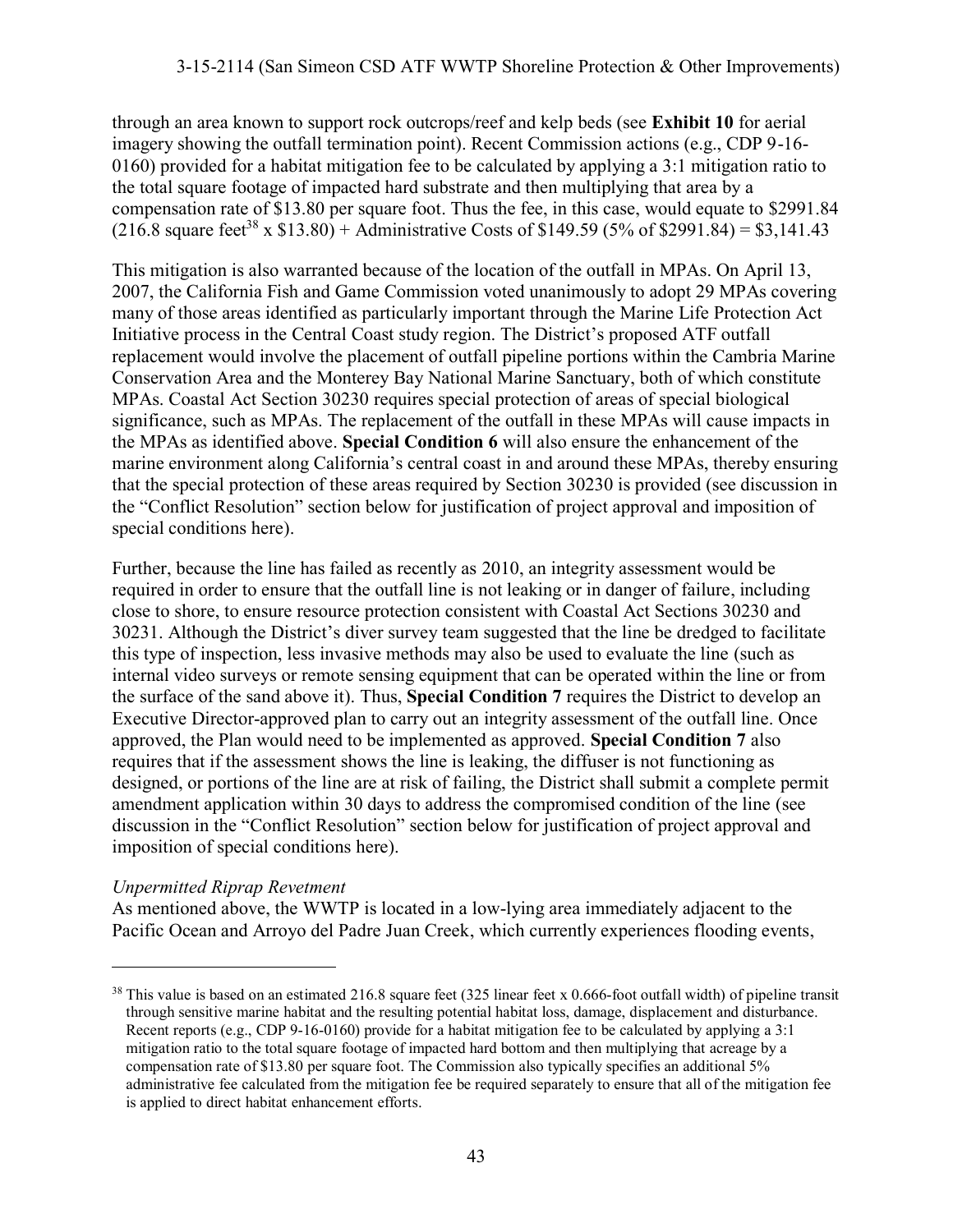primarily during winter storms that produce large swells from the ocean and heavy flows down the creek. These events can produce large waves and flows that can overtop the existing riprap revetment at the WWTP. Because of its location, the site is located wholly within the LCP's Flood Hazard (FH) combining designation (see **Exhibit 5** for the FH map for San Simeon Acres).

As discussed above, the primary purpose of the proposed retention of the revetment is to protect the WWTP and associated critical infrastructure. However, and also as described above, the existing revetment is not adequate to provide required protection, and the District is not proposing to provide additional protection at this time. Thus, as proposed, the Commission cannot find that the proposed project will adequately protect marine and freshwater resources and water quality, because the riprap revetment only provides protection barely adequate for a 10-to-20-year storm (and even then there is an estimated 2.4 feet of overtopping that could occur). Thus, the revetment cannot be relied upon to avoid water quality and public safety impacts. If the WWTP and critical adjacent infrastructure were to experience a 100-year storm event, major damage, including wastewater spills, are likely to occur.<sup>39</sup>

Typically, the Commission would require protection to be adequate to protect the existing critical infrastructure for the longer term, such as protection against a 100-year storm and safety and stability over 100 years, and thereby adequately protect water quality. Conditions to remove the inadequate shoreline protection would be required as would conditions to replace the inadequate protection with adequate protection (e.g., a vertical seawall). However, as described above, ATF approval of the revetment cannot be found consistent with Coastal Act hazards policies in the long term. Therefore, as discussed below (see discussion in the "Conflict Resolution" section below), this approval is structured as a temporary approval, in which the District will retain the existing riprap, provide for additional riprap for additional coastal hazard protection in the 20 year authorization period (via new rock (or existing rock on the beach in order to return as much public beach property to the public as possible) being placed between the top of the existing revetment and the WWTP's existing perimeter wall), until such time as the ATF approved portion of the revetment is removed or until the 20-year limited authorization expires, whichever occurs first (**Special Condition 2** and **Special Condition 4(a)**). The Commission finds that this limited-term authorization for the continued placement of the revetment to allow the District adequate time to study, fund, and pursue relocation efforts for the WWTP (which if relocated will ultimately ensure greater protection of water quality and habitat) adequately mitigates for potential impacts of the proposed development consistent with Sections 30230 and 30231.

Furthermore, as partial mitigation for beach/shoreline public access impacts, as described in the "Conflict Resolution" section below, the District has expressed a willingness to construct a public access pedestrian/bicycle bridge across Arroyo del Padre Juan Creek (see **Special Condition 4(c)**). However, as part of this construction, impacts to the creek and creek banks will

<sup>&</sup>lt;sup>39</sup> It is worth noting that immediate removal of the revetment to address project inconsistency with Coastal Act hazards policies, including Section 30253, would implicate the same marine resource and water quality concerns in that the WWTP and critical adjacent infrastructure would be at risk of a 100-year storm event, which would likely result in major damage and wastewater spills. This conflict between the Coastal Act's hazards policies and marine resource and water quality policies as they relate to the revetment are discussed further below in the "Conflict Resolution" section.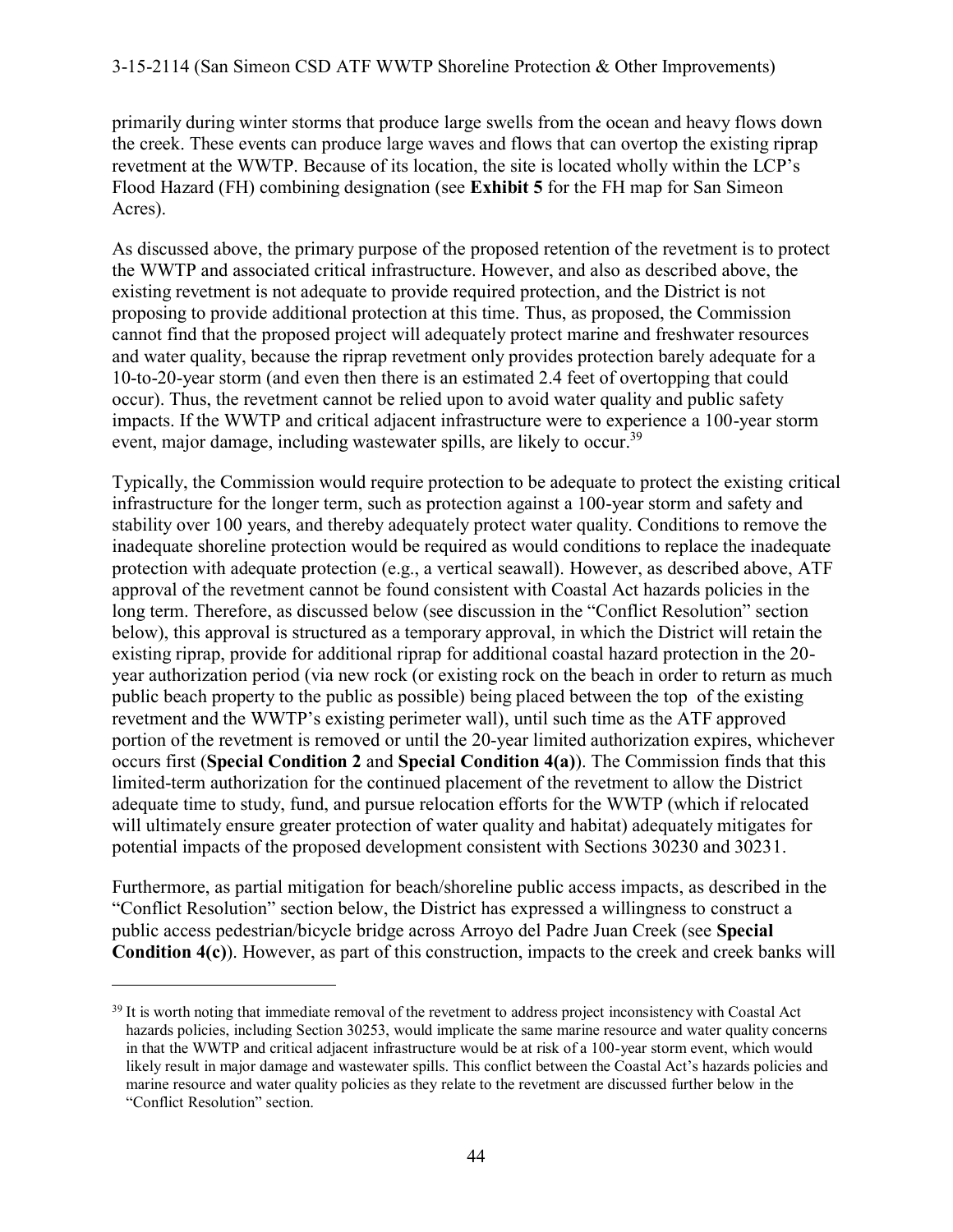#### 3-15-2114 (San Simeon CSD ATF WWTP Shoreline Protection & Other Improvements)

likely occur. With respect to construction impacts, this project will require the movement and placement of large equipment, workers, materials, and supplies through the mouth of the creek and public access areas on the north side of the creek to gain access for the abutments (which are required to remain outside the creek and creek banks) and generally intrude and negatively impact the aesthetics, ambiance, serenity, and safety of the recreational beach experience. To protect the water quality of nearby creeks (which flow into the ocean) during construction, **Special Condition 8** requires submission of a Construction Plan that includes the methods typically required by the Commission to protect water quality and marine resources during construction of the bridge (including maintaining good construction site housekeeping controls and procedures, the use of appropriate erosion and sediment controls, requiring any equipment washing, refueling, or servicing at the site to be done at least 50 feet from the site's perimeter fence, etc.). To further protect marine resources and offshore habitat, **Special Condition 8**  requires construction documents to be kept at the site for inspection, and also requires a construction coordinator to be available to respond to any inquiries that arise during construction.

Thus, as conditioned, the project is consistent with Coastal Act Sections 30230, 30231, and 30233 regarding protection of marine and freshwater resources and offshore habitat. (See discussion in the "Conflict Resolution" section below for justification of project approval and imposition of special conditions here.)

## **E. SCENIC AND VISUAL RESOURCES**

Coastal Act Section 30251, cited below, protects the aesthetic and visual quality of coastal areas.

*Section 30251. The scenic and visual qualities of coastal areas shall be considered and protected as a resource of public importance. Permitted development shall be sited and designed to protect views to and along the ocean and scenic coastal areas, to minimize the alteration of natural land forms, to be visually compatible with the character of surrounding areas, and, where feasible, to restore and enhance visual quality in visually degraded areas. New development in highly scenic areas such as those designated in the California Coastline Preservation and Recreation Plan prepared by the Department of Parks and Recreation and by local government shall be subordinate to the character of its setting.* 

Coastal Act Section 30251 thus requires that scenic and visual qualities of coastal areas be considered and protected as a resource of public importance. New development must be sited and designed to protect public views to and along the ocean and in scenic coastal areas, and where feasible to restore and enhance visual quality in visually degraded areas. The proposed project includes after-the-fact development located within the WWTP site that is in the public view from a variety of vantage points.

First, with respect to view from Highway 1, the District's WWTP is located in a small developed area of the north coast of San Luis Obispo known as San Simeon Acres. Highway 1 is a National Scenic Byway in this location and public views from Highway 1 are protected along this stretch of coast as required by the County's LCP and Coastal Act, and great care has been taken over the decades to protect such views of the coast and ocean in this general location. The proposed project includes the ATF authorization of a riprap revetment and related development near the immediate shoreline, but none of this development is visible from Highway 1 due to the presence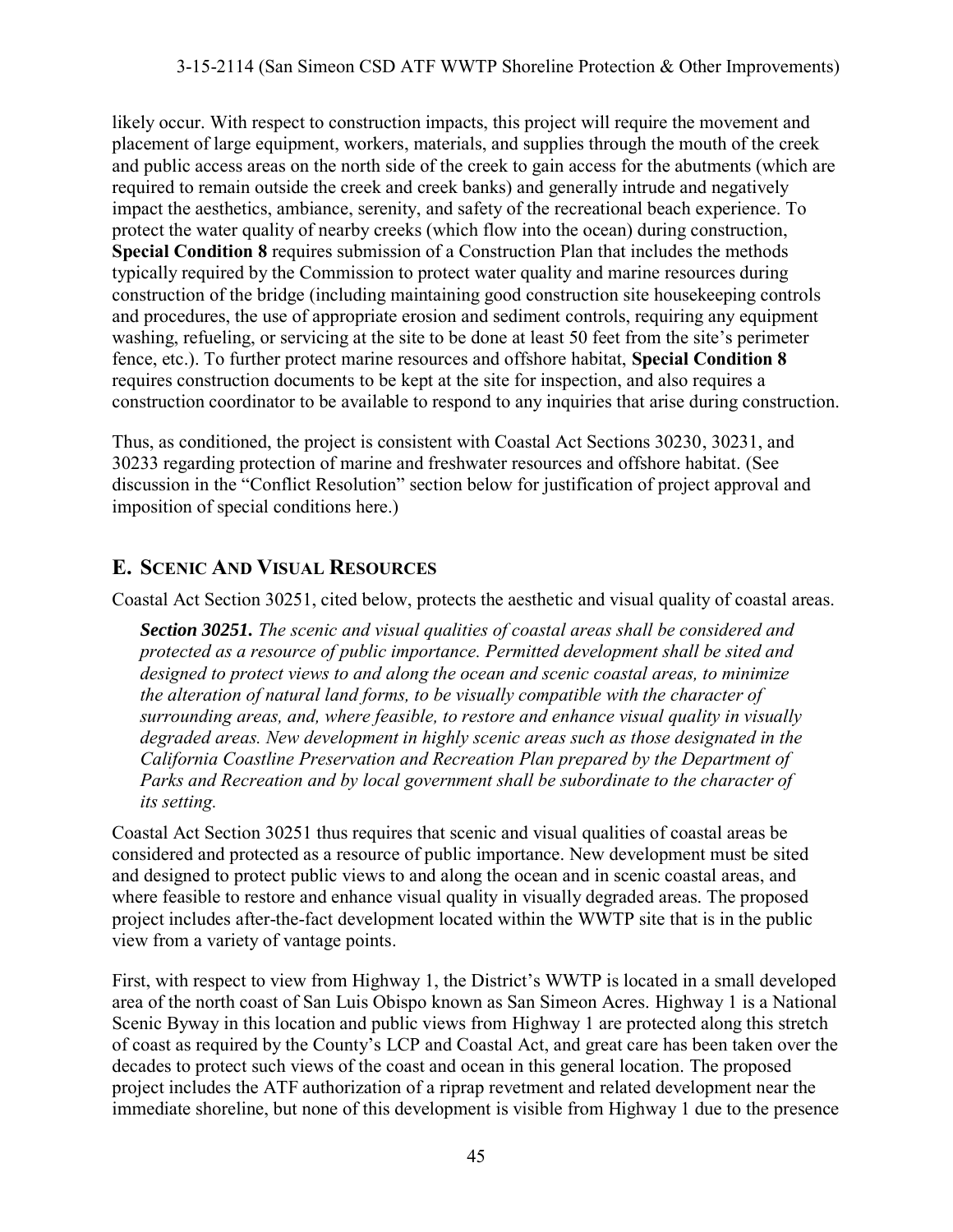of other intervening development located between Highway 1 and the WWTP site. Thus the proposed project will not have any visual impacts to coastal views from Highway 1.

However, with respect to coastal views from other locations, the project site is on and adjacent to a popular beach recreation area, and a series of coastal paths, including the beach access path immediately upcoast of the site, in which the WWTP and the revetment are in full view. This beach is an important coastal access destination for residents and visitors to the area alike. The riprap revetment is an anomaly inasmuch as there is virtually no armoring upcoast and downcoast at this location and in the overall San Simeon Acres beach area. Thus it remains a relatively pristine area with a mostly natural, unarmored shoreline, and the proposed project would authorize an unnatural artificial looking and highly visible structure (i.e., the riprap revetment) in this significant public recreational viewshed, including as seen from the beach and from nearby trails.

In terms of views from the beach and nearby trails (including the vertical accessway on the north side of the creek), the revetment fronting the WWTP is visible from these locations and has been for 35 years (i.e., since 1983). Through this authorization, the revetment would continue to be present and highly visible from the beach and trails for an additional 20 years (pursuant to **Special Condition 2)**. As mentioned, the beach in this location is highly popular and well used, especially in the summer, when flocks of visitors descend on San Simeon acres to explore San Luis Obispo County's rural north coast and visit Hearst Castle. Many of these people stay in the area's multitude of lodging options and take advantage of the beach in front of the WWTP. The revetment thus presents a highly artificial distraction in its present state to a multitude of people, and has been adversely impacting public views for decades. In addition, only the top of the riprap revetment is currently being screened from view by vegetation (see photos of the site in **Exhibit 3**). While vegetation growth on the top of the revetment has helped mitigate some of the visual impact over time by screening the riprap, photographic evidence of the revetment soon after its placement shows an imposing and unnatural (compared to the natural bluff landforms upcoast and downcoast of the project site) riprap façade covering significant back beach and natural bluff area. In addition, even though this vegetation is providing some relief, the covering is a variety of mostly non-native vegetation (e.g., *Myoporum* and iceplant), which has been fostered over time by the riprap itself, leading to additional visual impacts.

Other aspects of the proposed project also cause public view impacts from the beach and trails, including the pipe support structure (which was fully replaced in 1999) and any remnant riprap that is still visible in the creek mouth. In addition, the pedestrian and bicycle bridge that will cross the creek in the near future (required as mitigation for the project's public access impacts, as discussed below) will also likely be visible from some public beach vantage points and will likely provide additional public view impacts from the beach and public trails, including blufftop trails to the north of the creek.

Thus, the proposed project has adversely affected, and will continue to adversely affect the overall public viewshed and aesthetic of the area for another 20 years by retaining the riprap revetment along the back beach and bluff area of the project site, and other proposed development within the creek area, in an area of coastline that is otherwise mostly unarmored. The riprap revetment is prominently visible in public views from vantage points on the beach and the vertical accessway located directly across the creek from the WWTP, detracting from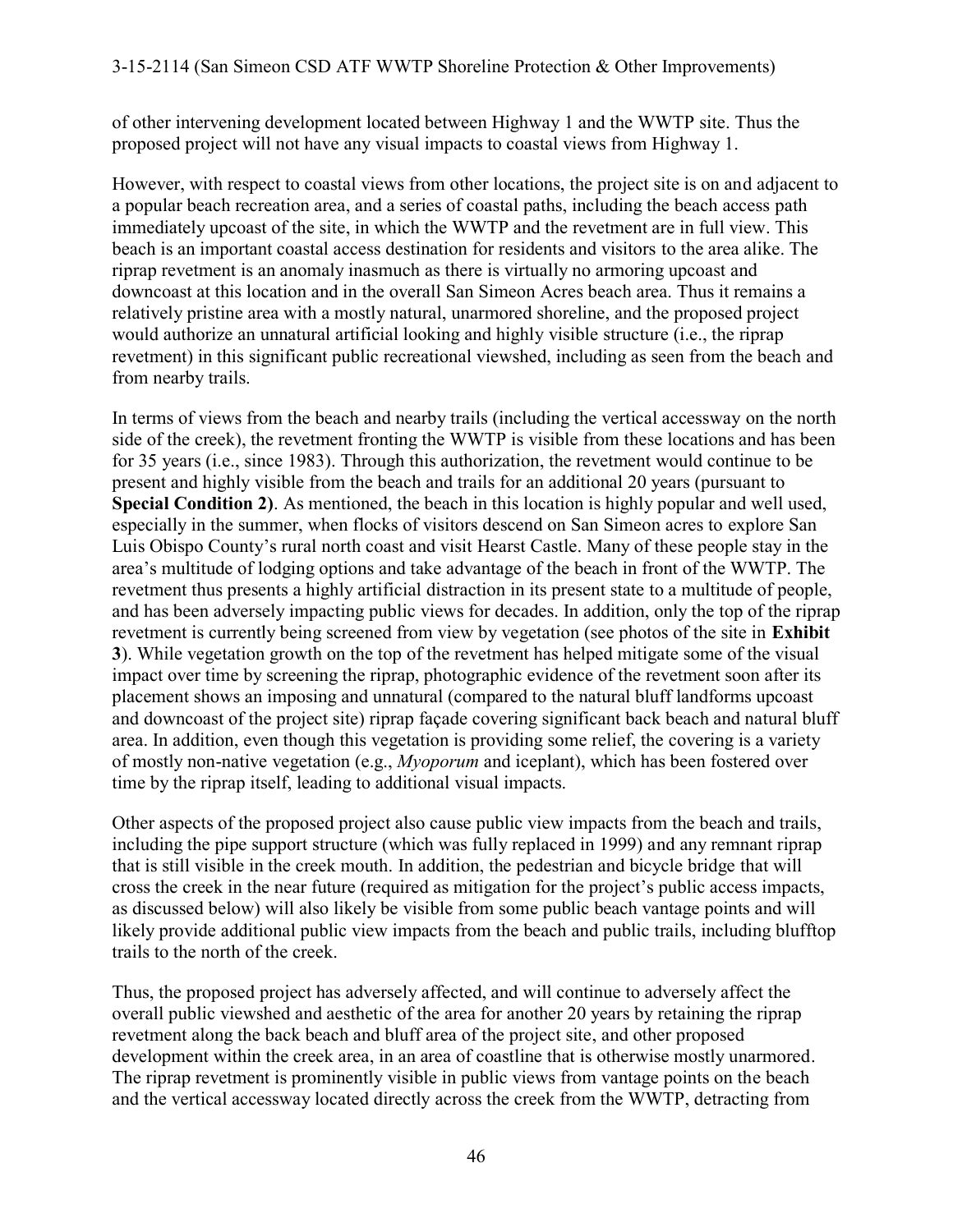and degrading views from these areas. In short, the project as proposed is inconsistent with the Coastal Act's visual resources policies, specifically 30251.

Therefore, to reduce/mitigate the revetment's identified visual impacts, several options could be recommended. The first is to require a different shoreline protective device that would better blend into the area's natural aesthetic. For example, the District could be required to, at least, remove the riprap revetment fronting the WWTP and install a vertical wall, which would be colored, contoured, and textured to mimic the bluff face. This would provide a visual improvement over the riprap, while still providing protection for the WWTP. In addition, the top of the wall could be planted with native bluff landscaping, which would further help soften its visual impact. Another recommendation would be to fully revegetate the existing riprap revetment fronting the WWTP (including removal of all non-native species and revegetation with native, drought-tolerant, and ocean friendly vegetation) to provide effective vegetative screening. Restoration within the creek would also provide for some visual mitigation to soften the impacts identified above.

However, as described previously in this report, while mitigating the revetment's coastal resource impacts *could* include substantial measures now to address impacts in the short-term (e.g., replacement of the revetment with a vertical wall that mimics the natural bluff form, and/or impact fees, etc.), such mitigation would divert scarce time, money, and resources the District needs in order to focus on what is ultimately the only way to find the revetment consistent with the Coastal Act in the long term (i.e., relocation of the WWTP out of this hazardous beachfront location, followed by removal of the revetment and restoration of the entire site; see discussion in the "Conflict Resolution" section below for justification of project approval and imposition of special conditions here). Again, the eventual relocation of the WWTP and restoration of the site is the primary long-term goal here. When authorization for the riprap revetment expires, the District will in all likelihood need to relocate the WWTP, and thus the revetment will be removed and the site restored (and the revetment's visual resource impacts, which heretofore could only be mitigated for, will also be eliminated as well), consistent with **Special Conditions 2** and **3**. As discussed below in the "Conflict Resolution" section, the revetment can only be found consistent with the Coastal Act for an interim period to protect the existing WWTP while the District undertakes efforts to relocate the WWTP outside of this hazardous location.

Thus, in the interim, this approval is conditioned accordingly (see **Special Conditions 4(a) and 4(b)**) to ensure additional riprap protection is provided for the next 20 years, and the adjacent creek area is restored as much as feasible for the life of the 20-year authorization (see further discussion of creek restoration in the "Biological Resources" section below). These components of the required Mitigation Plan will ensure the visual nature of the existing site mitigates the project's visual resource impacts consistent with the visual resource protection policies of Coastal Act Section 30251 for the limited 20-year duration of this permit. Therefore, as conditioned, the proposed project can be found consistent with the Coastal Act.

## **F. PUBLIC ACCESS AND RECREATION**

Coastal Act Section 30604(c) requires that every coastal development permit issued for any development between the nearest public road and the sea "shall include a specific finding that the development is in conformity with the public access and public recreation policies of [Coastal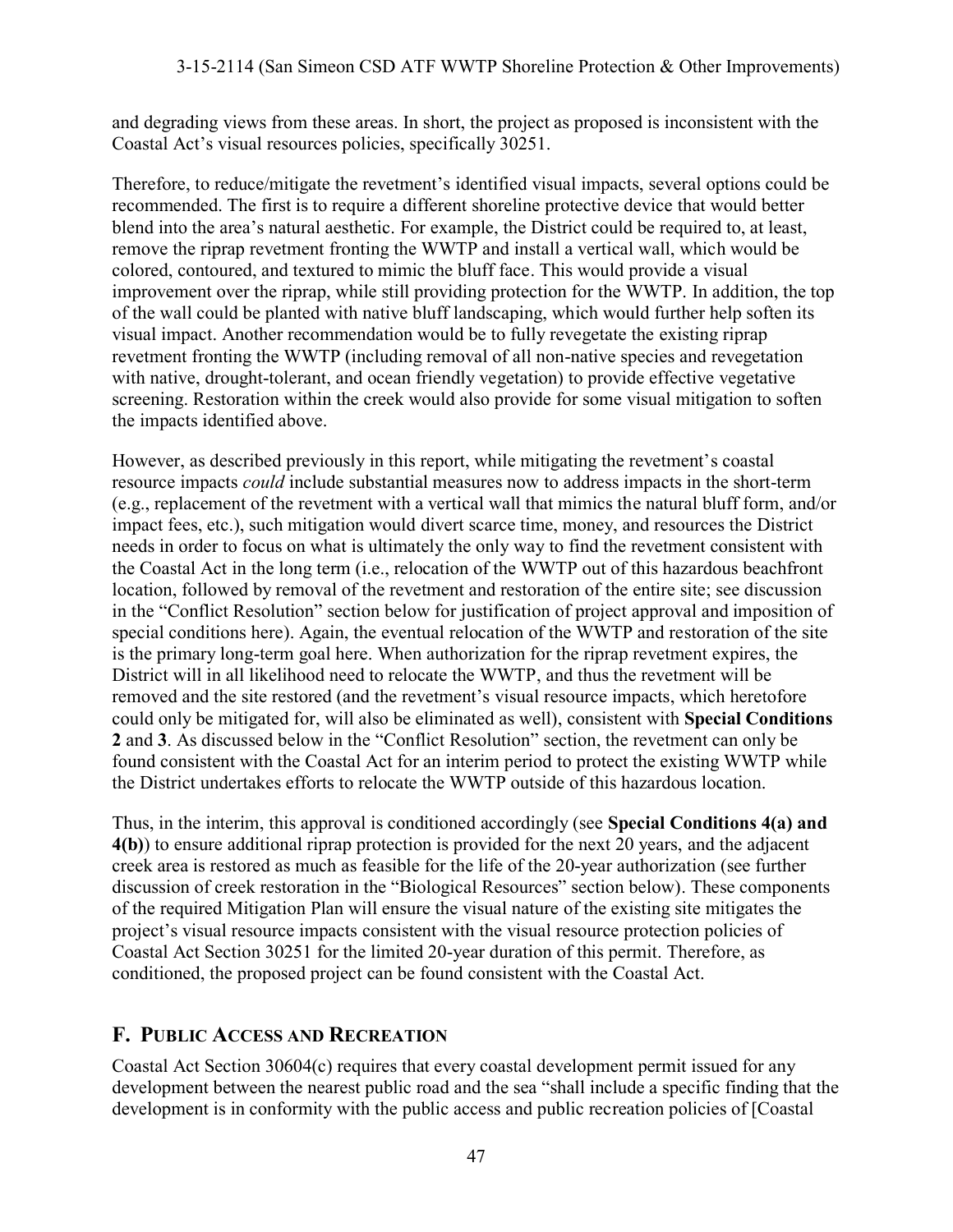Act] Chapter 3." The proposed project is located seaward of the first through public road (Highway 1). Coastal Act Section 30210 requires maximization of public access consistent with public safety needs, and Coastal Act Section 30211 requires that development not interfere with the public's right to access the sea. Coastal Act Sections  $30212(a)(1)$  and  $(a)(2)$  require new public access in development projects located between the nearest public roadway to the shoreline and along the coast except where it is inconsistent with public safety, etc., and where adequate access exists nearby. Section 30213 requires that lower cost visitor and recreational facilities be provided where feasible. And, finally, Sections 30221 and 30223 protect oceanfront land and upland areas for recreational uses, respectively:

*Section 30210. In carrying out the requirement of Section 4 of Article X of the California Constitution, maximum access, which shall be conspicuously posted, and recreational opportunities shall be provided for all the people consistent with public safety needs and the need to protect public rights, rights of private property owners, and natural resource areas from overuse.* 

*Section 30211. Development shall not interfere with the public's right of access to the sea where acquired through use or legislative authorization, including, but not limited to, the use of dry sand and rocky coastal beaches to the first line of terrestrial vegetation.* 

*Section 30212(a)(1)(2) (in relevant part). Public access from the nearest public roadway*  to the shoreline and along the coast shall be provided in new development projects except *where: (1) it is inconsistent with public safety, military security needs, or the protection of fragile coastal resources, (2) adequate access exists nearby…* 

*Section 30213 (in relevant part). Lower cost visitor and recreational facilities shall be protected, encouraged, and, where feasible, provided. Developments providing public recreational opportunities are preferred…* 

*Section 30221. Oceanfront land suitable for recreational use shall be protected for recreational use and development unless present and foreseeable future demand for public or commercial recreational activities that could be accommodated on the property is already adequately provided for in the area.* 

*Section 30223. Upland areas necessary to support coastal recreational uses shall be reserved for such uses, where feasible.* 

#### *Permitting History*

The Commission has approved two CDPs on the District's WWTP site previously: CDP 199-09 and CDP 4-85-180. Specifically, on March 9, 1979 the Commission approved CDP 199-09, which allowed for the construction of a 100,000 gallon flow balancing tank. This CDP was conditioned to require recordation of a document, such as a deed restriction, binding the Applicant and any successors in interest to allow the public to use that portion of the beach on the District's property *from the mean high tide line to the toe of the bluff* (see **Exhibit 6** for the recorded Deed Restriction dated December 8, 1981).

On June 26, 1985, the Commission approved CDP 4-85-180, which allowed for an increase in the sewage treatment capacity from 150,000 gallons per day (gpd) to 200,000 gpd by installing aeration and clarifier tanks. This CDP included a special condition that required the District to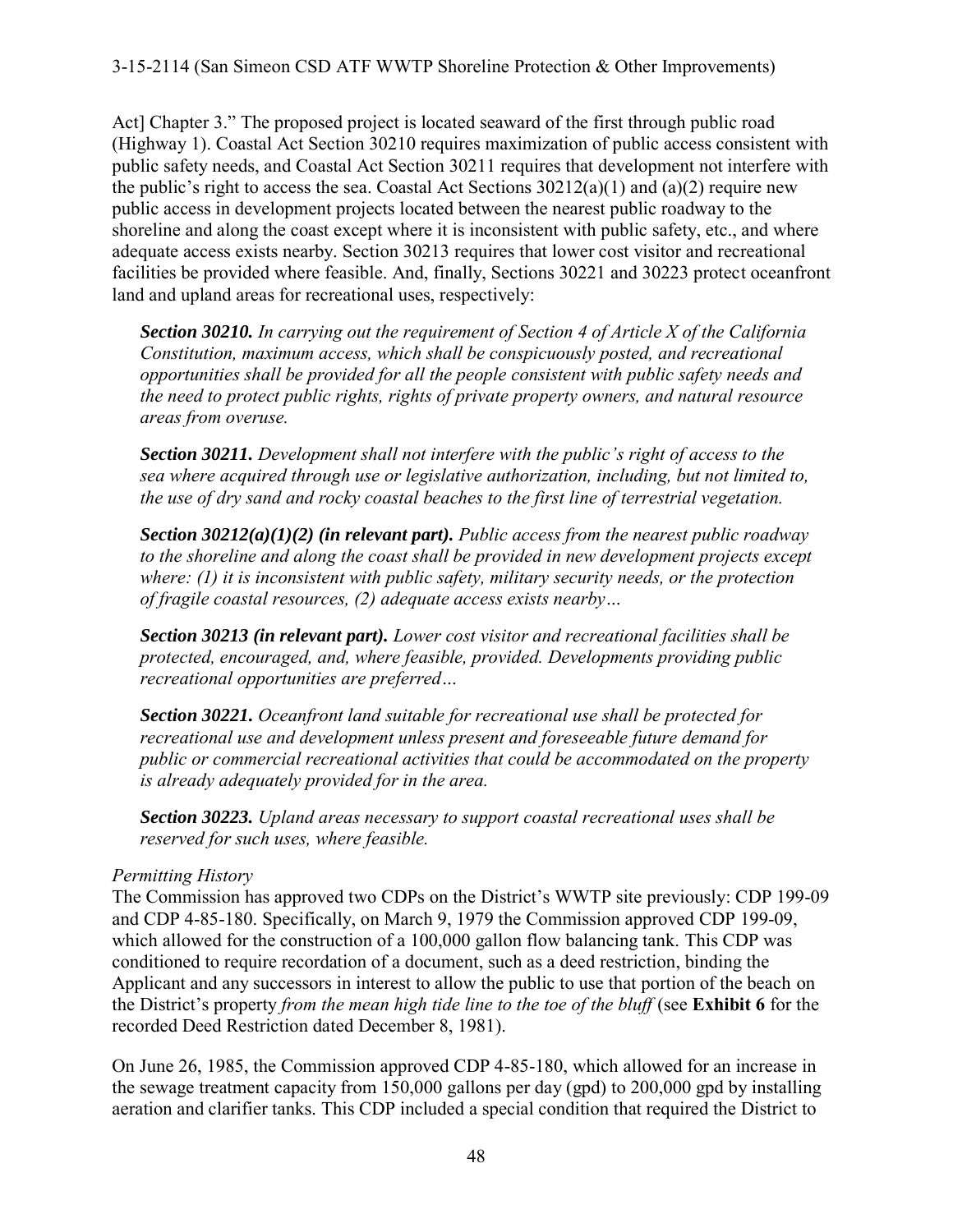#### 3-15-2114 (San Simeon CSD ATF WWTP Shoreline Protection & Other Improvements)

accept and agree to maintain any outstanding vertical and lateral access offers of dedications (OTDs) in the area. The District, however, did not comply with this special condition requirement; however, since that time other public entities (i.e., San Luis Obispo County and the State Coastal Conservancy) have accepted the totality of required public access dedications in the area. These include lateral public access dedications between the mean high tide line and the toe of the bluff<sup>40</sup> and vertical access dedications from the blufftop to San Simeon beach.<sup>41</sup> See **Exhibit 7** for the locations of these public access dedications.

#### *Overview of Existing Access in San Simeon Acres*

 $\overline{a}$ 

Besides the lateral access dedicated area seaward of the WWTP mentioned above, public access to and along the beach to the north and south of the WWTP within the San Simeon Acres area exists in several places.

Existing lateral and vertical access is available north of the project site. The primary vertical access in this area is a stairway that is located about 1,000 feet north of the WWTP at the end of the cul-de-sac on Pico Avenue. The stairway, which has recently been repaired, provides access from the end of the cul-de-sac to the beach. Free and ample vehicular parking is available at the end of the cul-de-sac as well. On the Cavalier Oceanfront Resort property (which is about 300 feet north of the WWTP), a recorded deed restriction exists allowing public access from the mean high tide line to the toe of the bluff (as required by CDP 4-81-242). While the dedicated lateral access on this property is technically on the beach, the resort property and the adjacent Sands-by-the-Sea hotel property contain an informal trail adjacent to the blufftop's edge and a more formalized series of pathways between the blufftop and the hotels. The public uses these trails, which contains a series of benches and lookouts. These trails then connect to a sidewalk that extends along San Simeon Avenue, where the sidewalk then meets a partially paved trail that extends down along the northern side of Arroyo del Padre Juan Creek and terminates on the beach. There is, however, no bridge access across this creek that connects San Simeon Avenue to Balboa Avenue. See **Exhibit 7** for these access points that are located north of the project site.

There are no lateral blufftop trails located south of the project site, primarily due to intervening residential development located seaward of Balboa Avenue. Two accepted vertical  $OTDs<sup>42</sup>$  exist south of the WWTP; however, they have not been formally opened. However, an informal vertical accessway exists at the intersection of Balboa Avenue and Vista Del Mar Avenue, with free street parking available. Here, an unimproved dirt path, just upcoast of San Simeon State Park property, connects the road to the blufftop, and an informal path down the bluff provides access to the beach.<sup>43</sup> This path is well used by the public. See **Exhibit 7** for the location of the

<sup>40</sup> Including as required by CDPs 4-81-242 (Cavalier Acres, Inc.), 4-82-566 (Cohen et al.), 4-82-380 (Western California Investments), 4-85-175 (Sansome et al.), 418-28 (Sessa) and 4-86-236 (Midland Pacific Building Corporation).

<sup>&</sup>lt;sup>41</sup> Including as required pursuant to CDPs 4-81-242 (Cavalier Acres Inc.), 4-82-566 (Cohen et al.), 4-85-175 (Sansome et al.), and 42-02 (Stinson – which expired).

<sup>&</sup>lt;sup>42</sup> These OTDs, which were required by CDPs 4-82-566 (Cohen et al.) and 4-85-175 (Sansome et al.), have been accepted by the State Coastal Conservancy.

<sup>&</sup>lt;sup>43</sup> San Simeon State Park is located just south of this informal trail. A segment of the California Coastal Trail runs along the blufftop in this area.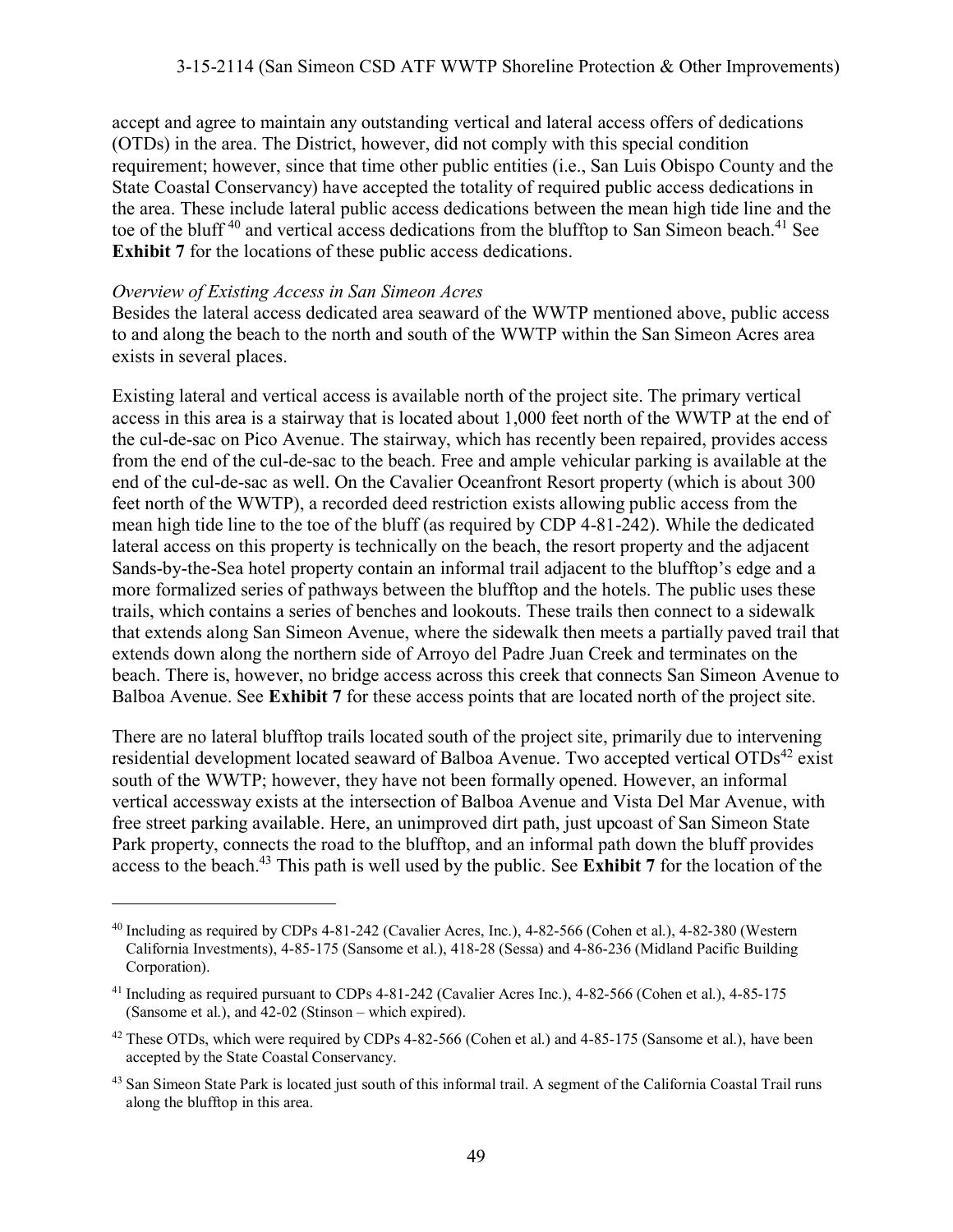two accepted OTDs and for the informal vertical access path.

In conclusion, there are two vertical access points to the beach north of the project site and one to the south. Regarding lateral access, while lateral access is available on the beach and lateral blufftop access exists north of the project site, there is no lateral bridge connection across Arroyo del Padre Juan Creek to connect to Balboa Avenue and Vista del Mar, which are located adjacent to or south of the project site.

#### *Analysis*

 $\overline{a}$ 

This entire stretch of coast, including the beach located seaward of the WWTP site (which, as previously mentioned, is subject to a public access easement), is extensively used by the public, especially in the summer as visitors take an opportunity to enjoy the coast to surf, fish, sunbathe, walk, and swim. As discussed further below in the "Conflict Resolution" section, shoreline structures can have a variety of negative impacts on coastal resources including adverse effects on beaches and sand supply, which ultimately result in the loss of the beach with associated impacts to public recreational access. The proposed project has impacted sand supply, and ultimately public access, for the last 35 years (and will continue to impact these coastal resources for the next 20 years until the WWTP is relocated and the revetment is removed pursuant to **Special Condition 2<sup>44</sup>)** as a result from encroachment of the revetment onto approximately 3,000 square feet of beach (including the area covered by a public access easement), the loss of beach creation due to passive erosion, and the loss of sand that would be supplied to the shoreline system from erosion if the bluffs were not armored. There are thus bona fide public access and recreation impacts that require mitigation. For these reasons, the proposed project is inconsistent with the public access policies cited above, which require: 1) that access be maximized (Section 30210); 2) that development shall not interfere with the public's right of access to the sea, including the use of dry sand (Section 30211); 3) that development located between the sea and first public road shall provide access to and along the shoreline (Section 30212); and, 4) the protection of lower-cost visitor recreational opportunities (Section 30213) (see discussion in the "Conflict Resolution" section below for justification of project approval and imposition of special conditions here).

Fortunately, the Applicant has indicated a willingness to provide appropriate and meaningful mitigation to address the public access impacts of the revetment that have occurred over the past 35 years and will continue until the WWTP is relocated and the revetment is removed. Specifically, and as described above, the Applicant is amenable to constructing a pedestrian/bicycle bridge over Arroyo del Padre Juan Creek. The bridge will fill a much needed gap in the California Coastal Trail along this area of coast by providing a lateral access connection between upcoast trails and the downcoast areas of Balboa Avenue, Vista del Mar, and San Simeon State Park, and effectively connecting north and south San Simeon Acres. See **Exhibit 11** for two conceptual design options for the access bridge that the District had

<sup>44</sup> As discussed in the Conflict Resolution section below, Special Conditions 1 and 2 allow the revetment, and thus the WWTP, to remain in place during an interim 20-year period while the District undertakes efforts to relocate the WWTP outside of this hazardous location. Upon expiration of this approval, the riprap revetment will also need to be removed, which will remove the encroachment on the beach (including the lateral access easement area), will eliminate passive erosion impacts, and will allow for the bluff to naturally retreat.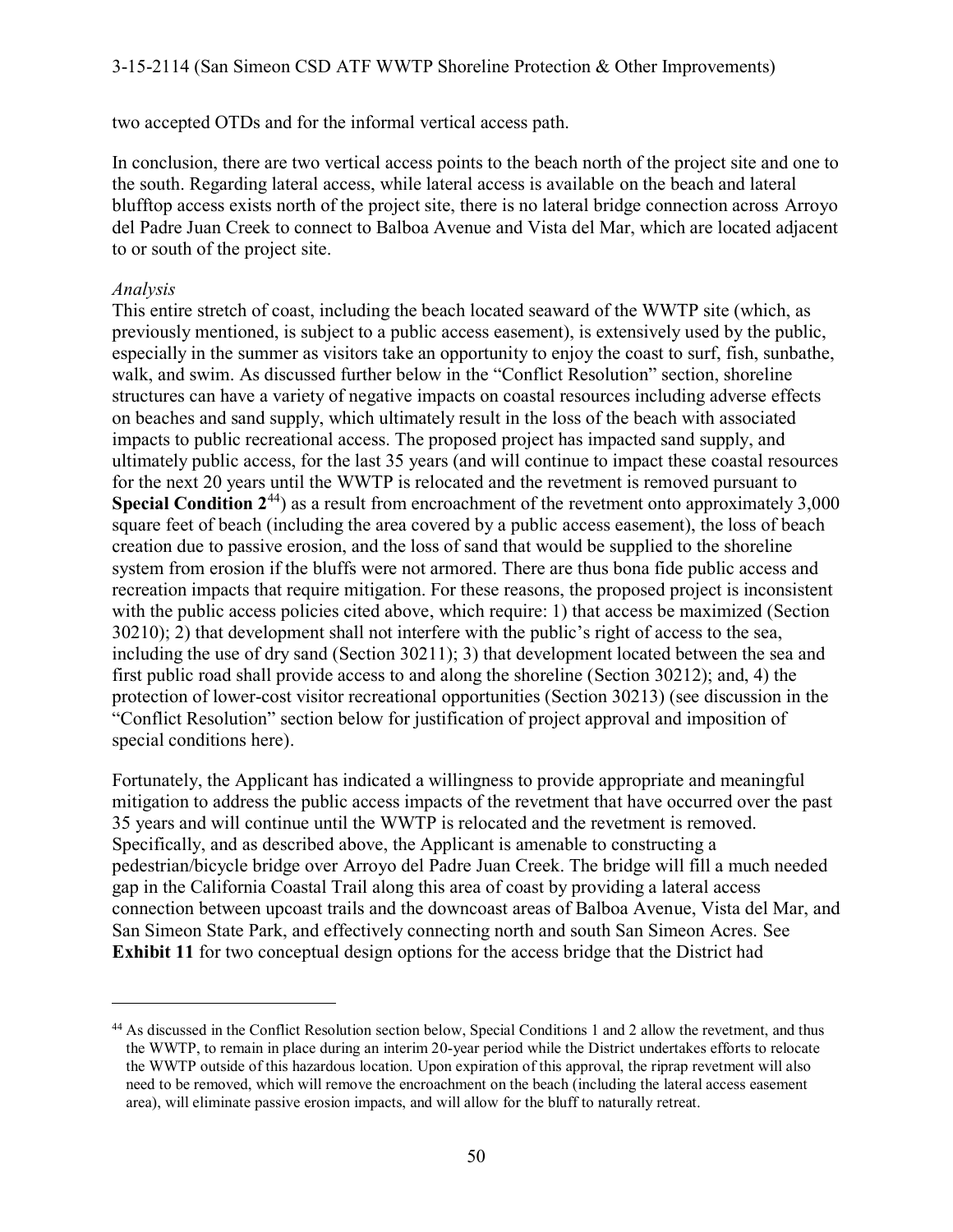previously undertaken, through funding RRM Design Group.<sup>45</sup> **Special Condition 4(c)** lays out the required parameters for the bridge (e.g., a minimum 10-foot width, supports and abutments located outside the creek and creek-banks, available for use 24 hours a day, that the bridge's design integrates with the surrounding environment, and that the bridge be sited and designed to be safe from erosion and flooding threats, etc.). **Special Condition 4(c)** also requires that the bridge be constructed within five years of this CDP approval, that the Applicant provide either a license agreement or an easement from the adjacent property owner<sup>46</sup> on whose property the bridge will be at least partially located, and also requires that the bridge's public access signage includes the California Coastal Trail and California Coastal Commission emblems and recognition of the Coastal Commission's role in providing public access at this location. Finally, this condition requires that the Applicant maintain all bridge improvements and related signage in perpetuity. It should be noted that the ultimate bridge design does not have to be either of the two conceptual plan designs (which both include an adjacent improved accessway to the beach on the north side of the creek), and thus could cost significantly less than what either of these two design plans are estimated at costing. As we have indicated to the District, the ultimate design simply needs to be consistent with the Special Condition. Per **Special Condition 1,** the bridge is not subject to the 20-year authorization timeframe, and instead is authorized permanently. As conditioned to require this bridge and, as discussed in the "Conflict Resolution" section below to require removal of the revetment upon expiration of this approval, the project can be found consistent with the Coastal Act policies identified above because the project (i.e., the bridge and the expected removal of the revetment when the WWTP is relocated) will: 1) provide maximum public access and recreational opportunities consistent with public safety needs and the Applicant's private property rights (Section 30210); 2) facilitate the public's right of access to the sea, including the use of dry sand (Section 30211); 3) provide access from the nearest public roadway to the shoreline and along the coast (Section 30212); 4) provide a lowercost recreational facility (i.e., the pedestrian bridge (Section 30213); 5) protect oceanfront land for recreational use (Section 30221), and 6) provide an amenity in an upland area (i.e., the bridge) that will support recreational uses (Section 30223).

## **G. BIOLOGICAL RESOURCES**

 $\overline{a}$ 

Coastal Act Sections 30230 and 30231 state:

*Section 30230. Marine resources shall be maintained, enhanced, and where feasible, restored. Special protection shall be given to areas and species of special biological or economic significance. Uses of the marine environment shall be carried out in a manner* 

<sup>45</sup> The conceptual bridge designs, as shown in **Exhibit 11,** were originally submitted to Coastal Commission staff by the District in this current CDP application, however the bridge was not proposed as mitigation at that time. These designs were done by RRM Design Group and the District paid for them to be undertaken prior to CDP application submittal. Thus, Commission staff did not come up with this bridge idea, but upon review of the application and CDP process, it became clear that the bridge (that the District was in support of and had verbal support from the adjacent landowner (Cavalier Acres, Inc.) to construct at some point) would provide multiple public benefits as described herein, as well as significantly reduce the cost of mitigation over the project horizon.

<sup>&</sup>lt;sup>46</sup> The Applicant has stated that a representative of this property owner (Cavalier Acres, Inc.) has indicated it agrees to have the bridge constructed on its property (see **Exhibit 12** for an email from Charlie Grace, San Simeon CSD) and has been provided conceptual plans.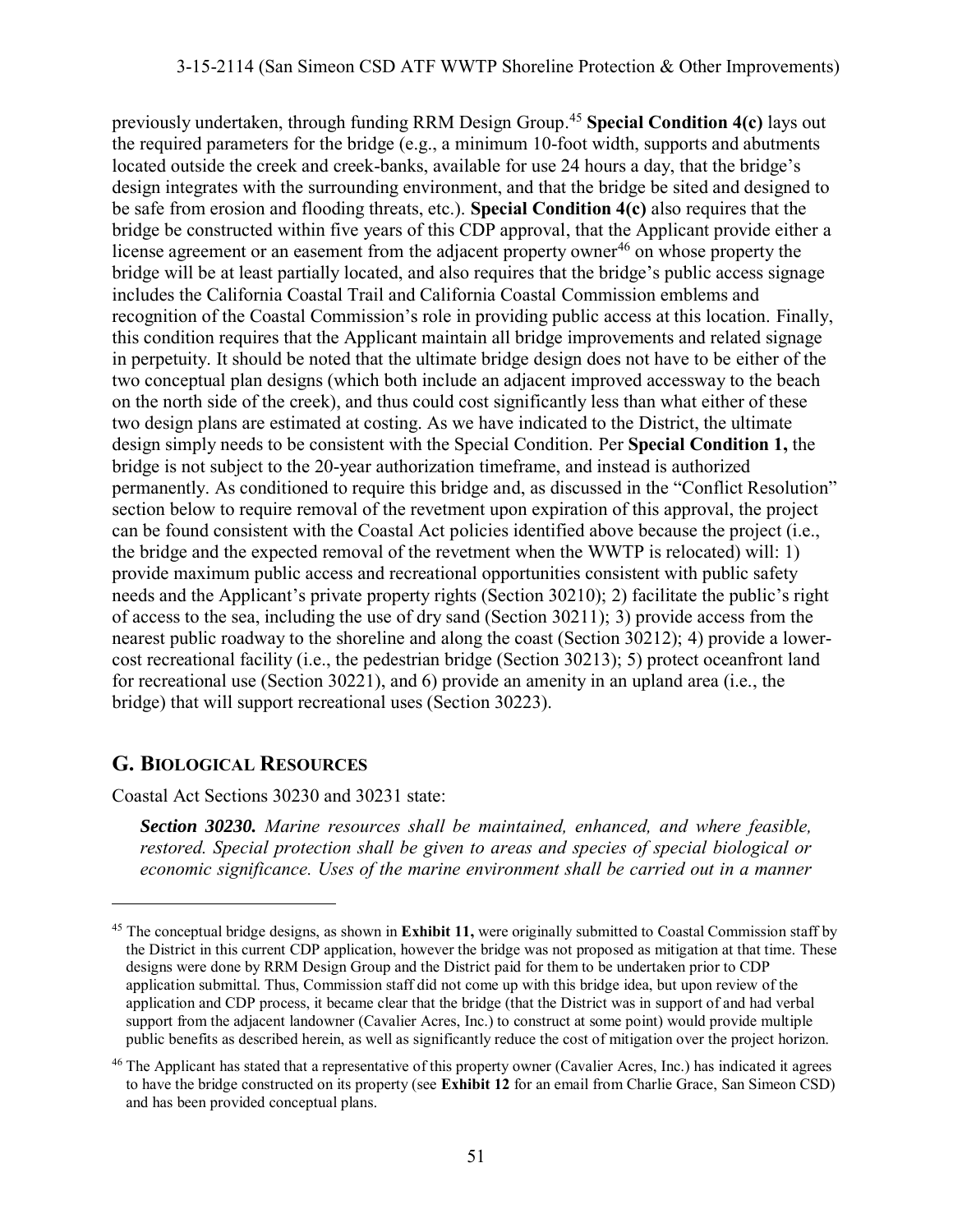*that will sustain the biological productivity of coastal waters and that will maintain healthy populations of all species of marine organisms adequate for long-term commercial, recreational, scientific, and educational purposes.* 

*Section 30231. The biological productivity and the quality of coastal waters, streams, wetlands, estuaries, and lakes appropriate to maintain optimum populations of marine organisms and for the protection of human health shall be maintained and, where feasible, restored through, among other means, minimizing adverse effects of waste water*  discharges and entrainment, controlling runoff, preventing depletion of groundwater *supplies and substantial interference with surface waterflow, encouraging waste water reclamation, maintaining natural vegetation buffer areas that protect riparian habitats, and minimizing alteration of natural streams.* 

Coastal Act Section 30240 requires that development within and adjacent to ESHA be sited and designed to prevent impacts to such areas, and states:

#### *Section 30240.*

*(a) Environmentally sensitive habitat areas shall be protected against any significant disruption of habitat values, and only uses dependent on those resources shall be allowed within those areas.* 

*(b) Development in areas adjacent to environmentally sensitive habitat areas and parks and recreation areas shall be sited and designed to prevent impacts which would significantly degrade those areas, and shall be compatible with the continuance of those habitat and recreation areas.*

As described earlier, the proposed project includes after-the-fact placement of an up to 450 cubic-yard riprap revetment within Arroyo del Padre Juan Creek that occurred in 1995 (with associated vegetation clearing and bank grading activities) and the after-the-fact placement of an approximately 666-cubic-yard riprap revetment along the face of the low coastal bluff and along the WWTP's west and north sides. These revetments were placed directly in the creek and riparian corridor, as well as adjacent to it.

The general area of both revetments includes a seasonal beach barrier lagoon and riparian corridor, and beach and tidal wetlands that support species characteristic of saltmarshes and coastal dunes. A District-submitted biological report from 2006<sup>47</sup> describes the saltmarsh flat as dominated by "salt grass and ice plant, with beach silver weed, beach bur, seaside daisy, and bulrush." Salt grass is a species characteristic of both salt marshes and coastal dunes while beach bur is characteristic of beaches and coastal dunes.<sup>48</sup> A more recent 2016 report<sup>49</sup> concludes similarly that the area within the creek contains both seasonal wetlands as well as a variety of riparian vegetation (see **Exhibit 8** for the Applicant's habitat map for this area). The

<sup>47</sup> By David Wolff Environmental and dated May 27, 2006.

<sup>&</sup>lt;sup>48</sup> Hickman, J.C. 1993. The Jepson Manual of Higher Plants of California. University of California Press, Berkeley, CA. 1424 pp.

<sup>49</sup> By Kevin Merk Associates and dated May 23, 2016.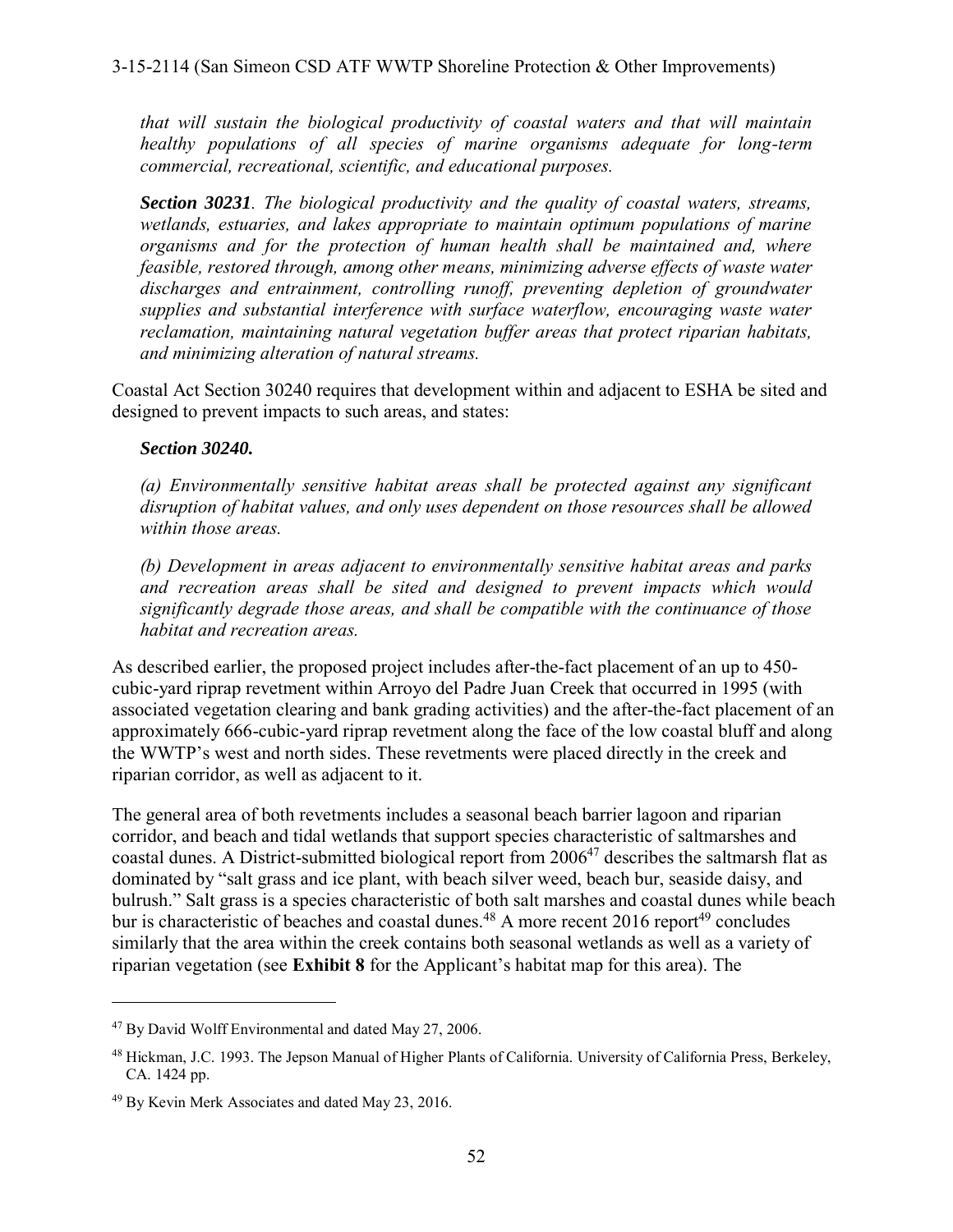Commission's Ecologist, Dr. Laurie Koteen, has evaluated the relevant project materials and concluded that the portion of the riprap placed near the pipe support structure was placed directly in environmentally sensitive habitat area (ESHA) and the main riprap revetment covers a portion of the upper beach. Currently, the riprap placed in ESHA is essentially completely buried and covered with a variety of native and non-native vegetation, and the riprap around the WWTP is covered at its top with non-native *Myoporum laetum* and non-native ice plant. In summary, the revetments cover an area of beach, wetlands, beach lagoon, and riparian habitat, some of which constitutes ESHA under the Coastal Act.

The California Department of Fish and Wildlife's Natural Diversity Data Base reports that California red-legged frogs, tidewater goby, and steelhead (federally listed as threatened, endangered, and threatened, respectively) have been recorded in Pico Creek, about a half-mile north of Arroyo del Padre Juan Creek. Other special status species identified in the general north San Luis Obispo County coastal region include western snowy plovers, western pond turtles, and two-striped garter snakes. In terms of the beach environment here, beach wrack is seasonal and ephemeral, but may be an important beach foraging and habitat resource at different times of the year. The California Coastal Records Project website (see, e.g., the photos in **Exhibit 2**) shows a generally narrow sandy beach dotted with a moderate amount of wrack that forms a recognizable wrack line and that lacks large cobble/aggregate. Although the area does not appear to be suitable for nesting by shore birds, it appears to provide foraging habitat in the summer and fall when sand is present. The small barrier beach lagoon, salt marsh, and riparian habitat of Arroyo del Padre Juan Creek appear to represent only marginal habitat for the steelhead, tidewater goby, red-legged frog, western pond turtle, and two-striped garter snake.

If any of these species are periodically present, the riprap that lines the coastal bluff around the WWTP is unlikely to affect their use of the area. However, the riprap within the creek certainly can affect the natural processes of the creek and its habitat functions. The presence of the riprap can cause significant negative ecological impacts on the riparian corridor, seasonal beach lagoon, and wetland areas, including because the placement of the riprap can prevent the establishment of coastal bluff native vegetation and disrupt the natural habitat for sensitive species. All of these impacts raise questions of consistency with Coastal Act Sections 30230 and 30231, which require protection of these creek and related resource values. In addition, riprap is not an allowed use in ESHA under the Coastal Act. Thus, the Coastal Act's ESHA and creek-related policies would direct denial of the riprap in Arroyo del Padre Juan Creek, and its removal.

Clearly, full removal and restoration of the areas affected, including the creek area and the beach and bluff surrounding the WWTP, would be the most Coastal Act-consistent project in the long term. At the same time, and for similar reasons as articulated in the "Marine Resources" section of this report, such riprap (both in the creek and around the WWTP) is protecting against immediate problems that accrue to the WWTP and its associated infrastructure by virtue of its low-lying and creek/creek mouth location, and complete removal now would put the WWTP at significant risk, including risk of additional impacts to these affected habitats (including in the case of potential release of contaminated materials). In other words, immediate removal of the revetments would likely result in greater inconsistency with Section 30240 than simply allowing it to remain in place in the short-term. As discussed below in the "Conflict Resolution" section, to reconcile this conflict in policies, the Commission here provides a 20-year limited-term authorization for the existing revetment and riprap (which has been in place for 35 years and for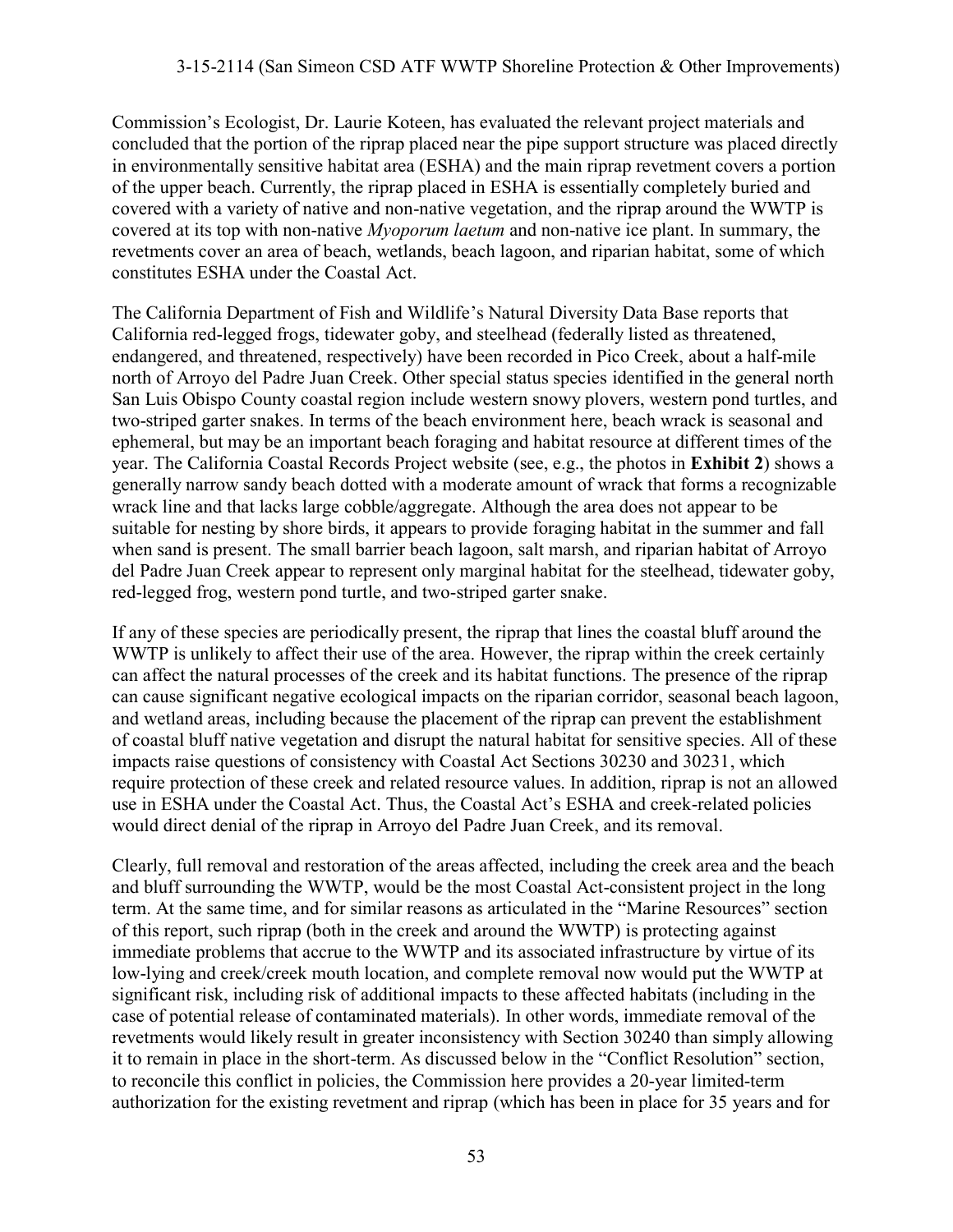which impacts to ESHA have already occurred long ago) and allowing for interim measures to mitigate present/ongoing impacts to biological resources (see discussion below), and complete site restoration upon removal of the revetment and expected relocation of the WWTP, thus resulting in full consistency with Section 30240 at that time. Thus, this approval is conditioned on removal of the riprap revetments and restoration of the affected areas in the same time frame as applies to the expected relocation of WWTP functions to more inland locations. **Special Condition 2** requires full removal of the riprap revetments and full restoration at such time as the riprap revetments is no longer in existence at this location or the CDP expires, whichever occurs first. Only in this way can the project be found consistent with the above Coastal Act requirements in the long term.

At the same time, and in the interim, it is also clear that the Applicant can take measures that will limit ongoing impacts on the creek and its related habitats via a program for non-native and invasive removal and native species replanting. The intent in this regard is not a full restoration of the affected area at this time, as that would necessarily entail more significant work, including disturbing existing habitat and removing the riprap itself. Rather, the intent is to eradicate the most significant of the adversely-impacting vegetation, and implement a focused revegetation effort, including monitoring and performance criteria, to help offset project impacts over the interim 20-year approval period. Thus, this approval is conditioned for such an effort in the area nearest to where the riprap was placed, along both sides of the creek, as shown generally on the plan sheets shown in the yellow and green areas in **Exhibit 9** (see **Special Condition 4(b)**). It is noted that although the *Myoporum* and ice plant covering the top of the revetment nearest the beach are fairly virulent invasive non-natives, they are also effective in screening some of the riprap and softening its impact on the public view. This area is also the farthest from the more inland creek-related habitats, and thus has the least impact on them, relatively speaking. While the Commission would normally require removal of these non-natives and revegetation with natives in this area, in this case, this vegetation is allowed to remain in this case for the 20-year authorization period, after which full restoration of this area with native plant species will be required per **Special Condition 2**. As conditioned, the project can be found consistent with Coastal Act Sections 30230, 30231, and 30240.

## **H. CONFLICT RESOLUTION**

Coastal Act Section 30007.5 states:

*Section 30007.5. The Legislature further finds and recognizes that conflicts may occur between one or more policies of the division. The Legislature therefore declares that in carrying out the provisions of this division such conflicts be resolved in a manner which on balance is the most protective of significant coastal resources. In this context, the Legislature declares that broader policies which, for example, serve to concentrate development in close proximity to urban and employment centers may be more protective, overall, than specific wildlife habitat and other similar resource policies.* 

Coastal Act Section 30200(b) states:

*Section 30200(b). Where the commission or any local government in implementing the provisions of this division identifies a conflict between the policies of this chapter,*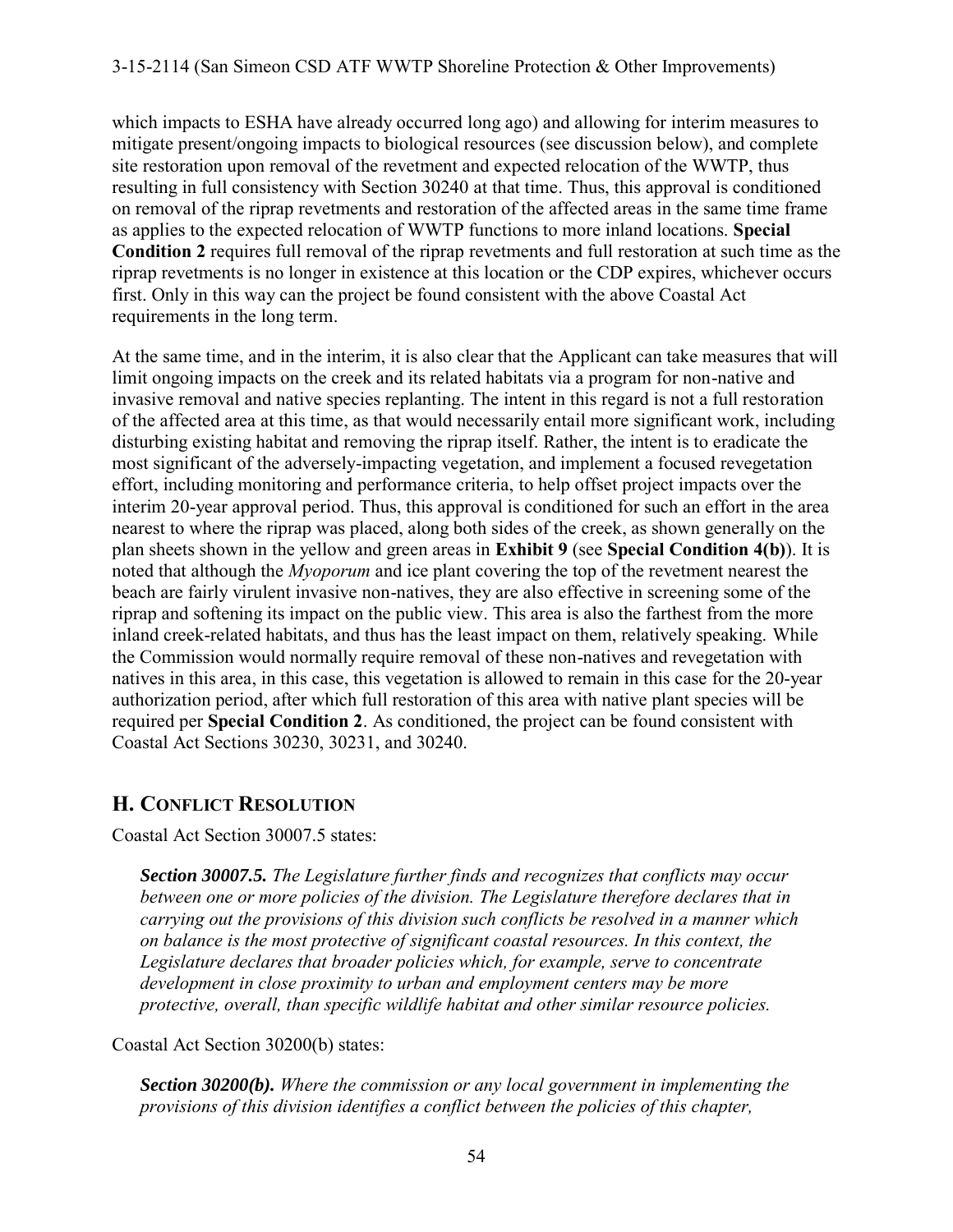3-15-2114 (San Simeon CSD ATF WWTP Shoreline Protection & Other Improvements)

*Section 30007.5 shall be utilized to resolve the conflict and the resolution of such conflicts shall be supported by appropriate findings setting forth the basis for the resolution of identified policy conflicts.* 

As noted previously in this report, the proposed project is inconsistent with a series of Coastal Act policies related to coastal hazards (in particular Section 30253) and coastal resource protection (and particularly in relation to Section 30240 related to ESHA) **in the long term**. However, as noted previously and as further explained below, denying the proposed project to eliminate these inconsistencies would lead to nonconformity with other Coastal Act policies, namely Sections 30230 and 30231 (marine resources and biological productivity) and Section 30240 (ESHA), which warrant protection in the **immediate term**. In such a situation, when a proposed project is inconsistent with a Chapter 3 policy, and denial of the project would cause inconsistency with another policy, Section 30007.5 of the Coastal Act provides for resolution of such a policy conflict.

#### *Analysis*

The Commission in the past has resolved conflicts through application of Section 30007.5 involving the following seven steps:

- 1. The project, as proposed, is inconsistent with at least one Chapter 3 policy;
- 2. The project, if denied or modified to eliminate the inconsistency, would affect coastal resources in a manner inconsistent with at least one other Chapter 3 policy that affirmatively requires protection or enhancement of those resources;
- 3. The project, if approved, would be fully consistent with the policy that affirmatively mandates resource protection or enhancement;
- 4. The project, if approved, would result in tangible resource enhancement over existing conditions;
- 5. The benefits of the project are not independently required by some other body of law;
- 6. The benefits of the project must result from the main purpose of the project, rather than from an ancillary component appended to the project to "create a conflict"; and,
- 7. There are no feasible alternatives that would achieve the objectives of the project without violating any Chapter 3 policies.

The proposed development meets all of the above criteria for applying conflict resolution, as follows:

#### *Step 1*

For the Commission to apply Section 30007.5, a proposed project must be inconsistent with an applicable Chapter 3 policy. Approval of the revetment would be inconsistent with the Coastal Act's hazard policies (in particular Section 30253) in the long-term because it does not meet Section 30235 tests related to armoring, and the protection (and thus, ongoing placement) of the WWTP in its current low-lying, oceanfront location does not minimize risks to life and property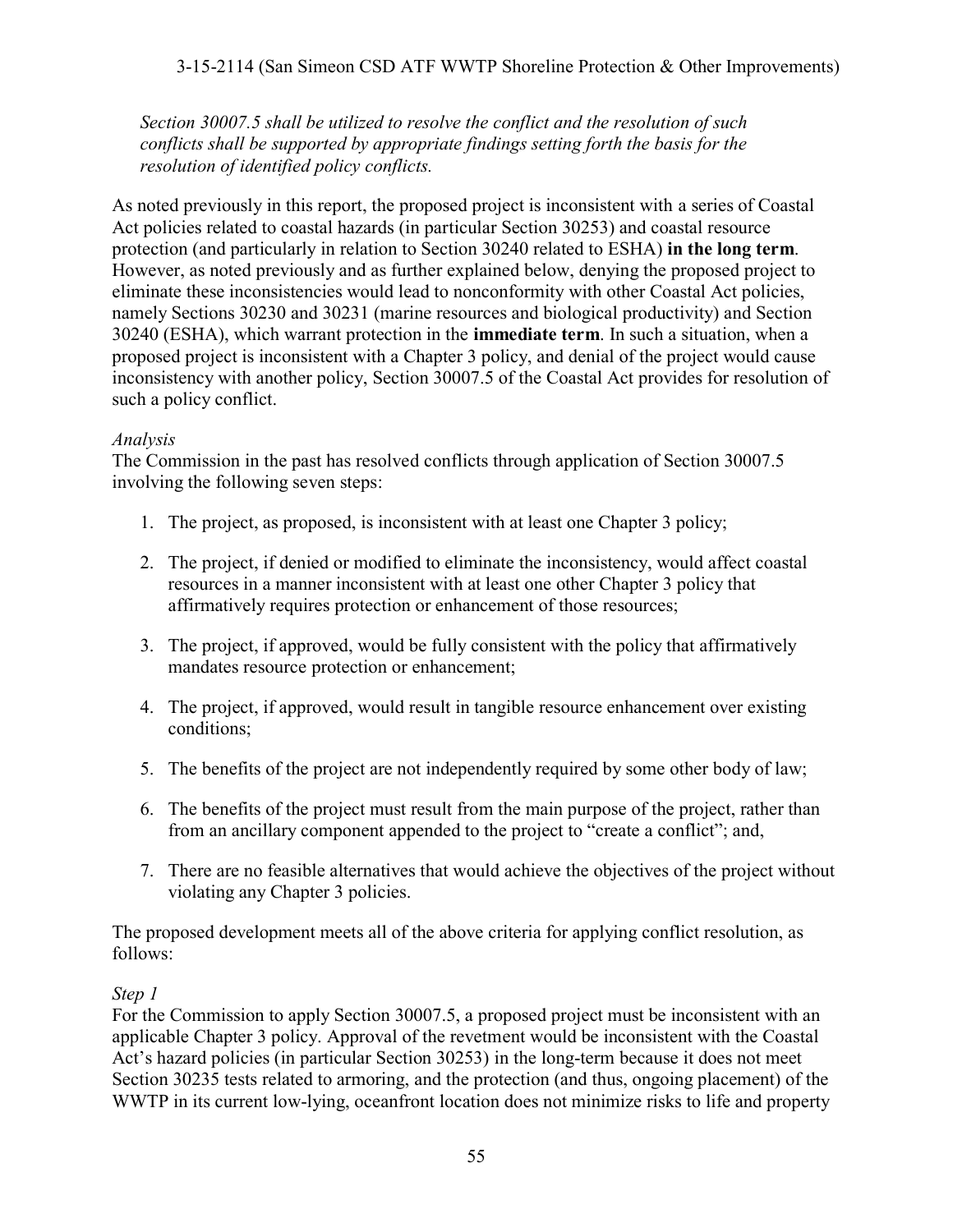in an area of high geologic and flood hazard, as exacerbated by sea-level rise is not consistent with minimizing risk (Section 30253(a)). Nor does reliance on the revetment to allow continued, long-term operation of the WWTP assure stability and structural integrity of the site (Section 30253(b)). To the contrary, the fact that the Applicant is seeking ATF approval of the revetment demonstrates that the WWTP requires construction of a protective device that substantially altered the natural landform along the bluffs and cliffs at this location (inconsistent with Section 30253(b)). The revetment is also inconsistent with other Coastal Act coastal resource protection policies as articulated in the findings above, perhaps most fundamentally because the revetment and associated riprap is partially placed within ESHA inconsistent with Section 30240.

#### *Step 2*

The project, if denied or modified to eliminate the inconsistency, would affect coastal resources in a manner inconsistent with at least one other Chapter 3 policy that affirmatively requires protection or enhancement of those resources. A true conflict between Chapter 3 policies results from a proposed project that is inconsistent with one or more policies, and for which denial or modification of the project would be inconsistent with at least one other Chapter 3 policy. Further, the policy inconsistency that would be caused by denial or modification of a project must be with a policy that affirmatively mandates protection or enhancement of certain coastal resources.

As discussed above, the proposed project is inconsistent with Coastal Act coastal hazard and coastal resource protection policies (particularly Sections 30253 and 30240), which warrants denial of the project. However, Coastal Act Sections 30230 and 30231 affirmatively require the Commission to maintain and restore marine resources and the biological productivity and the quality of coastal waters for, among other things, protection of human health. Here, denial of the proposed project on the basis of the above-described inconsistencies would require removal of the revetment, which would subject the WWTP to flooding, erosion, and other coastal hazards identified above, as exacerbated by sea-level rise, and would result in significant risk of adverse impacts to marine resources and water quality if the WWTP integrity was compromised. Thus, at least in the immediate term, Sections 30230 and 30231 affirmatively compel approval of the revetment to *maintain* and *restore* marine resources and the biological productivity and the quality of coastal waters for *maintenance* of optimum populations of marine organisms and for the *protection* of human health.

Furthermore, though placement of the revetment results in long-term inconsistency with ESHA policies (Section 30240), by the same token, given that the revetment has been in place protecting the WWTP for so long, removal of the revetment (on the basis of the above-described Coastal Act inconsistencies) would subject the WWTP to the same flooding, erosion, and coastal hazards identified above, as exacerbated by sea-level rise, and result in significant risk of adverse impacts to ESHA if the WWTP integrity was compromised. Thus, in the immediate term, Section 30240 affirmatively compels approval of the revetment to *protect* ESHA against any significant disruption of habitat values.

#### *Step 3*

The project, if approved, would be fully consistent with the policy that affirmatively mandates resource protection or enhancement. For denial of a project to be inconsistent with a Chapter 3 policy, the proposed project would have to protect or enhance the resource values for which the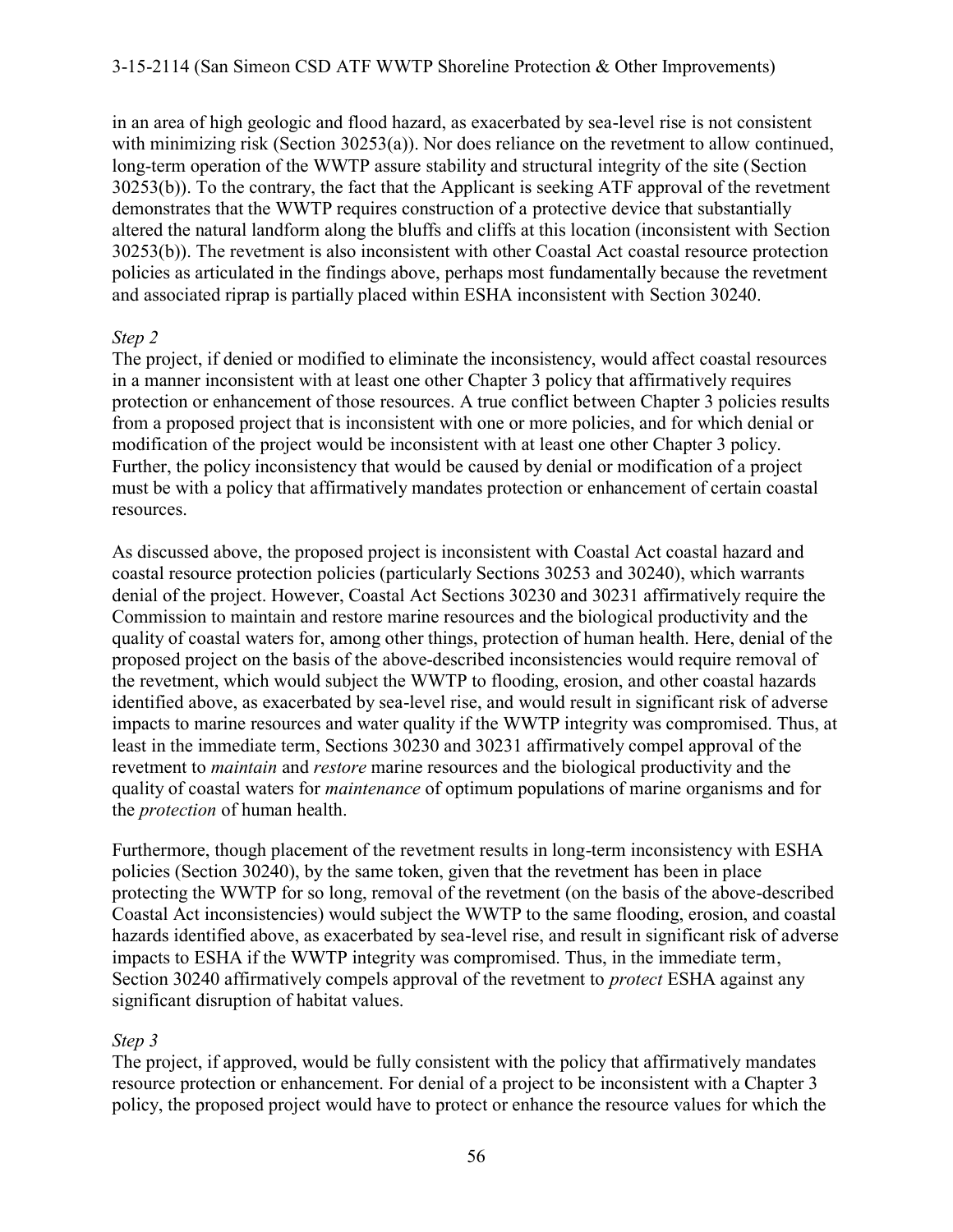applicable Coastal Act policy includes an affirmative mandate. That is, if denial of a project would conflict with an affirmatively mandated Coastal Act policy, approval of the project would have to conform to that policy. If the Commission were to interpret this conflict resolution provision otherwise, then any proposal, no matter how inconsistent with Chapter 3, that offered a slight incremental improvement over existing conditions could result in a conflict that would allow the use of Section 30007.5. The Commission concludes that the conflict resolution provisions were not intended to apply to such minor incremental improvements.

The revetment, if approved as proposed to be conditioned herein, would be consistent with Sections 30230, 30231, and 30240 of the Coastal Act, which affirmatively mandate resource protection. As described above, the Commission's approval here of the revetment is only for a limited 20-year term to provide adequate protection of the WWTP and marine resources, water quality, and ESHA in the immediate-term while the District continues studying, evaluating, and developing a plan to ultimately relocate the WWTP from its current location, to ensure long-term consistency with coastal hazards (particularly Section 30253) and coastal resource protection (particularly Section 30240) policies. In fact, the limited authorization for the revetment here ensures full consistency with Sections 30230, 30231, and 30240 because, upon development and implementation of a relocation plan, protection of marine resources, water quality, and ESHA will be assured in the long term because relocation of the WWTP pursuant to the plan will avoid any risk of adverse impacts to marine resources, coastal hazards, or ESHA by the WWTP.

#### *Step 4*

The project, if approved, would result in tangible resource enhancement over existing conditions. This is the case here for several reasons. First, portions of the WWTP, the revetment, outfall pipeline, and outfall structure as they currently exist are unpermitted development in violation of the Coastal Act. By approving the project as herein recommended by Commission staff, the development will become legitimized in a manner that takes into account appropriate coastal resource protection.

Furthermore, as discussed throughout this report, the 20-year time-limited approval for the inplace development is the outcome most protective of coastal resources because it balances both short-term and long-term concerns regarding coastal resources. Namely, that uninterrupted and ongoing shoreline protection is necessary to protect marine resources (Section 30230), water quality (Section 30231), and ESHA (Section 30240) from significant adverse impacts to the WWTP and associated infrastructure if the revetment were not in place to protect them; however, at the same time, in the long-term the revetment (and existence of the WWTP at its current location) are untenable because they cannot be found consistent with coastal hazards (particularly Section 30253) and coastal resource protection (particularly Section 30240) policies on an extended timeframe. Thus, the 20-year time-limited approval provides protection for coastal resources in the near-term but also directs the District to continue developing a relocation plan to determine a feasible location where the WWTP can be placed that will avoid the potential for any coastal resource impacts in the long-term.

Finally, as discussed above in this report, the proposed project can be found consistent with other resource policies of the Coastal Act, *as mitigated and conditioned*, which will result in tangible resource enhancement over existing conditions. This is especially so considering that the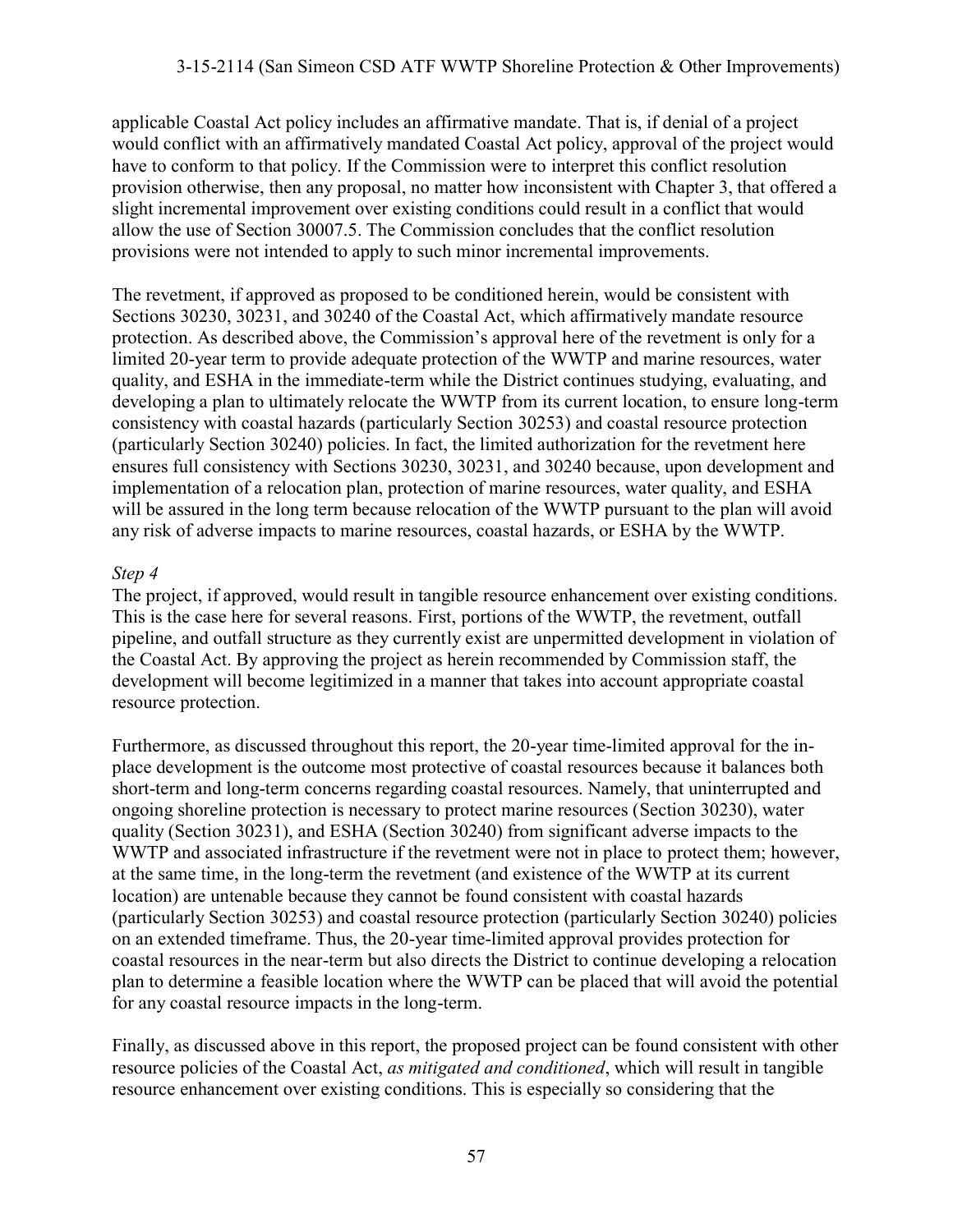proposed riprap revetment here has been in place for 35 years. These resource enhancements are as follows:

**Special Condition 4(c)** requires a lateral access pedestrian and bicycle bridge across Arroyo del Padre Juan Creek to mitigate the project's public access and sand supply impacts. This bridge will provide lateral access from blufftop trails upcoast, across the Creek, through Balboa Avenue, and downcoast at San Simeon State Park. The bridge will also close a gap in the access system at this location and facilitate full connection of the California Coastal Trail.

**Special Condition 6** requires a \$3,141.43 payment to the UC Davis Wildlife Health Center's California Lost Fishing Gear Recovery Project to mitigate the project's marine resource impacts. The Lost Fishing Gear Recovery Project removes derelict nets and gear from submerged reef habitat, which will result in habitat enhancement of hard bottom habitat which is difficult to mitigate for through replication.

**Special Condition 4(a)** requires the addition of riprap to increase protection of the revetment fronting the WWTP over the life of the permit authorization duration. Finally, **Special Condition 4(b)** requires removal of non-native and invasive species and further replanting of native species on and around the revetment and Creek to limit ongoing ESHA impacts on the Creek during the 20-year limited-term authorization for the revetment provided here. The intent of this mitigation is not full restoration of the affected area, but rather eradication of the most significant of the adversely-impacting vegetation and implementation of focused revegetation efforts, including monitoring and performance criteria, to help offset project impacts over the interim 20-year approval period.

#### *Step 5*

The benefits of the project are not independently required by some other body of law. The benefits that would cause denial of the project to be inconsistent with a Chapter 3 policy cannot be those that an applicant is already being required to provide pursuant to another agency's directive under another body of law. In other words, if the benefits would be provided regardless of the Commission's action on the proposed project, the applicant cannot seek approval of an otherwise unapprovable project on the basis that the project would produce those benefits. That is, the applicant does not get credit for resource enhancements that it is already being compelled to provide.

Here, the proposed project's benefits of protecting marine resources, water quality, and ESHA through continued placement of the riprap revetment for a limited 20-year period while a longterm relocation plan for the WWTP is developed are not required by another agency under another body of law.

#### *Step 6*

The benefits of the project must result from the main purpose of the project, rather than from an ancillary component appended to the project to artificially create a conflict. A project's benefits to coastal resources must be integral to the project purpose. If the project is inconsistent with a Chapter 3 policy, and the main elements of the project do not result in the cessation of ongoing degradation of a resource the Commission is charged with enhancing, the applicant cannot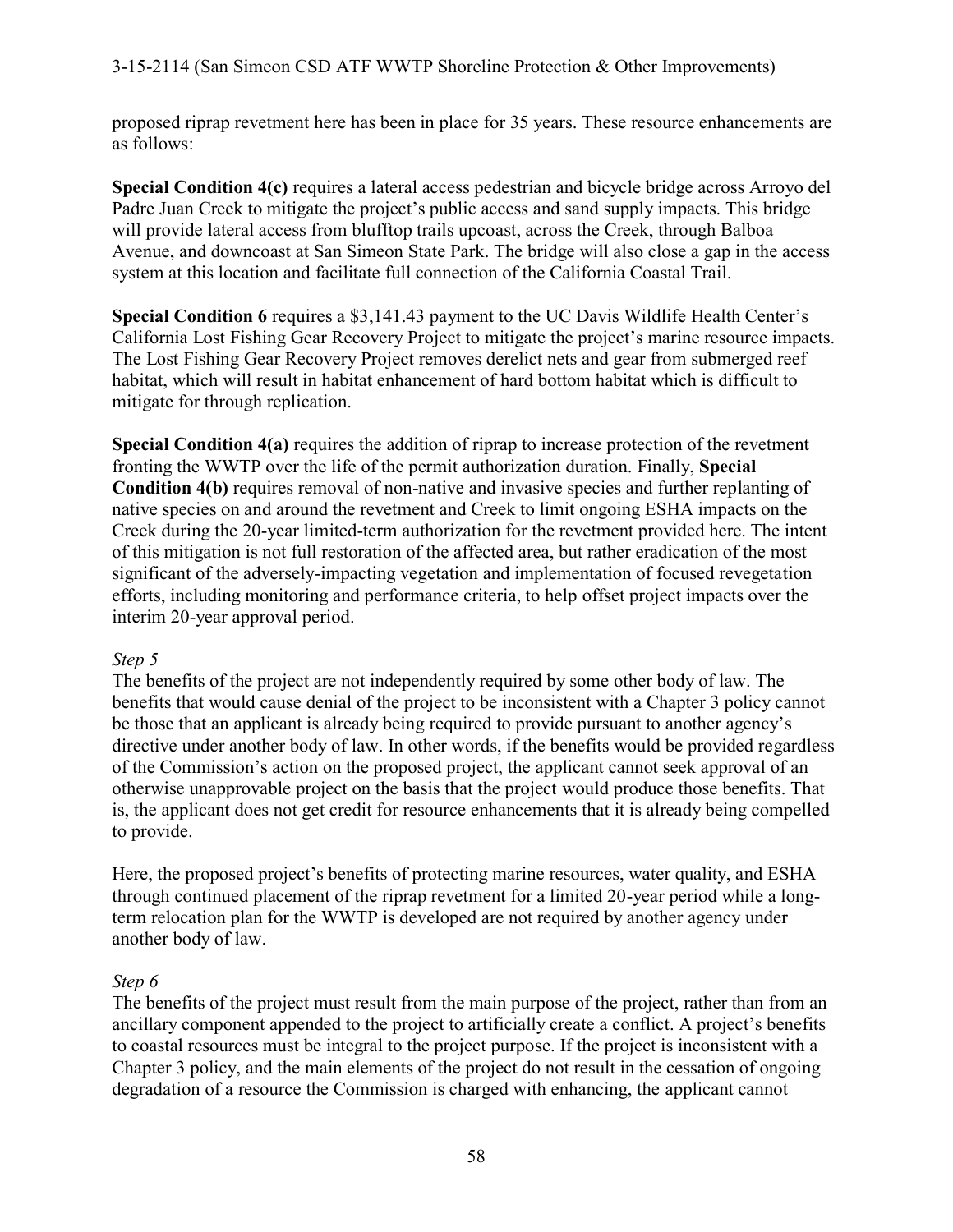"create a conflict" by adding to the project an independent component to remedy the resource degradation. The benefits of a project must be inherent in the purpose of the project. If this provision were otherwise, applicants could regularly "create conflicts" and then request that the Commission use Section 30007.5 to approve otherwise unapprovable projects. The balancing provisions of the Coastal Act could not have been intended to foster such an artificial and easily manipulated process, and were not designed to barter amenities in exchange for project approval.

Here the identified benefits of the proposed project (protection of marine resources, water quality, ESHA, and human health through continued use of the WWTP and the revetment) directly stem from the main purpose of the project, which is to allow continued placement of the revetment to provide protection to the WWTP and associated infrastructure from coastal hazards. In other words, the entire purpose of the revetment is to protect the WWTP and associated infrastructure to prevent the types of marine resources, water quality, ESHA, and human health impacts which would result if the revetment were not in place.

#### *Step 7*

There are no feasible alternatives that would achieve the objectives of the project without violating any Chapter 3 policies. In this case, as discussed in the "Coastal Hazards" section above, there are no feasible alternatives that would achieve the objectives of the project without violating any Chapter 3 policies. Specifically, this report analyzed the following potential alternatives: (1) no-project alternative (removal of existing revetment); (2) retention of the existing revetment; (3) removal of existing revetment and installation of vertical seawall; and (4) removal of existing revetment and full relocation of WWTP.

Regarding the no-project alternative, removal of the revetment would result in greatly increased risks of failure of the WWTP and associated infrastructure resulting in impacts to marine resources, water quality, ESHA, and public health due to the highly hazardous location of this existing critical public infrastructure. Regarding retention of the revetment, the revetment in its present condition does not provide long-term protection, as discussed in this report, and would necessitate either raising of the WWTP facility exterior wall. However, the upper bluff vertical wall was built to retain fill soil and support the bluff and was not designed to withstand sea wave impact. Regarding installation of a new vertical seawall, the elevation of the seawall would have to be significantly higher than the revetment in order to prevent overtopping within the next 10 to 100 years. Furthermore, construction of a new vertical seawall would require heavy construction equipment that may result in additional environmental and biological impacts to the beach and creek. Ultimately, this alternative is not feasible. Finally, removal of the revetment and relocation inland of the WWTP does ensure the most consistency with coastal resources, but is not feasible *in the short-term*. However, as proposed here for a 20-year limited-term authorization for the revetment while requiring the District to develop a relocation plan for the WWTP, this alternative is feasible (and required) in the long-term.

#### *Conflict Resolution Conclusion*

Based on the above, the Commission finds that the proposed project presents a conflict between Coastal Act policies related to coastal hazards (in particular Section 30253) and coastal resource protection (and particularly ESHA, Section 30240) on the one hand, and Sections 30230, 30231, and 30240, on the other, which must be resolved through application of Section 30007.5, as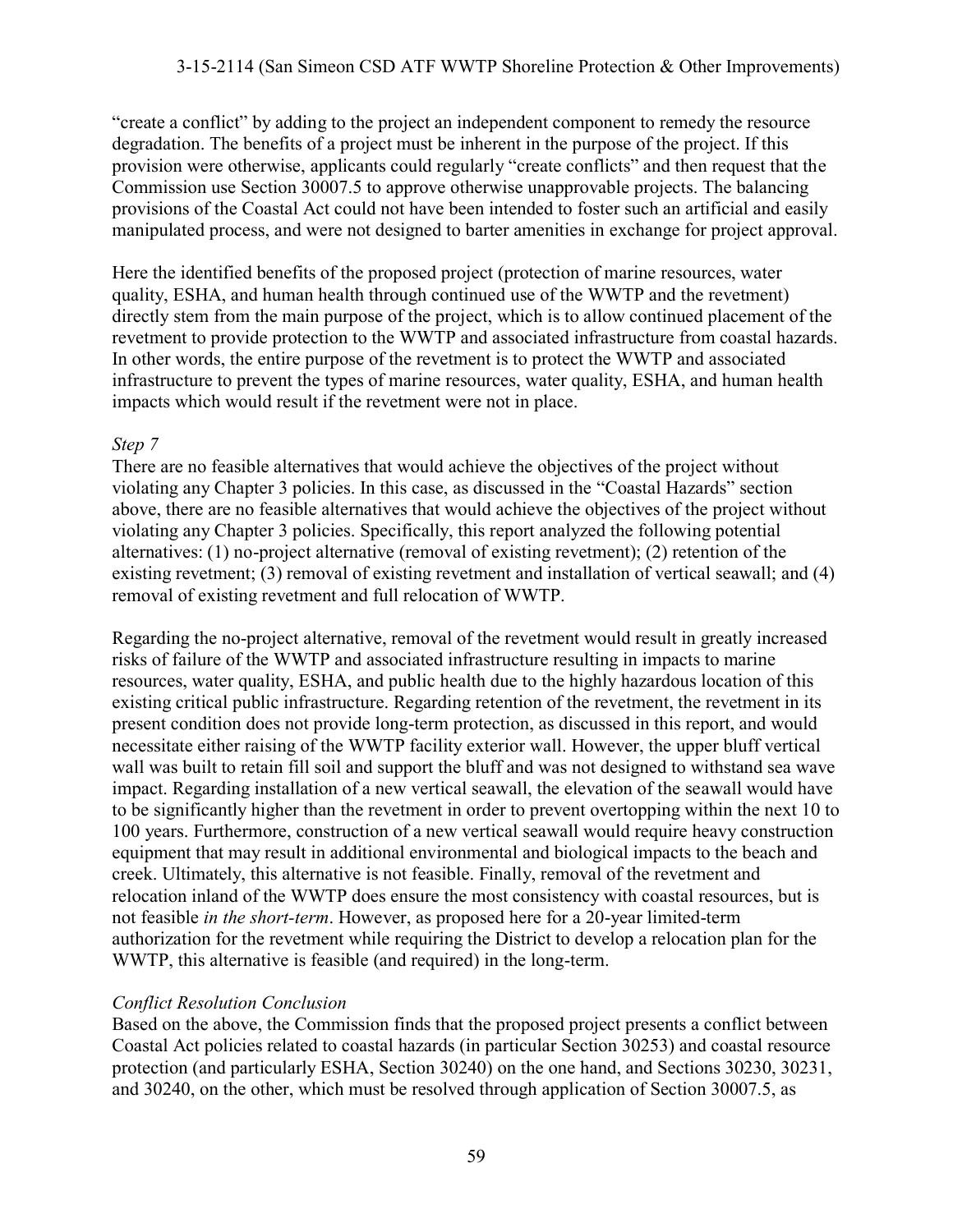described above. With the conflict among several Coastal Act policies established, the Commission must resolve the conflict in a manner which on balance is the most protective of significant coastal resources. In reaching this decision, the Commission evaluates the project's tangible, necessary resource enhancements over the current state and whether they are consistent with resource enhancements mandated in the Coastal Act. In the end, the Commission must determine whether its decision to either deny or approve a project is the decision that is most protective of significant coastal resources.

In this case, the Commission finds that the impacts on coastal resources from not allowing ATF approval of the project, as conditioned, would be more significant in the short term than by providing a 20-year limited-term authorization to protect for impacts to marine resources, water quality, ESHA, and human health while requiring the District to develop a relocation plan which will ensure avoidance of significant adverse impacts to coastal resources (including from coastal hazards response and to ESHA) in the long term. Denying the proposed project because of its above-described Coastal Act inconsistencies now would result in significant increased risk of failure of the WWTP and its associated infrastructure, resulting in increased risk of significant adverse impacts to marine resources, water quality, ESHA, and human health. In contrast, approving the development as proposed for a limited 20-year term would allow adequate protection of those resources during an interim period in which the District must develop a relocation plan to relocate the WWTP and its associated infrastructure to a more appropriate location that avoids long-term issues relating to coastal hazards and ESHA consistency, thus ensuring maximum Coastal Act consistency in the long term. To ensure that all potential future development at the site and/or related to the WWTP and/or this CDP is appropriately evaluated in light of the terms and conditions of this approval, such future development shall be required to be processed through a CDP amendment by the Coastal Commission subject to the Coastal Act (see **Special Condition 10**).

Finally, the test for approval is not for the project to be "more" protective of significant resources; it must be "most" protective. In order for that finding to be made, the adverse coastal resource impacts caused by the project have to be avoided, minimized and mitigated to the maximum feasible extent. As discussed above, the 20-year limited term authorization for the ATF development and concurrent requirement for the District to develop a relocation plan for the WWTP ensures that this approval is the most protective project in the long-term.

## **I. VIOLATION**

Violations of the Coastal Act exist on the subject property including, but not limited to: placement of an approximately 666-cubic-yards riprap revetment at the bluff fronting the WWTP property in 1983; replacement of portions of the WWTP's ocean outfall line in 1984 and between 2010 and 2013; placement of riprap to protect the District's pipe support structure crossing Arroyo del Padre Juan Creek (including associated grading and vegetation clearing in the creek) and repair and maintenance of the structure in 1995, and full replacement of the pipe support structure in 1999. Commission staff and the District have engaged in ongoing conversations and mutual efforts to resolve the violations at this site for some time, beginning in 2001 when staff was first made aware of the unpermitted placement of riprap at this location. Ultimately, following an enforcement investigation (that identified even more unpermitted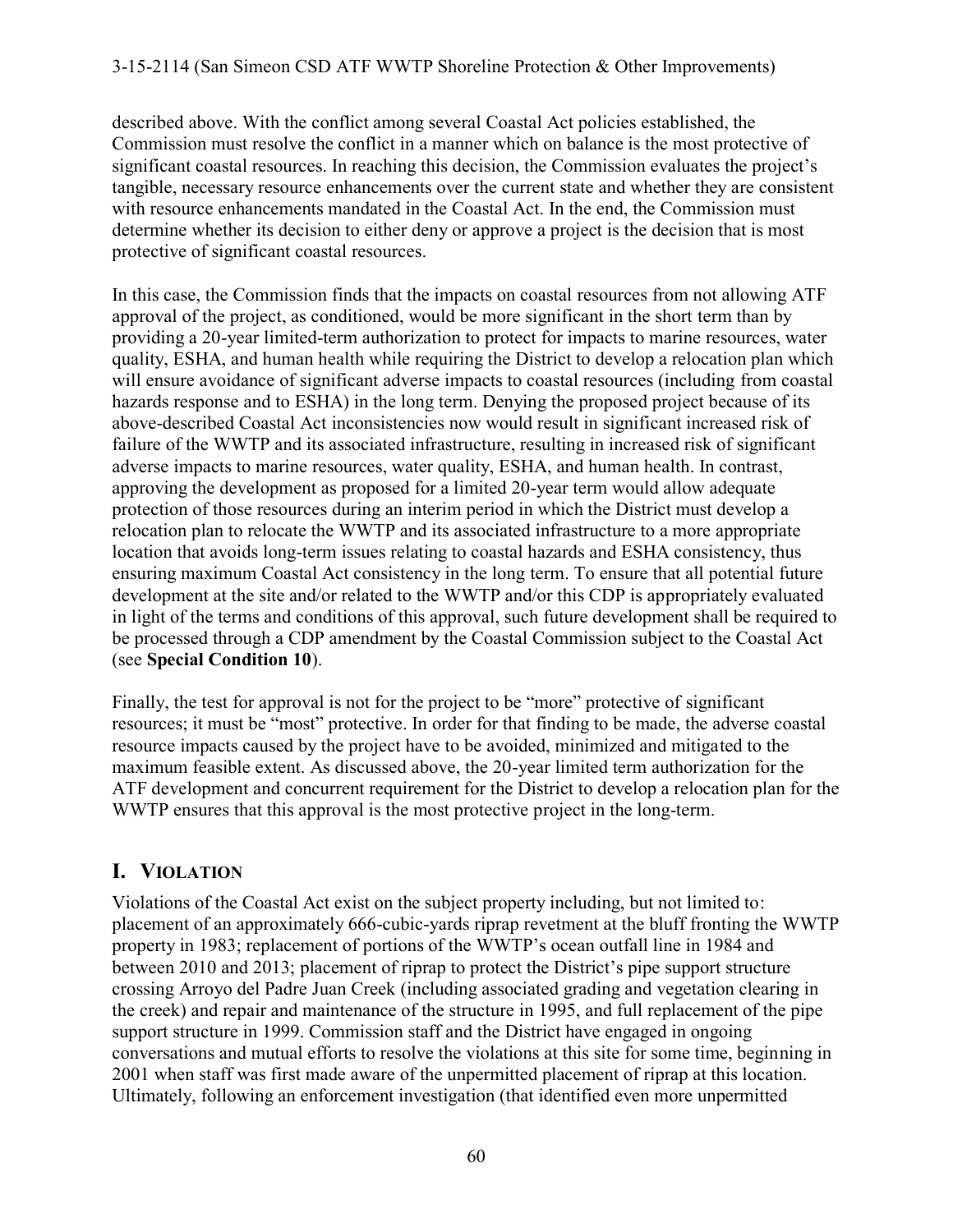development as identified above), the District submitted an ATF CDP application, which was then scheduled for hearing in 2009, but the District withdrew the application at that time in order to further discuss staff's recommended conditions, including the requirement to remove the revetment and to construct a low-profile vertical seawall. Additional conversations followed the District's withdrawal, including staff providing the Applicant with a list of application materials that would need to be updated prior to any submittal of a new application. Ultimately, following additional violation noticing, the Applicant applied for the current project, which is seeking recognition and retention of the work previously done on the site without benefit of a CDP.

Approval of this CDP will recognize the work done previously on the site without the benefit of a CDP (including the series of upgrades and expansions of key WWTP components done over the years as shown in **Exhibit 15**), and will allow the riprap revetment placed around the WWTP and around the pipe support structure to remain on the site for 20 years (which is the duration of this authorization), pursuant to **Special Conditions 1 and 2**. This approval is structured for anticipated relocation of WWTP functions to safer inland locations, as well as restoration of the site and affected area, and repurposing of the WWTP property to open space or recreational purposes (see **Special Condition 3**). The Applicant will also be required to mitigate in the interim for project impacts, including temporarily adding to the riprap for increased coastal hazard protection, non-native and invasive plant removal and native revegetation in Arroyo del Padre Juan Creek, and construction of a pedestrian access bridge over Arroyo del Padre Juan Creek (see **Special Condition 4**). The Applicant is also required to maintain the revetment in its permitted state (see **Special Condition 5**), to mitigate for offshore impacts via a mitigation payment (see **Special Condition 6**) and through verification of outfall integrity (see **Special Condition 7**), to perform construction activities in a manner designed to have the least impact on coastal resources (see **Special Condition 8**), and to assume all risks for the approved development and to indemnify the Commission (see **Special Conditions 9 and 11**).

Issuance of the CDP and compliance with all of the terms and conditions of this CDP will result in resolution of the aforementioned violations of the Coastal Act on the subject property.

Although development has taken place prior to submission of this CDP application, consideration of this application by the Commission has been based solely upon the Chapter 3 policies of the Coastal Act. Commission review and action on this CDP does not constitute a waiver of any legal action with regard to the alleged violations, nor does it constitute an implied statement of the Commission's position regarding the legality of development, other than the development addressed herein, undertaken on the subject site without a CDP. In fact, approval of this CDP is possible only because of the conditions included herein and failure to comply with these conditions would also constitute a violation of this CDP and of the Coastal Act. Accordingly, the Applicant remains subject to enforcement action just as it was prior to this CDP approval for engaging in unpermitted development, unless and until the conditions of approval included in this CDP are satisfied.

Failure to comply with the terms and conditions of this CDP may result in the institution of enforcement action under the provisions of Chapter 9 of the Coastal Act. Only as conditioned can the proposed development be found consistent with the Coastal Act.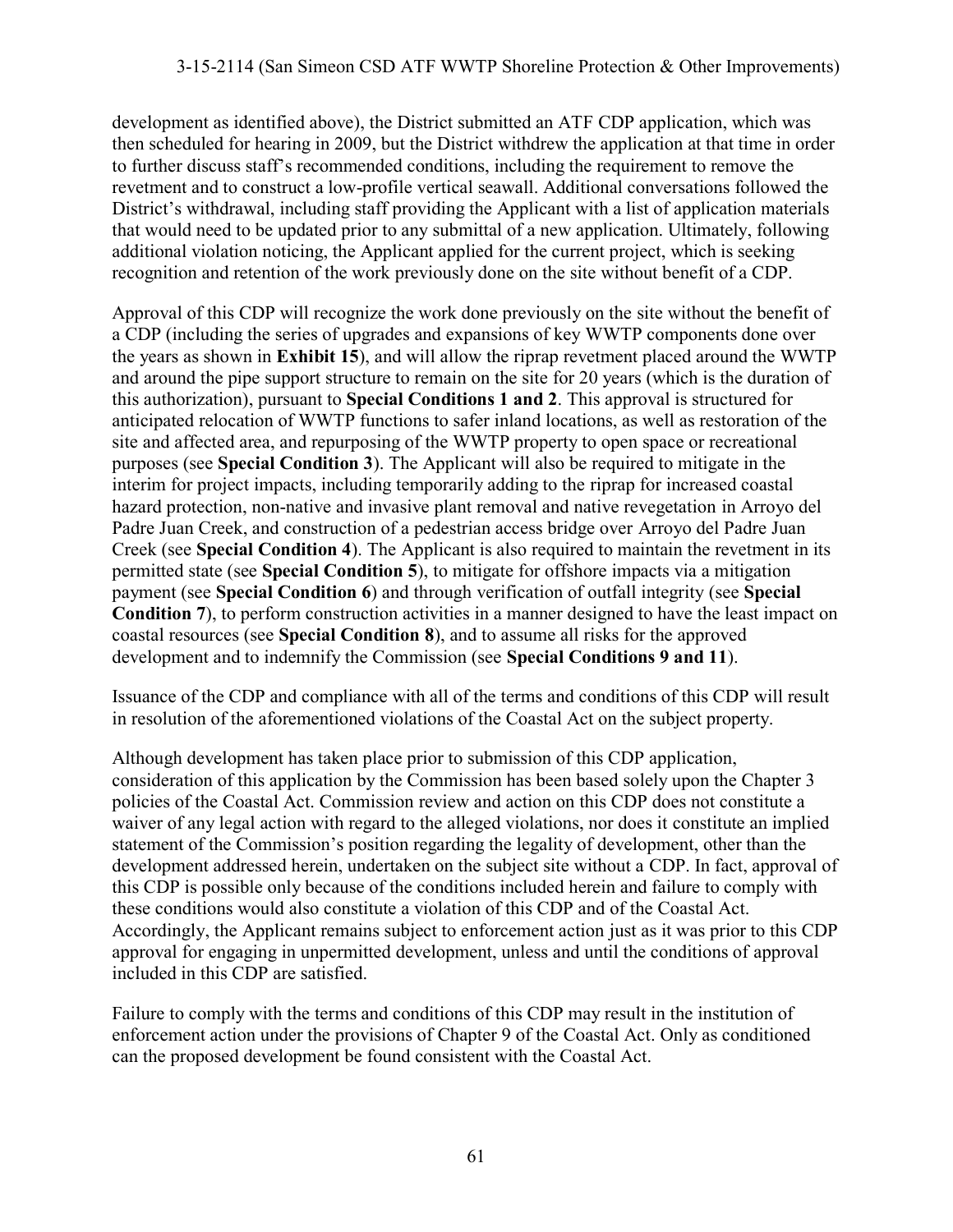### **J. RESPONSE TO COMMENTS**

#### *Applicant's Request to Modify Certain Special Conditions*

Prior to this staff report being distributed, the Applicant has requested changes to certain special conditions regarding timing requirements, including requested language to facilitate extensions of the term of authorization as well as extensions of deadlines for plan and other project submittals. Specifically the Applicant has requested changes to **Special Condition 2** (Duration of Authorization), **Special Condition 3** (Coastal Hazards Response Plan) and **Special Condition 4** (Mitigation Plan) (see letter dated February 1, 2018 in **Exhibit 17** for the Applicant's comments and requested changes). However, the Applicant's requests are not appropriate, including because fundamentally the intent of them is to extend the length of time allotted to the District to take the necessary planning steps to address the significant coastal resource and Coastal Act concerns the proposed WWTP ATF project presents, including in terms of ATF retention of significant coastal armoring on the beach and in the creek that has been in place without CDP authorization for up to 35 years. Further, the WWTP is in a location that is significantly endangered by coastal hazards, being located just above beach level, and thus planning for relocation needs to commence as soon as possible in order to ensure that the District is adequately prepared to address the long-term proposal for siting the WWTP when ATF authorization for the revetment is set to expire in 20 years. The time frames and deadlines required in **Special Conditions 2** and **3** are reasonable, and Commission staff has been in communication with District staff regarding these time frames and conditions for several months (and more broadly in terms of the foundation of the recommendation for years), and the conditions have been modified multiple times to address District requests (e.g., extending the base authorization timeline from 10 to 20 years when the District indicated that this was its primary concern with the conditions). The Applicant's requests for changes to specific conditions, and the reasons those changes have not been made, are discussed in detail below:

**Special Condition 2 (Duration of Authorization)**. **Special Condition 2** provides a 20-year authorization from the date of CDP approval for approved ATF development. Originally, Commission staff had identified a 10-year term as appropriate in conversations with District staff prior to publishing the staff report, particularly given the nature of the coastal resource and Coastal Act issues with respect to the site, including the 35-year violation history. Ultimately, and at the District's request, this term has been extended to 20 years in order to allow adequate time for the District to plan and implement a relocation project. Twenty years represents the outer margin of the appropriate timeframe to allot for developing such a plan, particularly in light of the degree of coastal hazards at this site and the ongoing resource damage associated with certain aspects of the project. In fact, this is essentially a temporary approval based on the Coastal Act's conflict resolution provisions that is designed to let the District find a long-term location for the WWTP that avoids the numerous coastal hazards identified above in the staff report without reliance upon shoreline protection while *temporarily* authorizing certain ATF shoreline protection of development that is on its face inconsistent with the Coastal Act (e.g., the coastal armoring on the beach and in environmentally sensitive habitat). In other words, this approval recognizes this tension and the need for the District to have some time to prepare, and provides what is ample time (i.e., 20 years) to accomplish the CDP's objectives. In addition, **Special Condition 2** already allows the Applicant to submit a request to the Commission to extend the authorization duration, which provides the necessary backstop in the event that the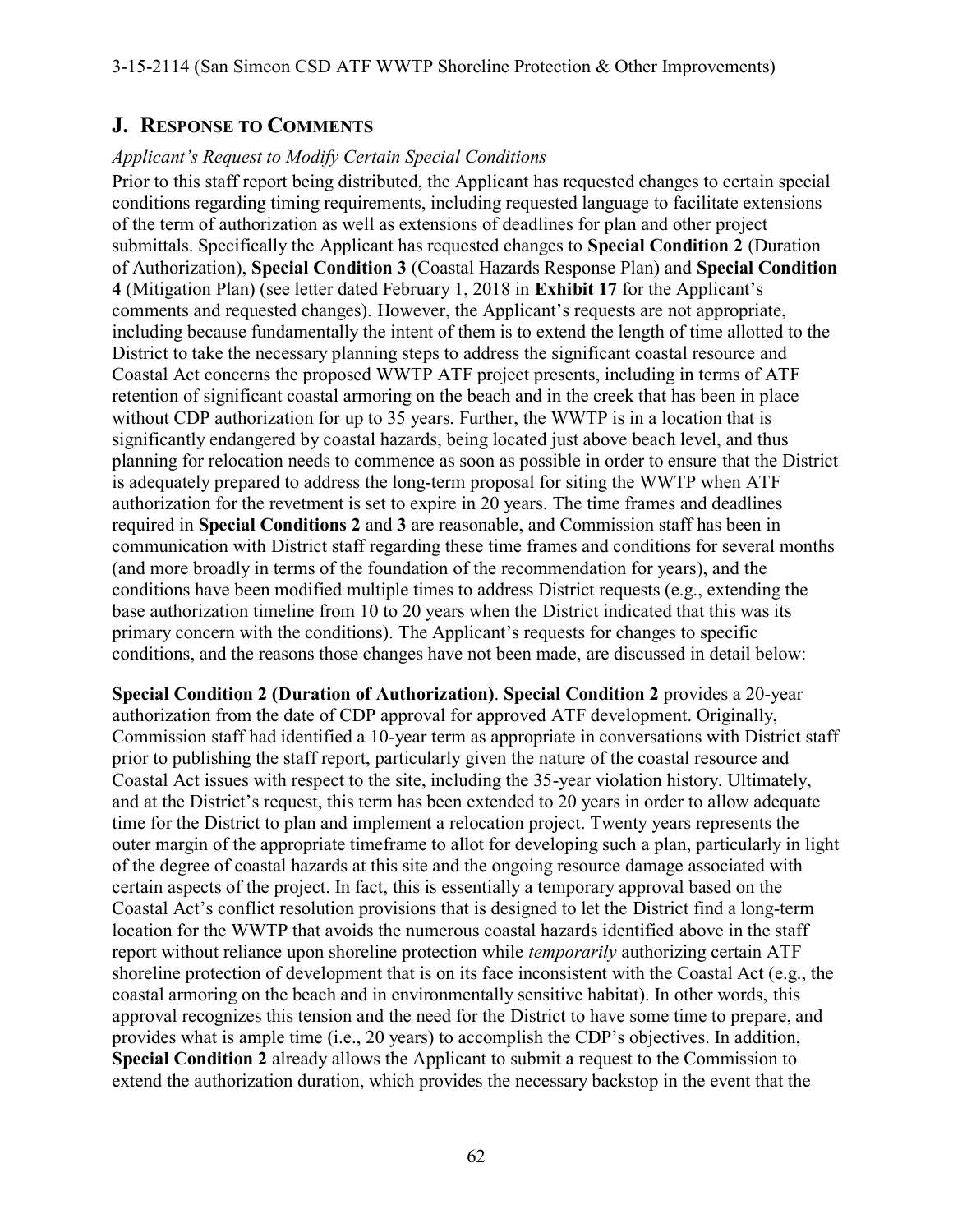District, with due diligence, finds itself incapable of meeting the CDP's requirements inside of two decades.

The Applicant's proposed changes to **Special Condition 2** would provide for the CDP to be *automatically* extended past the 20-year deadline if the Applicant has not secured funding to implement the Coastal Hazards Response Plan. The automatic extension is inappropriate as a basic matter of procedure for the Coastal Commission and, as articulated above, 20 years provides an appropriate time frame in this project context for the District to plan and implement a relocation project. **Special Condition 2** allows for the Commission to unilaterally change the term of authorization through the Executive Director's check-in process if the Executive Director determines that the Permittee is not making significant and diligent progress with respect to the terms and conditions of the CDP, including development and action in implementing the Coastal Hazards Response Plan.

**Special Condition 3 (Coastal Hazards Response Plan). Special Condition 3** requires the Applicant to submit a Coastal Hazards Response Plan within three years of the date of CDP approval. The intent of this condition is to build on the Applicant's prior work of this nature, and to require the District to provide a clear long-term plan for providing necessary District wastewater treatment functions at an inland location or locations that are not subject to the significant coastal hazards threatening the existing WWTP as a condition of allowing shoreline protection to protect the WWTP on an interim basis (but which is inconsistent with Coastal Act policies in the long term). The Applicant proposes to change the deadline from three years to ten years. However, this change is not appropriate. Specifically, given the significant coastal hazard dangers and ongoing coastal resource damage, and the fact that the existing revetment is inadequate to provide long-term WWTP protection, it is imperative that the Applicant develop and submit this plan in the near term, especially if the Applicant is to meet the overall CDP objectives in the overall 20-year time frame. In addition, the condition already includes language allowing the Executive Director to extend the submittal deadline for good cause, stating "Extension to the three-year deadline for submittal of the Coastal Hazards Response Plan may be granted by the Executive Director for good cause." Thus, should the Applicant encounter difficulties while exercising due diligence towards development of the Plan, the deadline can already be extended if necessary.

**Special Condition 4 (Mitigation Plan). Special Condition 4** requires the Applicant to submit a Mitigation Plan designed to offset the coastal resource impacts of the approved ATF development, both for the 35 years that such impacts have occurred without CDPs to date and for the 20 years of continuing impacts during the time that the CDP will authorize such development to continue temporarily (i.e., until the expiration of authorization for the revetment, at which time the Applicant can be expected to relocate the WWTP). Part of the mitigation plan is the requirement for the Applicant to construct a public access pedestrian and bicycle bridge across Arroyo del Padre Juan Creek to mitigate for certain public access impacts by closing a gap in the California Coastal Trail. The bridge and all related improvements (e.g., signage, etc.) would be required to be installed within five years of CDP approval. The Applicant proposes that the language be changed to state that the bridge and related development would not be required to be built until the Applicant obtains funding for such construction. However, such a change is not appropriate, including because ATF retention of the proposed project results in significant public access impacts due to the revetment (including covering an existing public access easement) that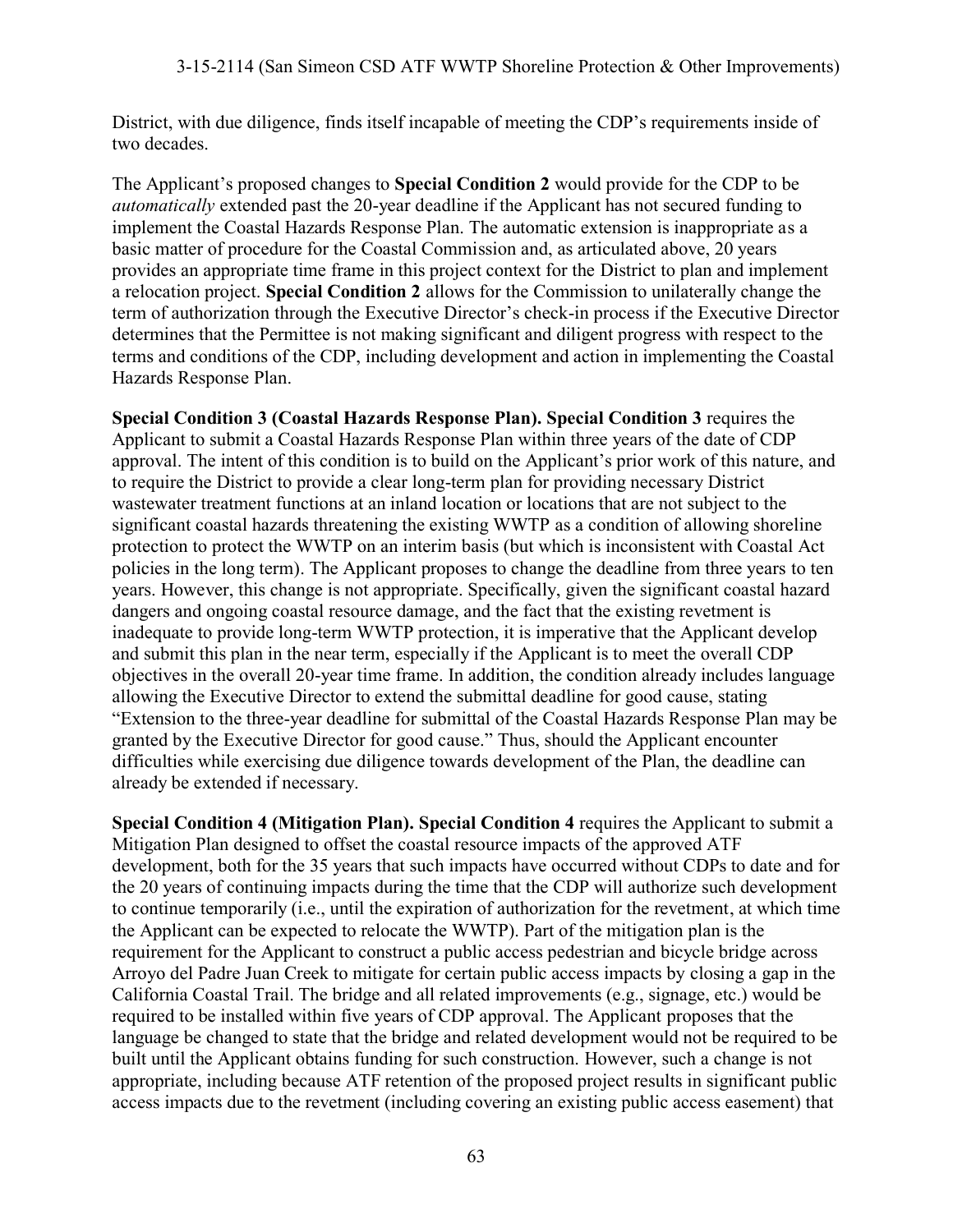have been taking place at the site for 35 years without CDP authorization and that will continue to do so for up to 20 years more under this CDP authorization. Timely construction of the bridge project is necessary to help mitigate the revetment's ongoing long-term public access impacts. In addition, five years appears ample time to take the steps necessary to implement the required mitigation. In past public agency ATF armoring cases, the Commission has required such compensatory mitigation for armoring impacts to be completed much sooner than five years,  $50$  so this requirement is ample in lead time. It should be noted that Commission staff has coordinated closely with the Applicant on the bridge mitigation, to which the Applicant has to date agreed, and will continue to do so, including in terms of helping if possible to identify funding for the bridge to ensure public access impacts start to be mitigated as soon as possible.

Part of the required bridge mitigation recognizes that a portion of the bridge project will cross land owned by the upcoast landowner (i.e., Cavalier Acres Inc.). According to the Applicant, that landowner is in support and in agreement with the bridge project (see **Exhibit 12**).<sup>51</sup> In recognition of this context, **Special Condition 4** requires either an irrevocable license agreement or an easement over that portion of the project be recorded so that the Applicant can construct, maintain, and operate the bridge accessway moving forward. The Applicant proposes to change the required timing for this to be accomplished from prior to issuance of the CDP to two years from CDP issuance. However, this change is not appropriate. Again, the objective is to have the mitigation in place as soon as possible so that some of the public access impacts can begin to be rectified. If the bridge project is to be realized within the required five years (as discussed above), it is imperative that these documents be recorded in the near term. The idea of changing the time frame to give two years for this initial step is inappropriate.

## **K. CALIFORNIA ENVIRONMENTAL QUALITY ACT (CEQA)**

 $\overline{a}$ 

Section 13096 of the California Code of Regulations requires that a specific finding be made in conjunction with CDP applications showing the application to be consistent with any applicable requirements of CEQA. Section 21080.5(d)(2)(A) of CEQA prohibits a proposed development from being approved if there are feasible alternatives or feasible mitigation measures available which would substantially lessen any significant adverse effect that the activity may have on the environment.

The Applicant was granted an exemption from CEQA requirements by the San Luis Obispo County Department of Planning and Building Department on May 26, 2016 for the riprap

<sup>&</sup>lt;sup>50</sup> For example, in approving the Sharp Park ATF revetment for the City of San Francisco in November of 2017, the Commission required that the mitigating public access improvements (including a lateral parkway covering over half a mile with a trail, beach stairways, overlooks, and amenities (benches, picnic tables, etc.)) be constructed by Memorial Day of 2020, giving the City about 2½ years to complete that effort. In that case, as with this one, the City asked for additional time within which to complete the required mitigations, but the Commission was unwavering in its assessment that the impacts needed to be mitigated as soon as possible. In this case, and for a much smaller project (i.e., the bridge), five years is an appropriate time frame to require that mitigation be in place, and it adequately responds to the Applicant's funding issues while recognizing the general beach-going public has been bearing the brunt of these impacts for decades with zero compensation to date.

<sup>&</sup>lt;sup>51</sup> Personal communication email between Daniel Robinson and Charlie Grace dated October 17<sup>th</sup> 2017: "We have talked with the Cavalier as well as shared the early bridge renderings from RRM. The Cavalier is in support of the project."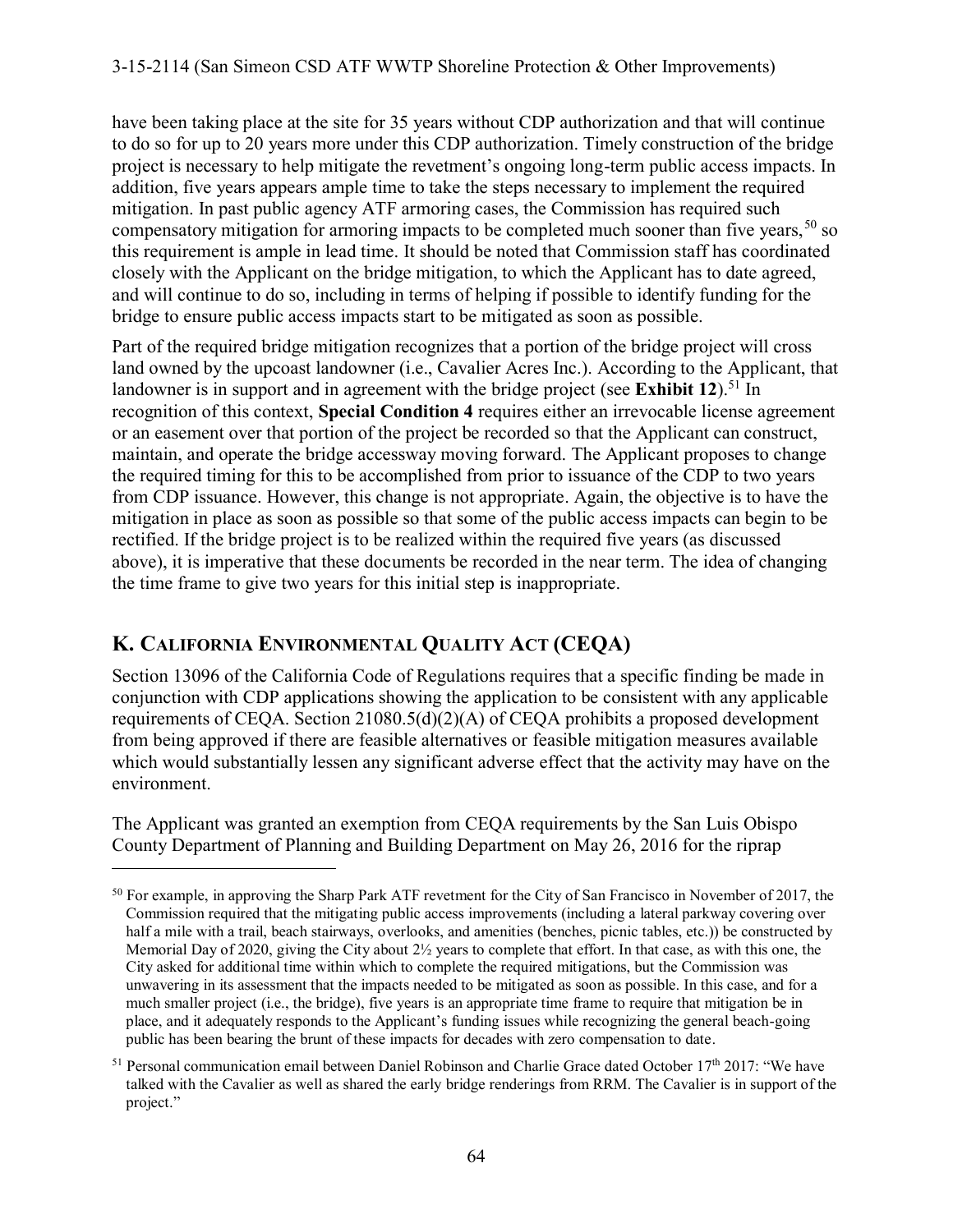revetment. The Coastal Commission's review and analysis of CDP applications has been certified by the Secretary of the State's Natural Resources Agency as being the functional equivalent of environmental review under CEQA pursuant to Title 14 Section 15251(c) of the California Code of Regulations. The preceding CDP findings discuss the relevant coastal resource issues with the proposed project, and the CDP terms and conditions identify appropriate modifications to avoid and/or lessen any potential for adverse impacts to said resources.

As such, there are no additional feasible alternatives or feasible mitigation measures available which would substantially lessen any significant adverse environmental effects that approval of the proposed project, as conditioned, would have on the environment within the meaning of CEQA. Thus, if so conditioned, the proposed project will not result in any significant environmental effects for which feasible mitigation measures have not been employed consistent with CEQA Section 21080.5(d)(2)(A).